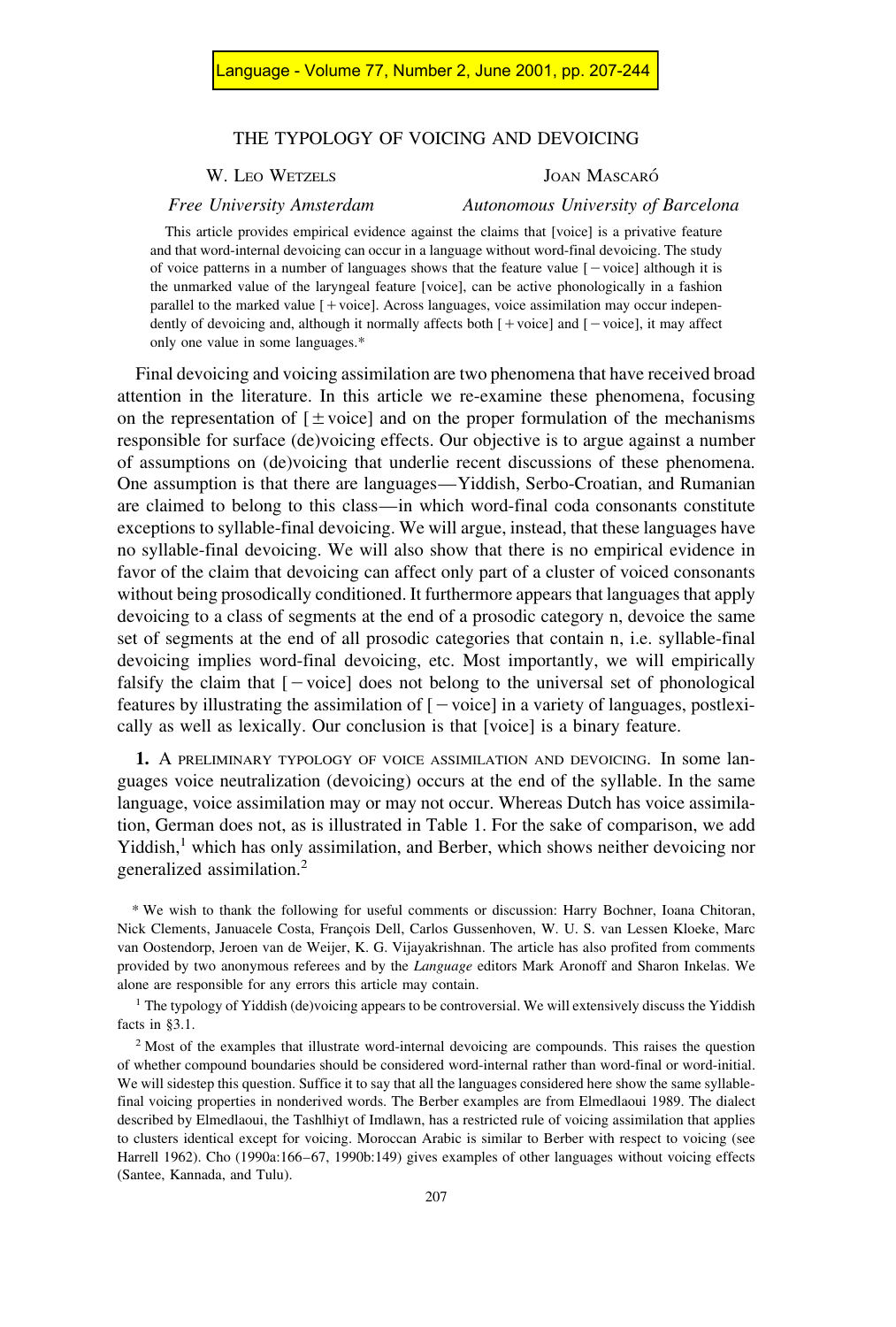| <b>CONTRAST</b>        | <b>WORD-FINAL</b>   | <b>WORD-INTERNAL</b>            | <b>ASSIMILATION</b>          |
|------------------------|---------------------|---------------------------------|------------------------------|
| I. German              | yes                 | yes                             | no                           |
| $ei[z]$ ig 'icy'       | Eif[s] 'ice'        | Ei[s]lauf 'skating race'        | Ei[sb]är 'polar bear'        |
| wei[s]er 'whiter'      | wei[s] 'white'      | Wei[s]ling 'butterfly, species' | Weilsblier 'wheat beer'      |
| II. Yiddish            | no                  | no                              | yes                          |
| ge[z]unt 'healthy'     | hoy[z] 'house'      | hoy[z]maynster 'handyman'       | hoy[sf]un 'house of'         |
| bester 'better'        | $zi[s]$ 'sweet'     | mo[s]mitl 'measure'             | zi[zv]arg 'candy products'   |
| III. Dutch             | yes                 | yes                             | yes                          |
| ij[z]ig 'icy'          | i[ <b>s</b> ] 'ice' | ijslolly 'ice lolly'            | ij[zb]eer 'polar bear'       |
| bo[s]en 'woods'        | bo[s] 'wood'        | bo[s]land 'woodland'            | bo[zb]ouw 'wood management'  |
| IV. Berber             | no                  | no                              | no                           |
| $ak^{\rm w}$ zar 'fig' | igmz 'cap'          | izwi 'he has beaten'            | tisgg <sup>w</sup> in 'side' |
| aksar 'descending      |                     | iswi 'unevacuated animal        | radsun 'they will drink'     |
| slope'                 |                     | excrement'                      |                              |
|                        |                     |                                 |                              |

-FINAL DEVOICING

TABLE 1. A typology of voicing assimilation and devoicing.

Standard autosegmental analyses derive surface forms from underlying voiced/voiceless distinctions with rules that change the voicing value through delinking (devoicing) and delinking cum spreading (assimilation). In Table 2 the upper set of structures illustrates the effect of delinking cum spreading, the lower set illustrates delinking in final position (C) and before sonorant consonants  $[-\text{voc(alic)}, +\text{son}(\text{orant})]$ .<sup>3</sup> The representations in the first column of Table 2 show the initial structures, which also correspond to the surface structures in languages like English, which do not show general devoicing or assimilatory effects. In column 2, coda delinking results in devoicing, both in potential assimilatory environments and before sonorants, as in German. If a language has both delinking and spreading, the resulting structures are those in column 3, the Dutch case. Yiddish, which has no delinking in nonassimilatory environments, but where assimilatory environments trigger delinking cum spreading, exemplifies the fourth possibility.<sup>4</sup>

|                              |                                      |                     |                                      | VOICE EFFECTS BEFORE $[-$ sonorant |                                               |                              |                                                  |
|------------------------------|--------------------------------------|---------------------|--------------------------------------|------------------------------------|-----------------------------------------------|------------------------------|--------------------------------------------------|
| 1. no action                 |                                      | 2. (coda) delinking |                                      |                                    | 3. delinking and spreading                    | 4. spreading                 |                                                  |
| Berber                       |                                      | German              |                                      | Dutch                              |                                               | Yiddish                      |                                                  |
| $\alpha$ voice $\beta$ voice |                                      |                     | $\alpha$ voice $\beta$ voice         | $\alpha$ voice $\beta$ voice       |                                               | $\alpha$ voice $\beta$ voice |                                                  |
|                              |                                      |                     |                                      |                                    |                                               |                              |                                                  |
| C                            |                                      | $\mathcal{C}$       |                                      |                                    |                                               |                              | C                                                |
| ti[s                         | $gg^{\rm w}$ ]in                     | Ei[s]               | bär]                                 | ij[z                               | bleer                                         | hoy[s]                       | f   un                                           |
| ra[d                         | s]un                                 |                     |                                      | boz                                | blouw                                         | si[z                         | v]arg                                            |
|                              |                                      |                     |                                      |                                    | VOICE EFFECTS BEFORE $[+voc, +son]$ AND FINAL |                              |                                                  |
| $\alpha$ voice               |                                      | $\alpha$ voice      |                                      | $\alpha$ voice                     |                                               | $\alpha$ voice               |                                                  |
|                              |                                      |                     |                                      |                                    |                                               |                              |                                                  |
|                              | $C$ ( $[-\text{voc}, +\text{son}]$ ) |                     | $C$ ( $[-\text{voc}, +\text{son}]$ ) |                                    | $C$ ( $[-\text{voc}, +\text{son}]$ )          |                              | $C$ ( $\lceil -\text{voc}, +\text{son} \rceil$ ) |
| igmz                         |                                      | Ei[s]               |                                      | ij[s]                              |                                               | hoy[z]                       |                                                  |
| izwi                         |                                      | Ei[s]lauf           |                                      | ij[s]lolly                         |                                               | hoy[z]maynster               |                                                  |
|                              |                                      |                     |                                      | TABLE 2. Voice effects.            |                                               |                              |                                                  |

<sup>3</sup> We will henceforth use C to represent a nonsonorant consonant, unless otherwise indicated.

<sup>4</sup> There are languages like Catalan (see n. 20), Spanish (Navarro Tomás 1961), and Sanskrit (Whitney 1977) that have assimilation of obstruents to both obstruents and sonorants.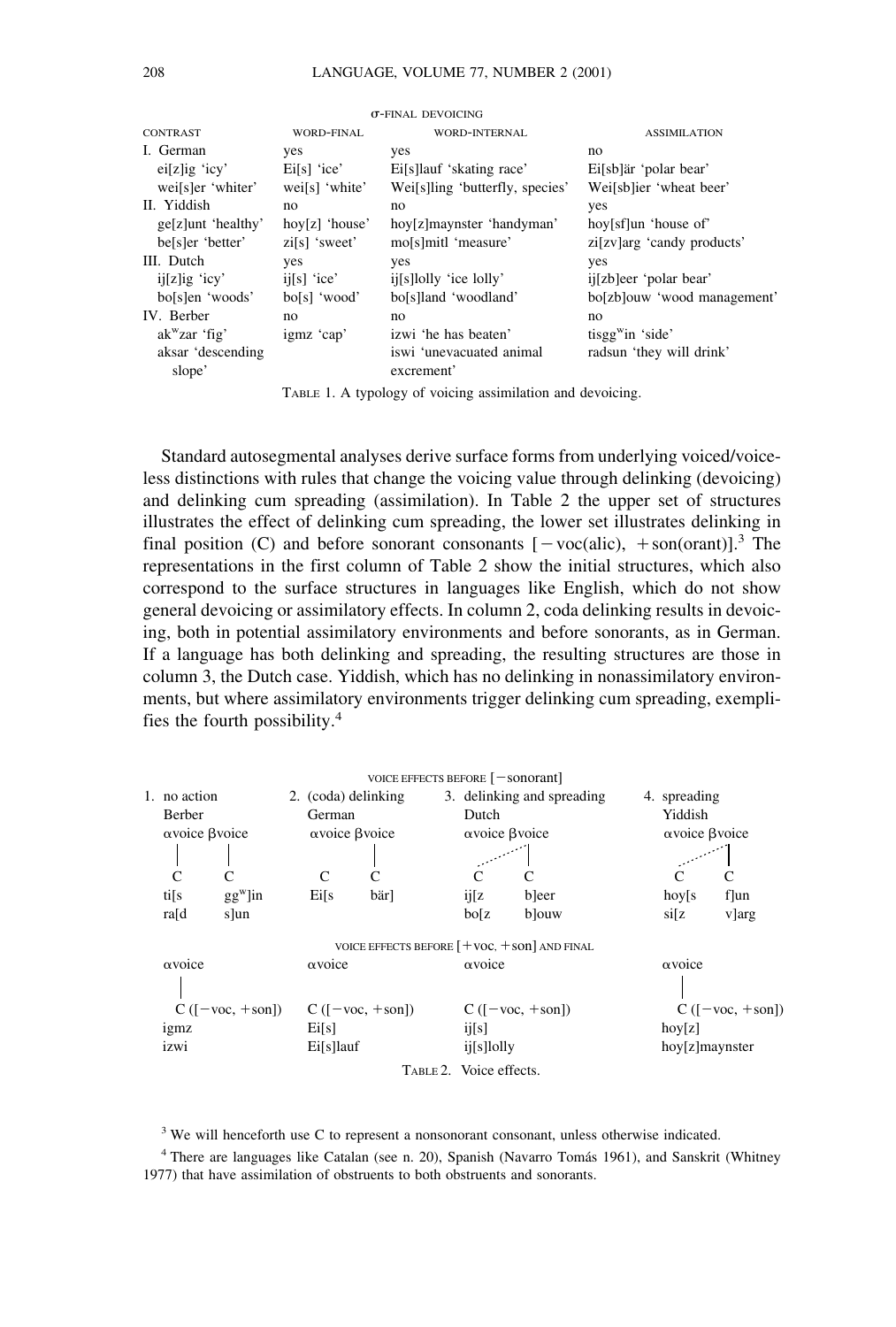In many languages devoicing and voicing assimilation are not controlled by syllable structure. In such languages devoicing may occur, but is restricted to a word- or phrasefinal (sequence of) obstruent(s). Word-internally before sonorant consonants, a voice contrast is maintained. If assimilation occurs, the last obstruent in a sequence determines the voice value of the complete cluster. The basic typology for non-syllable-final devoicing languages, i.e. types II and IV in Table 1, is shown in Table 3, where Serbo-Croatian is in all relevant respects like Yiddish. Berber again exemplifies a no-effect language.<sup>5</sup>

| <b>CONTRAST</b>            | WORD-FINAL DEVOICING       | <b>ASSIMILATION</b>        |
|----------------------------|----------------------------|----------------------------|
| $L$ ?                      | yes                        | no                         |
| Ha. Serbo-Croatian         | no                         | yes                        |
| vo[z] 'train'              | $bo[g]$ 'god-NOM.sG'       | ne[gd]a 'sometimes'        |
| pa[s] 'dog'                |                            | rospstlavo 'slavery'       |
| IIb. Ukrainian             | no                         | yes (only $[+$ voice])     |
| lo[b] 'forehead'           | sa[d] 'garden'             | na[3d]id 'our grandfather' |
| $snifp$ 'our'              |                            | bere[zk]a 'little birch'   |
| III. Russian               | yes                        | yes                        |
| [z]nat' 'know'             | $klu[p]$ 'club- $NOM.SG$ ' | koroffkla 'little cow'     |
| [s]n' at' 'take away'      | klu[b]a 'club-GEN.SG'      | [gd]e 'where'              |
| IV. Berber                 | no                         | no                         |
| $ak^w[z]$ ar 'fig'         | igm[z] 'cap'               | $ti[sggw]$ in 'side'       |
| ak[s]ar 'descending slope' |                            | ralds un 'they will drink' |

TABLE 3. Voicing assimilation and devoicing in languages without syllable-controlled devoicing.

Serbo-Croatian has voicing assimilation of all obstruents to the last obstruent in a sequence: *ro/b/* 'slave'  $\sim$  *ro*[pst]*avo* 'slavery', *ne/k/ad* 'or'  $\sim$  *ne*[gd]*a* 'sometimes',  $\lambda s/bogom \rightarrow [zb]ogom$  'with God', 'farewell'. Ukrainian has the same voicing effects, except for the fact that regressive voicing only involves  $[+$  voice]: *nal* $\int'$  'our' ~ *na*[Çd]*id* 'our grandfather', *bere*/z/*a* 'birch' *bere*[zk]*a* 'little birch'. A different language type combines assimilation inside obstruent clusters with word-final devoicing (but lacks word-internal devoicing). A number of Slavic languages, like Polish and Russian, are of this type (see Rubach 1996, for a recent detailed analysis of Polish voicing). Similarly, Francard and Morin (1986) argue that some dialects of Walloon maintain a voice contrast word-internally in heterosyllabic CN clusters but neutralize the voice distinction word-finally. For example, in the dialect of Liège one encounters devoicing at the end of a lexical word such as  $w\ddot{\theta}de-lu$  [wo:tly] 'keep it', but not inside a similarly structured word such as  $w\ddot{a}d'ler$  [wo:dle] 'to support mine walls with billets' (Francard & Morin 1986:460).

**2.** FORMAL ACCOUNTS OF VOICE ASSIMILATION AND DEVOICING. Most nonlinear analyses agree in the way they make use of the spreading mechanism to account for voice assimilation. And, most nonlinear accounts formalize devoicing as delinking of  $[+$  voice]. In theories that recognize a binary feature  $[\pm$  voice], full interpretation of elements that have become underspecified in the course of the derivation is obtained by a universal default rule like 1a or 1b (see Steriade 1995, for a general assessment of underspecification, and Archangeli & Pulleyblank 1996 for 'combinatorial specification', a variant of radical and contrastive underspecification).

<sup>&</sup>lt;sup>5</sup> We use the following abbreviations:  $ADJ =$  adjective,  $ATTR =$  attributive, FEM = feminine, GER = gerund,  $IMP =$  imperative,  $IMPF =$  imperfect,  $IMDC =$  indicative,  $INFF =$  infinitive,  $INSTR =$  instrumental, INTRANS = intransitivizer, MASC = masculine,  $N =$  neuter, NEG = negation, NOM = nominative, OBJ = object,  $PART = particle, \, SG = singular, \, SUBJ = subject, \, TEMPSUBORD = temporal subordinary, *VERBLR*$ = verbalizer.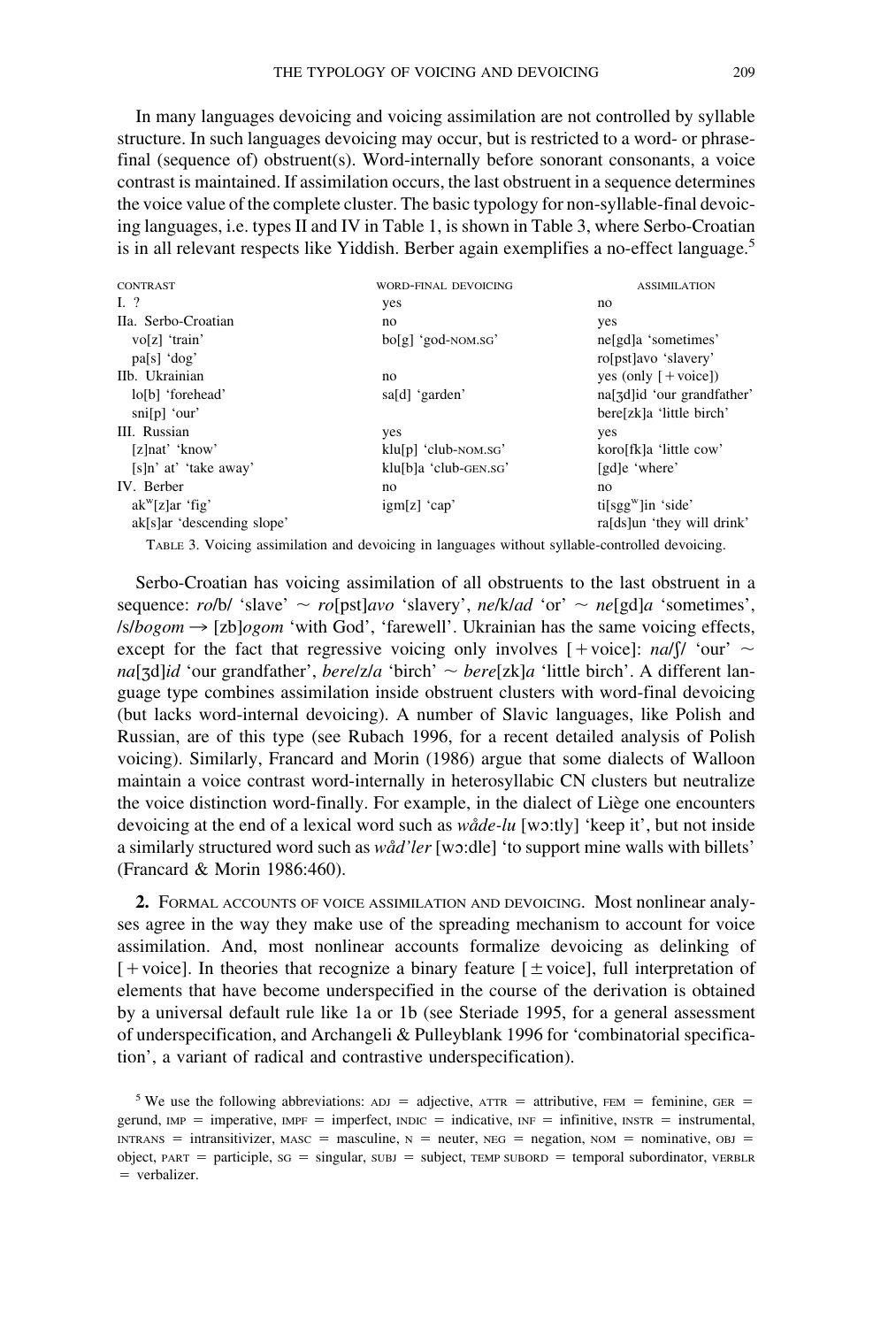(1) Voicing Default

a. [asonorant] 
$$
\rightarrow
$$
 [avoice] b. [ ]  $\rightarrow$  [avoice] /  $\alpha$  sonorant

П

Under a theory of privative features (or nodes), the specifying elements express phonological properties that are not binary in nature. Consequently, surface representations do not contain binary values. Phonetics will interpret [voice] as phonetic 'voicedness' and the absence of [voice] as phonetic 'voicelessness'. The extreme position, privativity, has been advocated for voicing in Mester & Itô 1989, Cho 1990a, b, and by Lombardi 1991, 1995a,b,c, 1996a,b, 1999; whereas other analyses, e.g., Mascaró 1987, assume some version of radical underspecification. In §4 we will present our reasons for rejecting the claim that privativity constitutes the appropriate way to represent voicing contrasts. First, we will briefly review the (de)voicing typologies predicted by Cho and Lombardi.

**2.1.** CHO'S PRIVATIVE THEORY. Cho (1990a,b) proposes that the difference between DEVOICING-ONLY languages like German, ASSIMILATION-AND-DEVOICING languages like Dutch, ASSIMILATION-ONLY languages like Yiddish, and NO-EFFECT languages like Kannada and Tulu, is due to the triple parametric choice among coda devoicing (2a.1), cluster devoicing (2a.2), and no devoicing (2a.3). Another parameter, SPREADING, is two-valued (yes/no), represented in 2b.



The parametric choices in 2 predict the existence of six types of voicing behavior. In Table 4 we show all the possibilities with the hypothetical sequence  $/z + \text{taz} + \text{tas}$ - dad/, based upon Cho 1990a: 149–68. The affected underlying segments have been marked by boldface. The Roman numerals I–IV refer to the classification in Table 1.

|                   |           |             | $/z + \text{taz} + \text{tas} + \text{dad}/z$ |
|-------------------|-----------|-------------|-----------------------------------------------|
| coda devoicing    |           | I. German   | $[z + \text{tas} + \text{tas} + \text{ dat}]$ |
| cluster devoicing | spreading | II. Yiddish | $[s + \text{tas} + \text{ tax} + \text{dad}]$ |
| coda devoicing    | spreading | III. Dutch  | $[z + \text{tas} + \text{ tax} + \text{dat}]$ |
|                   |           | IV. Berber  | $[z + \text{tax} + \text{tas} + \text{dad}]$  |
| cluster devoicing |           | ? Kirghiz   | $[s + \text{tas} + \text{tas} + \text{ dad}]$ |
|                   | spreading | Ukrainian   | $[z + \text{tax} + \text{tax} + \text{dad}]$  |
|                   |           |             |                                               |

TABLE 4. Possible voicing and devoicing effects, according to Cho.

Cho's analysis incorporates the basic distinction between syllable-coda delinking and cluster delinking. Since languages choose between the parametric options permitted by the theory, Cho's proposal predicts that languages that have no syllable-controlled devoicing, but do have cluster devoicing, will have assimilation to the last C of a C . . . C sequence of obstruents. Since this happens independently of syllable structure, it must also occur in onsets. For example, in a cluster devoicing plus assimilation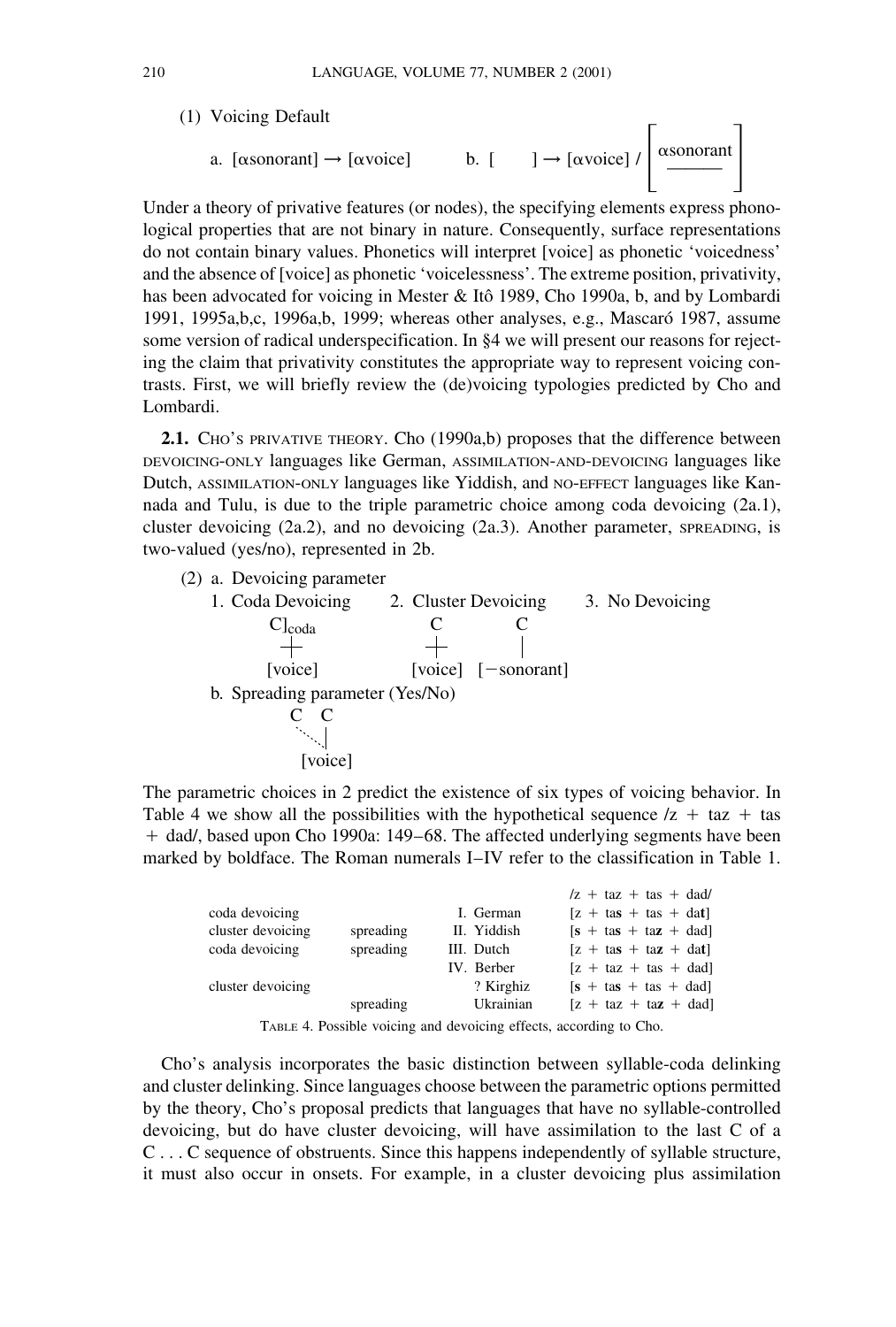language such as Serbo-Croatian, it is correctly predicted that the underlying sequence /s/ - /b/*ogom* is realized [zb]*ogom* 'farewell'. Similarly, in a language like Dutch, which has syllable-final devoicing, cluster devoicing cannot also occur. This is why the initial cluster /zt/ remains unassimilated. But although word-initial clusters are always nonderived in Dutch (and voice-homogeneous), the hypothesis that this language would tolerate nonhomogeneous derived onsets goes against our intuition. To be sure, Cho would predict assimilation in this case, because onset clusters like /zt/, of which the voiceless consonant is closer to the syllable nucleus than the voiced one, are ruled out by a general principle, which she calls Harms's constraint (see also Harms 1973). The situation in languages like Russian and Polish is a little more complicated, because they have cluster (de)voicing as well as word-final devoicing. Since cluster devoicing, as opposed to coda devoicing, does not cause word-final devoicing, the prediction is that in cluster devoicing languages no final devoicing is possible. To solve this problem, Cho proposes an independent rule of word-final devoicing that is part of the grammar of languages like Polish, but not of the grammar of Yiddish or Serbo-Croatian. Further, Cho's theory predicts the existence of languages that have cluster devoicing without spreading. In Cho 1990a:163, Kirghiz is mentioned as an example of this language type, but as Lombardi (1991:98) points out, Cho's classification of Kirghiz is based on an erroneous interpretation of Kirghiz phonetics. To date, no one has encountered a language that has cluster devoicing without spreading, which would result in devoicing of all but the last obstruent in a sequence. This is of course an important fact, because if delinking which is not controlled by syllable structure always goes hand in hand with spreading, one can hardly avoid the conclusion that spreading is the basic mechanism involved in this assimilation type. Notice that, if cluster devoicing (delinking) does not exist as an independent operation, it is not possible to account for homogeneous  $[-\text{voice}]]$  - voice] clusters by delinking of  $[(+)\text{voice}]$  from the first member. Finally, Cho's proposal correctly predicts that no language can exist that, like Yiddish, maintains a voicing contrast word-finally, but which, unlike Yiddish, has word-internal syllablefinal devoicing: according to Cho, word-internal coda devoicing always implies wordfinal coda devoicing. It seems indeed that no language of this type has been encountered so far. In this respect, the predictions of Cho's theory differ radically from the predictions made by Lombardi's theory, to which we turn now.

**2.2.** LOMBARDI'S PRIVATIVE THEORY. Lombardi (1991, 1995a,b) views devoicing as the language-particular implementation of a Universal Grammar parameter, the VOICE CONSTRAINT. The voice constraint 3a allows voiced obstruents only before a tautosyllabic sonorant segment. FINAL EXCEPTIONALITY (3b) allows a laryngeal node wordfinally.



In languages that activate the Voice Constraint, unlicensed laryngeal nodes will automatically delink. Since [voice] is privative, the effect of this operation will be wordinternal devoicing before heterosyllabic sonorants and final devoicing; if spreading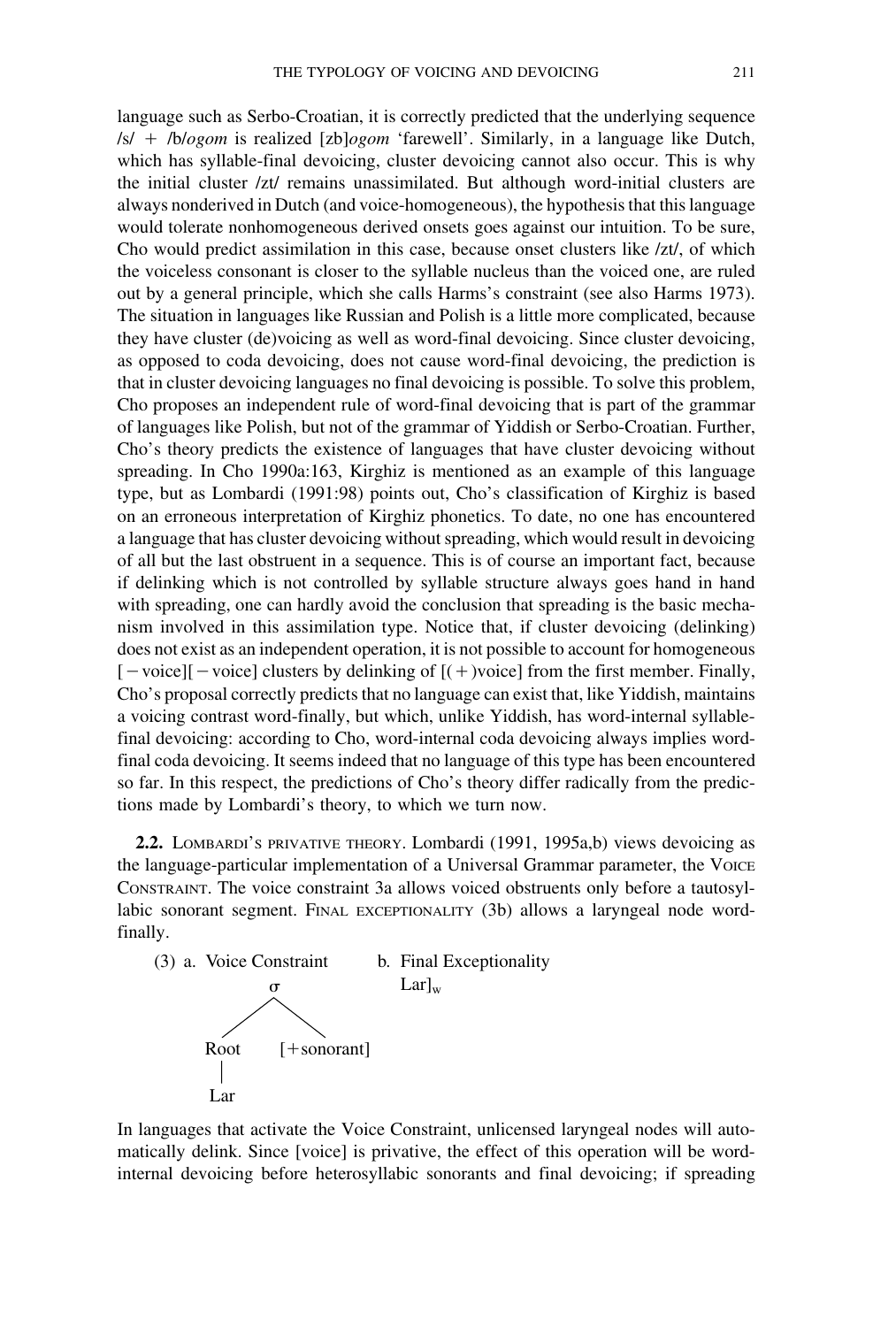takes place, phonetically homogeneous voiced clusters will be obtained by spreading the [voice] feature out of the licensed onset position, structurally  $[{}_{\text{voice}}CC]$ , a CC cluster linked to [voice]. In contrast, homogeneous voiceless clusters are either underlyingly voiceless, or are the result of the voice constraint, which causes delinking of privative [voice] before a voiceless obstruent—they will have the unlinked structure CC with voice unspecified. For languages like Yiddish or Serbo-Croatian, which maintain a word-final voicing contrast, but which have word-internal homogeneous voice clusters, the principle of final consonant exceptionality (3b) is invoked, which blocks delinking of the voice feature word-finally. Final consonant exceptionality is, in a sense, the reverse of Cho's rule of word-final devoicing mentioned in the preceding section. In Table 5 below, the (de)voicing typology predicted by Lombardi (1991) is, as before,

| <b>VOICE CONSTRAINT</b> | SPREADING | FINAL EXC. |             | $/z + \text{taz} + \text{tas} + \text{dad}$   |
|-------------------------|-----------|------------|-------------|-----------------------------------------------|
| yes                     | no        | no         | I. German   | $[s + \text{tas} + \text{tas} + \text{dat}]$  |
| yes                     | yes       | yes        | II. Yiddish | $[s + \text{tas} + \text{ tax} + \text{dad}]$ |
| yes                     | yes       | no         | III. Dutch  | $[s + \text{tas} + \text{ tax} + \text{dat}]$ |
| no                      | no        | no         | IV. Berber  | $[z + \text{tax} + \text{tas} + \text{dad}]$  |
| yes                     | no        | yes        |             | $[s + \text{tas} + \text{tas} + \text{ dad}]$ |
| no                      | yes       | no         | Ukrainian   | $[z + \text{tax} + \text{tax} + \text{dad}]$  |
|                         |           |            |             |                                               |

TABLE 5. Possible voicing and devoicing effects, according to Lombardi.

illustrated with the hypothetical  $/z + \text{taz} + \text{tas} + \text{dad}$ . Voiced obstruents before a tautosyllabic sonorant are those licensed by the voice constraint. When they appear word-finally, they are licensed by final exceptionality. Elsewhere the (boldface) consonant is devoiced. Notice that final exceptionality can be active only if the voice constraint is, which explains why Table 5 presents only six parametrical configurations instead of eight.

As in Cho's theory, a language type as yet unattested is predicted. This language, marked with a question mark in Table 5, would be like German, but with a word-final voice contrast. As noted at the end of §2.1, languages with word-internal devoicing always have word-final devoicing, contrary to what the theory in 3 predicts. The proposal, though, leaves no room for the existence of languages like Polish or Walloon that have word-final devoicing without word-internal devoicing. Another problem is posited by languages like Yiddish, Serbo-Croatian, and Rumanian, that demonstrably do not activate the Voice Constraint, but nevertheless, have obstruent clusters that are fully homogeneous for  $[\pm \text{voice}]$ . Notice that the voice constraint prohibits not only a word-final voice contrast, but also causes delinking of the [voice] feature from wordinternal codas. When there is no assimilation, for example before a heterosyllabic sonorant, deletion should not be blocked. Yet, in Yiddish (as well as in Serbo-Croatian and Rumanian) a voicing contrast does exist in this position, as we will demonstrate below (§§3.1–3.3). In these languages, the actual form of a hypothetical lexical obstruent-sonorant cluster /taz + lad/ is not [tas + lad], but [taz + lad]. However, if we remove the voice constraint—and with it final exceptionality—then spreading in Yiddish should yield the assimilatory pattern observed for Ukrainian. Here we touch at the very heart of the proposal, which combines privative 'voice' with the voice constraint. As far as we can see, languages like Yiddish can only be described with a rule type such as the one proposed by Cho, which delinks [voice] in a cluster of nonsonorant segments. Otherwise, voicelessness must be recognized as a phonological feature. However, as observed above, cluster delinking, which UNDOES laryngeal homorganicity inside obstruent clusters, is very questionable as a rule type altogether, because it predicts a pattern of voicing effects that does not exist in the world's languages.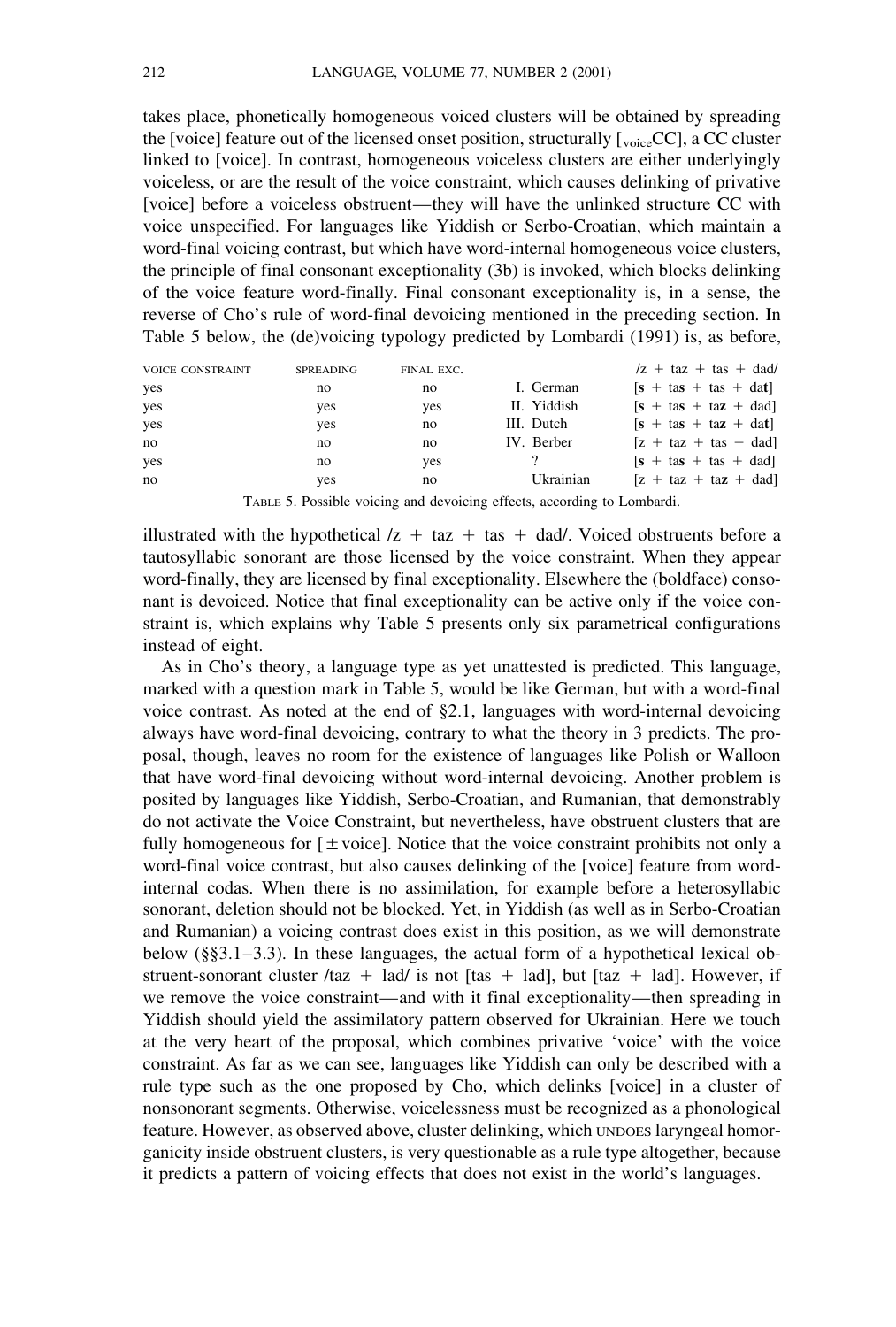**2.3.** PRIVATIVE [voice] IN OPTIMALITY THEORY. In Lombardi 1999, an OT analysis of devoicing and voicing assimilation is proposed, based on the interaction of the constraints in 4 (we replace the original 'laryngeal' used by Lombardi by 'voice').<sup>6</sup>

- (4) a. IDENTONSET (VOICE) (IDONSVO): Consonants that aretautosyllabic with a following sonorant segment should be faithful to an underlying voice specification.
	- b. IDENT (VOICE) (IDVO): Consonants should be faithful to an underlying voice specification
	- c. \*Vo: Do not have voice features
	- d. AGREE: Obstruent clusters should agree in voicing

Constraint 4a demands that a presonorant onset obstruent in the output agree in voice specification with its lexical correspondent. Constraint 4b imposes faithfulness for any underlying voice specification; 4c is a markedness constraint that militates against obstruents that realize a voice node. Finally, 4d requires obstruent clusters to agree with respect to voice specifications. Since [voice] is considered to be privative, for an obstruent cluster to comply with AGREE, either all of its members must be marked with a [voice] specification or none must be. Similarly, the faithfulness constraints IDONSVo and IDVO will penalize any candidate that has a [voice] specification that is not underlying, or that lacks a lexically present [voice] specification. Consider Table 6, which evaluates some relevant output candidates that correspond to the hypothetical input sequence /taz + las + dad/ (here we assume that syllable boundaries coincide with morpheme boundaries).

| $\pi$ /taz + las + dad/      | AGREE | <b>IDONSVO</b> | $*V_0$ | I <sub>D</sub> V <sub>O</sub> |
|------------------------------|-------|----------------|--------|-------------------------------|
| $\sqrt{3}$ as + laz + dat    |       |                | **     | ***                           |
| 2) $\tan x + \ln x + \tan x$ |       | *1             |        | ***                           |
| 3) $tax + laz + dad$         |       |                | ***!*  | $\star$                       |
| 4) $\tan x + \ln x + \ln x$  | *1    |                | $*$    | **                            |

TABLE 6. OT analysis of assimilation and syllable-final devoicing (Lombardi 1999).

In the phonological grammar that is characterized by the constraint ranking exemplified in Table 6, clusters that are homogeneous for [voice] will be preferred over clusters that do not agree in voicing. The sequence in 6.4 fatally violates the AGREE constraint. Moreover, assimilation must be regressive, excluding the candidate in 6.2, because the constraint that militates against unfaithful onsets is ranked high in the constraint hierarchy. When AGREE is not relevant, for example in obstruent  $+$  sonorant clusters, the obstruent must devoice in languages where such clusters are heterosyllabic. This follows from the relative ordering between \*VO and IDVO. Indeed, the ranking in Table 6 accounts for languages like Dutch, where obstruent clusters agree in voicing, but where syllable-final consonants are voiceless before sonorants and in word-final position. In 5, the different constraint rankings with the predicted devoicing effects are listed.

<sup>&</sup>lt;sup>6</sup> We are assuming that Lombardi 1999 supersedes the proposals of Lombardi 1995a,b and 1996), which we will therefore not discuss.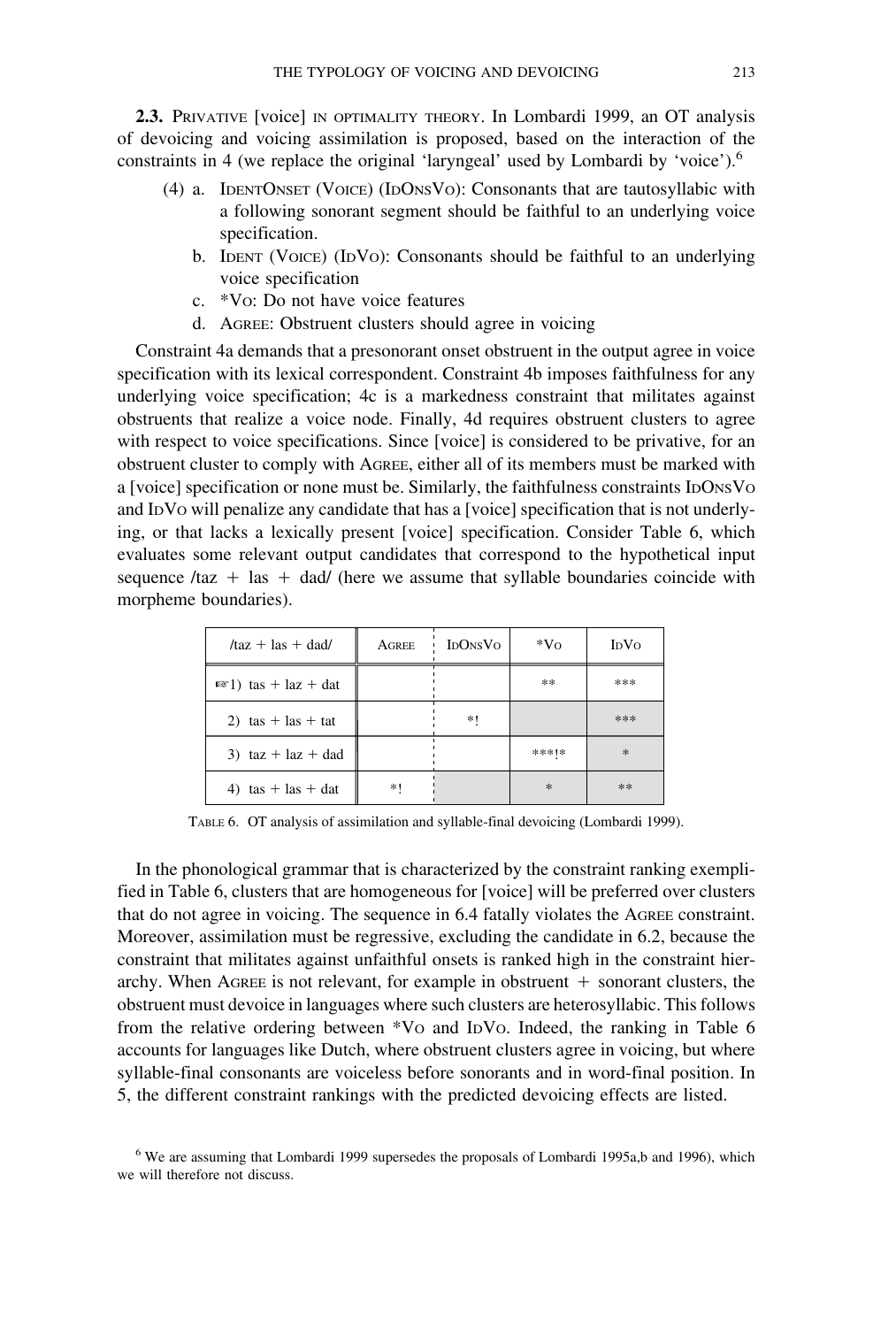| (5) a. AGREE, IDONSVO $>>$ *Vo $>>$ IDVO     | assimilation, $\sigma$ -final |
|----------------------------------------------|-------------------------------|
|                                              | devoicing (Dutch)             |
| b. IDONSVO, IDVO $>>$ *VO, AGREE             | no assimilation, voice        |
|                                              | faithfulness (English)        |
| c. IDONSVO >> $\text{*V}_0$ >> IDVO, AGREE   | $\sigma$ -final devoicing, no |
|                                              | assimilation (German)         |
| d. *Vo $\gg$ IdOnsVo, IdVo, Agree            | only voiceless obstruents     |
|                                              | (Hawaiian)                    |
| e. IDONSVO, AGREE $>>$ IDVO $>>$ *VO         | assimilation, no devoicing    |
|                                              | (Yiddish)                     |
| f. Agree( $>>$ ), IdVo $>>$ *Vo $>>$ IdOnsVo | bi-directional assimilation   |
|                                              | of voicelessness              |
|                                              | (Swedish)                     |
|                                              |                               |

In 5b, the dominant constraints require faithfulness to any lexical [voice] specification. Lower constraints are irrelevant for evaluation. This ordering accounts for noassimilation and no-devoicing languages. The constraint order given in 5c, where \*VO is ranked between IDONVO and IDVO, characterizes devoicing-only languages like German, which only devoice codas. The constraint order in 5d accounts for languages that exclusively have voiceless obstruents, like Hawaiian. Example 5e predicts a language type that has no word-internal (presonorant) and word-final devoicing, but where obstruent clusters agree in voicing. Yiddish, Rumanian, and Serbo-Croatian are of this type. Lombardi's derivational proposal (see §2.2) characterized these languages as word-internal devoicing languages. In §3, we will see that in this respect the OT grammar in 5e makes the correct predictions. Consider finally the case of Swedish (5f), which is claimed to present bidirectional spreading of voicelessness. Both the ordered AGREE>>IDVo and the unordered AGREE, IDVo give the desired results for two-consonant clusters like /gs/ and /kd/. AGREE prefers the homogeneous clusters [gz], [ks], [gd], [kt], respectively, and \*Vo eliminates the voiced candidate clusters. Consider next the predictions for triconsonantal clusters like /gds/. If  $A_{GREE} >> IDV_{O}$ , then only homogeneous voiced clusters will arise. If AGREE and IDVO are unordered, as claimed in Lombardi 1999, there will be one star for each nonagreement and one star for each violation of faithfulness. Consequently, from underlying /gds/, both [gdz] and [gds] will incur a single violation and \*Vo will select [gds] as the optimal candidate. But, as Lombardi notes (1999:286), in such cases we don't get [gds], nor [kts], but [gts], as in [byg:d] 'district'  $\sim$  [byg:ds] 'district-GEN', [hev:d] 'long usage'  $\sim$  [hev:d̥s] 'long usage-GEN' (examples are from Hellberg 1974). As it turns out, the Swedish devoicing pattern as well as cases of bidirectional assimilation of voicelessness in general cannot be handled adequately by the constraints in 5f. This is because the privativity hypothesis excludes the possibility of having an AGREE constraint that refers to  $[-\text{voice}]$ . We will address this issue below and show that such cases can be dealt with only with a conditional AGREE constraint.

We now return to languages like Polish and Walloon, which assimilate obstruent clusters, but where devoicing is restricted to word-final position. They should follow 5a or 5e, but 5a implies word-internal devoicing, which does not occur, whereas 5e predicts no devoicing at all. The (de)voicing pattern of these languages cannot be derived by the constraints in 5. Notice also that Polish has devoicing of obstruents before a sonorant in word-final position:  $\dot{z}u/br/\rightarrow \dot{z}u[pr]$  'bisons-NOM.SG',  $molg\ddot{\uparrow}/\rightarrow$ *mo*[kw] 'he could', *mechani/zm/ → mechani*[sm] 'mechanism-NOM.sG' (examples from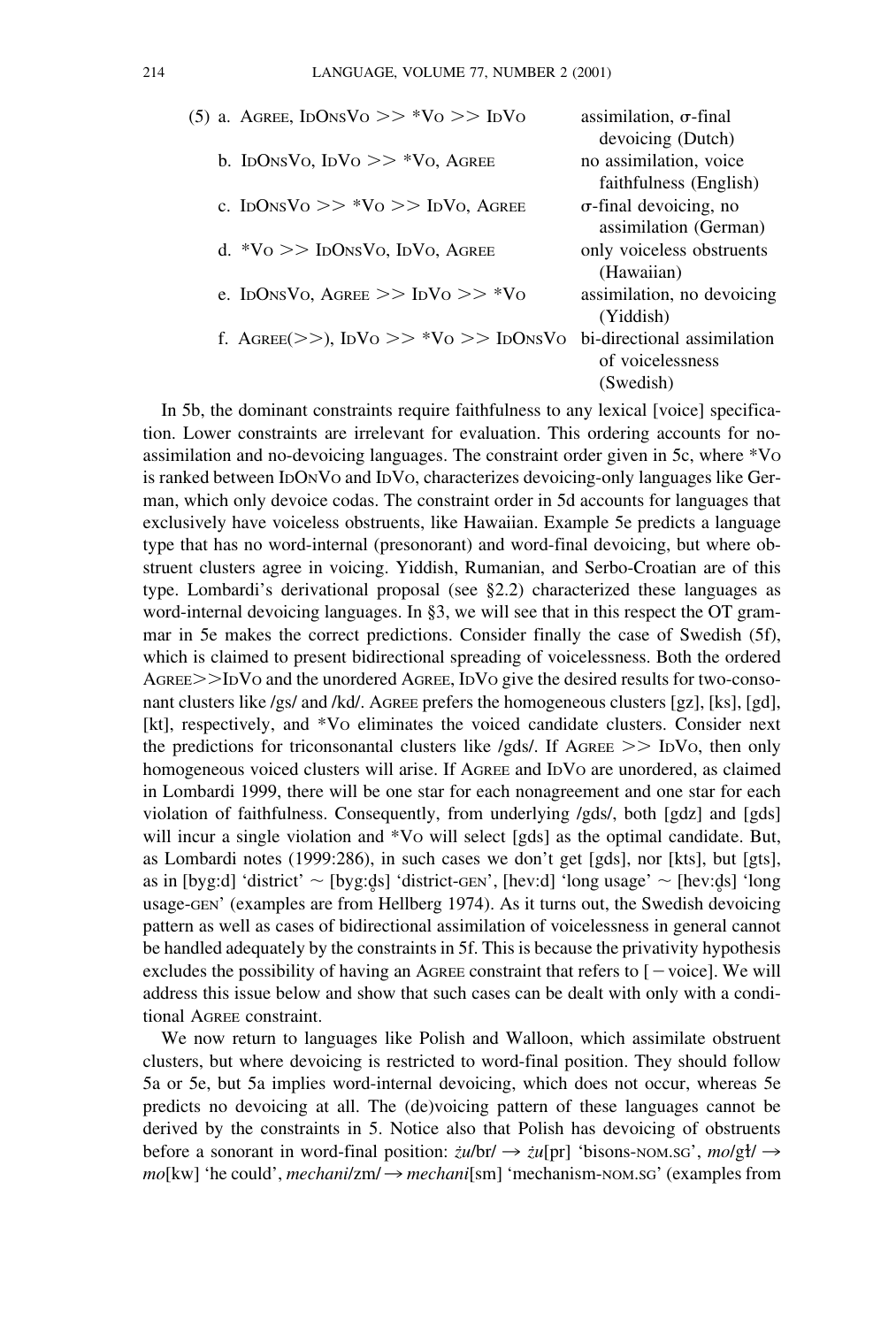Rubach 1996:71), where the cluster is presumably tautosyllabic, hence should preserve the underlying voice specification (cf. 4a). A similar result obtains in Majorcan Catalan, where verbs with root-final obstruent-sonorant clusters preserve voicing in the onset but devoice word-finally in the coda: *arreglar* 'to fix'  $\sim$  *arre*[kl] 'I fix', *obrir* 'open'  $\sim$   $o$ [ps] 'I open'.<sup>7</sup>

Another problem relates to the definition of the IDONSVo constraint, which would seem to permit two interpretations. One is suggested in Lombardi 1999:267, where ONSET is defined as the consonant that is tautosyllabic with a following sonorant segment. Under this interpretation, it is predicted that German devoices all but the presonorant obstruent in a sequence. Consequently, the first member of a complex obstruent onset should also devoice. This prediction is incorrect; witness words like *Budget* [bydze] 'budget', *Gin* [dzin] 'gin', *Dschungl* [dzunl] 'jungle', *Dschihad* [dzihat] 'djihad', and so on, where the cluster  $\frac{dz}{dz}$  is tautosyllabic.<sup>8</sup> If, on the other hand, onset is understood in its usual meaning as the consonant (cluster) that is tautosyllabic with a following nuclear segment, the predictions would be wrong in the case of, for example, Serbo-Croatian, where a complex onset can be composed of a segment sequence that is lexically not homogeneous for [voice], as in [zbogom] from underlying  $/s +$  bogom/ 'with god'. Clearly, some proviso must be made to allow for an adequate description of these languages.

Consider next the words in 6, taken from Dutch.

| $(6)$ /v/allen   | 'to fall' | o/pv/allen   | o[pf]allen              | 'to strike'     |
|------------------|-----------|--------------|-------------------------|-----------------|
| /z/aag           | `saw'     | broo/dz/aag  | broo[ts]aag             | 'breadsaw'      |
| $/\gamma$ /ierig | 'greedy'  | wee/tv/ierig | $wee$ [t $\chi$ ] ierig | 'eager to know' |

The examples in 6 show a well-known property of voice assimilation in Dutch, where obstruent clusters are voiceless if the right-hand member of the cluster is a fricative. Very probably the traditional view of this process as progressive devoicing is correct, since one would not expect general devoicing (e.g.  $\text{ro}/\text{d}v/\text{os} \rightarrow$  (hypothetical)  $\text{ro}/\text{d}f/\text{os}$ 'red fox') to occur in languages that do not also have syllable-final devoicing. Obviously these facts cannot be derived with the constraint set in 4, as was also observed by Lombardi (1996b:98).

Finally, it does not seem possible for the constraint set in 4 to account for Ukrainian (see Table 3), where regressive assimilation is exclusively triggered by  $[+$  voice], or a language in which the opposite situation obtains, i.e. which has only regressive spreading of  $[-\text{voice}]$ . We will show below that the latter type of language also exists.<sup>9</sup>

<sup>7</sup> After a nasal, underlying voicing is preserved: *comprar* 'to buy'  $\sim$  *com*[pr] 'I buy', *sembrar* 'to sow' *sem*[br] 'I sow', a fact which can be attributed to differences in syllabification (Dols & Wheeler 1995) or to the fact that a preceding nasal favors voicing.

<sup>8</sup> Similarly, nonhomogeneous onset clusters in loans are assimilated, as in the word *Sbirre* 'henchman' ( It *sbirro*), in which /b/ is devoiced (from Krech et al. 1982:486). In Lombardi 1999:293, clusters containing /v/ ([kv], [tsv]) are given to show that mixed-onset clusters exist in German. However, the phonological definition of the *v*-sound is controversial in German, and its phonetics appear to vary. According to Wurzel (1970:244–46), it represents a phonological glide. Wiese (1996:239) notes that in the clusters just mentioned it may be pronounced as a glide, an approximant, a voiced fricative, or a voiceless fricative. He proposes to derive all these variants from an underlying vowel. According to van Lessen Kloeke (1982:39, 133), /v/ in such clusters is voiceless. Kohler (1977:163) claims partial devoicing. See also Cho (1990a: 160) for discussion about thecrosslinguistic variation in thebehavior of the *v*-sound in processes of voice assimilation.

<sup>9</sup> This is not to say that some other optimality-theoretic approach might not be able to handle both Ukrainian and anti-Ukrainian. For further discussion, see §6.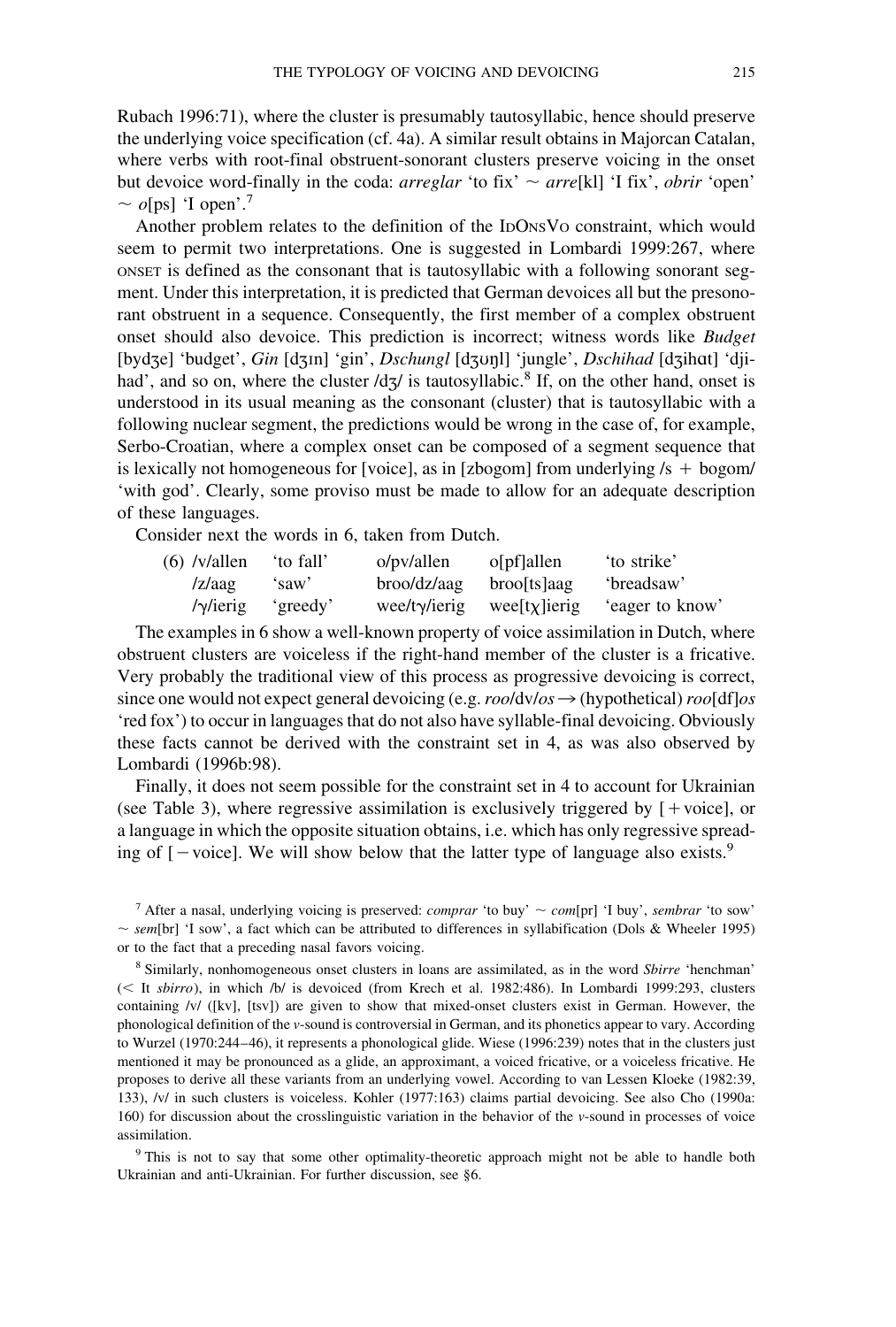To sum up, the privative theories of voicing that we have examined predict unattested patterns in the voicing typology. Cho's theory wrongly predicts the existence of languages that have cluster devoicing without spreading, and in Lombardi's derivational theory, the pattern of final as well as internal contrast with assimilation in obstruent clusters (as in Yiddish, Rumanian, or Serbo-Croatian) is predicted not to exist. Her theory also predicts the existence of internal-only coda devoicing languages, and wrongly excludes the possibility of word-final devoicing only (Polish, Walloon). For obvious reasons, none of the privative theories can handle languages that spread [-voice] only. Similar shortcomings were observed for Lombardi's OT analysis. Most of the problems encountered were shown to arise from the hypothesis of [voice] being a privative feature, and would consequently not exist if  $[-\text{voice}]$  were given a theoretical (phonological) status alongside  $[+$  voice]. We will take up the privativity issue explicitly in the following sections, where we will argue that  $[ + \text{voice} ]$  and  $[ - \text{voice} ]$  not only show parallel behavior but also that there are languages requiring a lexical distinction between  $[-\text{voice}]$  and  $[Ø\text{voice}]$ . Before we proceed, however, we need to settle an important typological fact which generates much confusion in the literature on [voice]: the question of whether there are languages that devoice obstruents in wordinternal codas but maintain a [voice] contrast word-finally. According to Lombardi (1991, 1995a,b) Yiddish, Rumanian, and Serbo-Croatian are such languages.<sup>10</sup> In the next section we will look into this language type in more detail. These languages have word-internal  $[-\text{voice}]$  assimilation that cannot be analyzed as cluster devoicing or as syllable-final devoicing. Consequently, these languages are problematic for theories that consider [voice] a privative feature.

## **3.** ON THE RELATION BETWEEN WORD-INTERNAL AND WORD-FINAL CODA DEVOICING.

3.1. YIDDISH.<sup>11</sup> Traditionally, three different zones are distinguished within the Yiddish linguistic area: Western Yiddish, spoken in the Netherlands, Germany, Austria, and Lombardy, the Yiddish dialects of Central Europe, spoken in Bohemia, Moravia, Slovakia, Burgenland, and western Hungary, and Eastern Yiddish, spoken in the Slavonic and Baltic countries. The modern standard is based on the eastern dialects, which are themselves classified into Mideastern Yiddish (roughly Polish), Southeastern Yiddish (roughly Ukrainian), and Northeastern Yiddish (roughly Lithuanian). Standard Yiddish pronunciation is closest to Northeastern Yiddish 'especially as cultivated in its centuries-old cultural capital, Vilna' (Katz 1987:xxi). Differences in pronunciation among the eastern dialects mainly concern vowel quality, although, as we conclude from Katz's examples (1987:39), the Mideastern variant has a rule of word-final devoicing, which is lacking in the other eastern dialects. In this section, we will be concerned mainly with Standard Yiddish. According to Katz, 'all the native dialects are nonstandard insofar as none is identical with the standard' (1987:38). A different but closely related variety is described in Birnbaum 1979. Birnbaum takes a critical attitude toward the question of the standard language: 'there is no standard pronunciation of Yiddish' (1979:100). Birnbaum's study does not describe the standard language, but the dialect 'used by most Yiddish people' (1979:101). As for the question of voicing assimilation, it appears that interesting differences exist between the standard dialect described by Katz and the variant described by Birnbaum, although both lack the rule of word-final

<sup>&</sup>lt;sup>10</sup> Lombardi (1999:284) leaves open the question of whether word-medial CN clusters in these languages are hetero- or tautosyllabic.

<sup>&</sup>lt;sup>11</sup> Thanks to Harry Bochner for useful comments on the sections on Yiddish and Serbo-Croatian.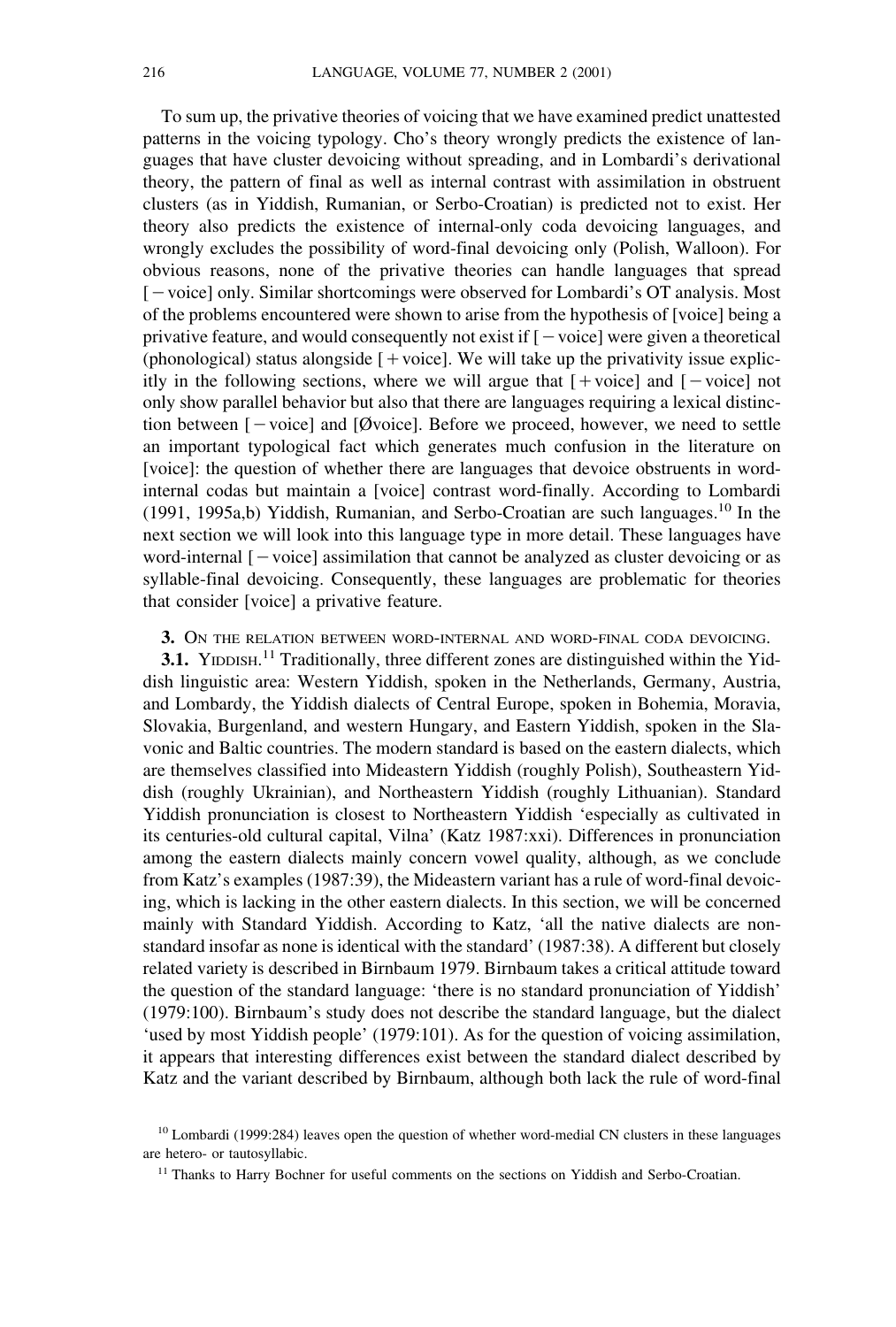devoicing. We will mainly be concerned with the standard dialect, which is also the one on which Lombardi based her claims about final exceptionality (see 3b).

Standard Yiddish has no word-final devoicing, as witnessed by the following examples, taken from Katz (1987:29–31); these show the existence of a word-final voicing contrast.

| (7) [kop]       | 'head'      | $[$ frajb]                 | 'I write'   |
|-----------------|-------------|----------------------------|-------------|
| [ <i>vait</i> ] | 'far'       | $\lceil \text{red} \rceil$ | 'I speak'   |
| [bak]           | 'cheek'     | [vg]                       | 'weight'    |
| [af]            | $'(up)$ on' | [briv]                     | 'letter'    |
| [zis]           | 'sweet'     | [aiz]                      | 'ice'       |
| [ra]            | 'noise'     | $\lfloor$ (antaz)          | 'blackmail' |

The words in 8 show that obstruent sequences in Yiddish are homogeneous for voice, in such a way that the rightmost obstruent determines the voice value of the entire cluster.

(8) Regressive voice assimilation

| a. | Devoicing                                                                                                                                            |                        |
|----|------------------------------------------------------------------------------------------------------------------------------------------------------|------------------------|
|    | $/[{rajb + st/} \rightarrow [{rajpst}]$                                                                                                              | 'you (familiar) write' |
|    | $\text{/briv} + \text{tregar} \rightarrow \text{[briftregar]}$                                                                                       | 'mailman'              |
|    | $\int \int \tan \alpha \sin \alpha$ $\int \int \int \sin \alpha \sin \alpha \sin \alpha$ $\int \int \sin \alpha \sin \alpha \sin \alpha \sin \alpha$ | 'blackmailing tactics' |
|    | $\text{Z}$ /ajz + kastn $\text{Z}$ $\rightarrow$ [ajskastn]                                                                                          | 'ice box'              |
|    | $/vog + \int o l / \rightarrow [vok\$ [v]                                                                                                            | 'scale'                |
|    | b. Voicing                                                                                                                                           |                        |
|    | $/$ kop + vejtik $/ \rightarrow$ [kobvejtik]                                                                                                         | 'headache'             |
|    | $\sqrt{bak} + \text{bein}/ \rightarrow \sqrt{[bagbein]}$                                                                                             | 'cheekbone'            |
|    | /vajt + zeovdik/ $\rightarrow$ [vajdzeovdik]                                                                                                         | 'farsighted'           |
|    | $\rightarrow$ [zizvarg]<br>$\ell$ zis + varg $\ell$                                                                                                  | 'candy products'       |

Voice assimilation is postlexical. It also applies across word boundaries, as is illustrated by the phrases in 9.

| $(9)$ /erst#gassen/                                                   | $\rightarrow$ [erzdgəsen]      | 'just happened'      |
|-----------------------------------------------------------------------|--------------------------------|----------------------|
| $/(a\#)$ gute#v $\partial \chi / \rightarrow$ [gudv $\partial \chi$ ] |                                | '(have a) good week' |
| $\text{Iajg#}\int \text{ojn/}$                                        | $\rightarrow$ [lajks] $\sin$ ] | 'do lay'             |
| /klug#kint/                                                           | $\rightarrow$ [klukkint]       | 'clever child'       |
|                                                                       |                                |                      |

We turn next to the question of syllable-final devoicing inside words. Obviously, final exceptionality could be relevant for Yiddish only if this language devoices wordinternal coda obstruents. To decide this matter, we must know how Yiddish assigns syllable structure to word-internal consonant sequences. In the literature on Yiddish phonology, we have not been able to find information dealing explicitly with matters of syllabification, at least regarding the dialect studied here.<sup>12</sup> What we say below we inferred from our own inspection of the data and checked against sporadic comments on the issue of syllable structure in Birnbaum 1979.

Apart from universal generalizations that relate to the sonority sequencing principle, the theoretical literature dealing with the phonotactics of consonants points to the existence of at least two crosslinguistic tendencies that govern the syllabification of wordinternal consonant sequences. One tendency is that, except for accidental gaps, conso-

 $12$  Lowenstamm (1981:583–96), discusses alternations between syllabic and nonsyllabic sonorants as well as vowel epenthesis in Yiddish. We do not deal with (de)voicing, nor does it bear on the type of sonorantnonsonorant sequences in the dialects studied here.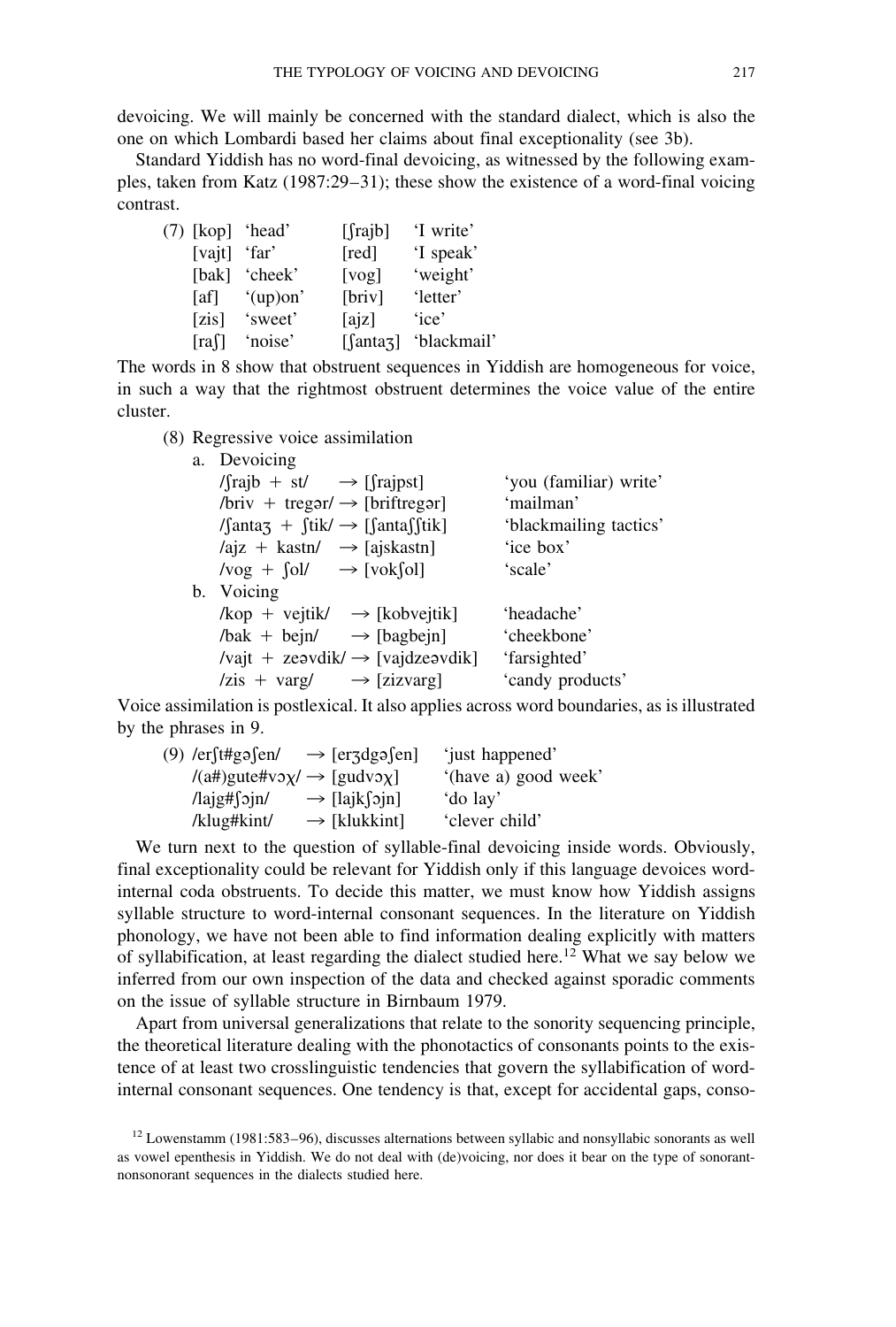nant clusters that do not occur word-initially do not function as complex onsets either, when they appear in intervocalic position. The other tendency is that complex onsets usually do not arise in the process of productive word-formation (derivation).<sup>13</sup> If these tendencies are active in Yiddish, we expect that  $[f]$  as in  $[eff]$ <sup>\*</sup> maybe' closes the first syllable, because word-initially /f/ only combines with liquids. Also, although /sl/ or /bl/ may occur word-initially in Yiddish, complex onset formation is expected to be blocked inside forms like [ $5js + lefn$ ] 'extinguish' or [grob + lex] 'somewhat rude', because the relevant sequences result from the adjunction of the productive derivational affixes / $\delta$ is + / and / + le $\chi$ /. In light of these hypotheses, we take a closer look at Yiddish word-initial clusters.



TABLE 7. Yiddish consonants and possible word-initial clusters.

In Table 7 the consonants of Yiddish are listed in the first column. The upper row gives the consonants that may occur as the second member of a word-initial onset. A checkmark at the intersections of rows and columns designates the combination as a word-initial cluster that is actually attested. The table is based on Birnbaum 1979:222, but completed where omissions were observed.

The only triconsonantal clusters allowed in Yiddish are sequences of the type coronal fricative  $+$  oral stop  $+$  r. Obstruents and sonorants combine quite freely to form twomember onsets, within the limits set by the universal sonority sequencing principle.

<sup>&</sup>lt;sup>13</sup> Here we understand 'derivation' as opposed to 'inflection'.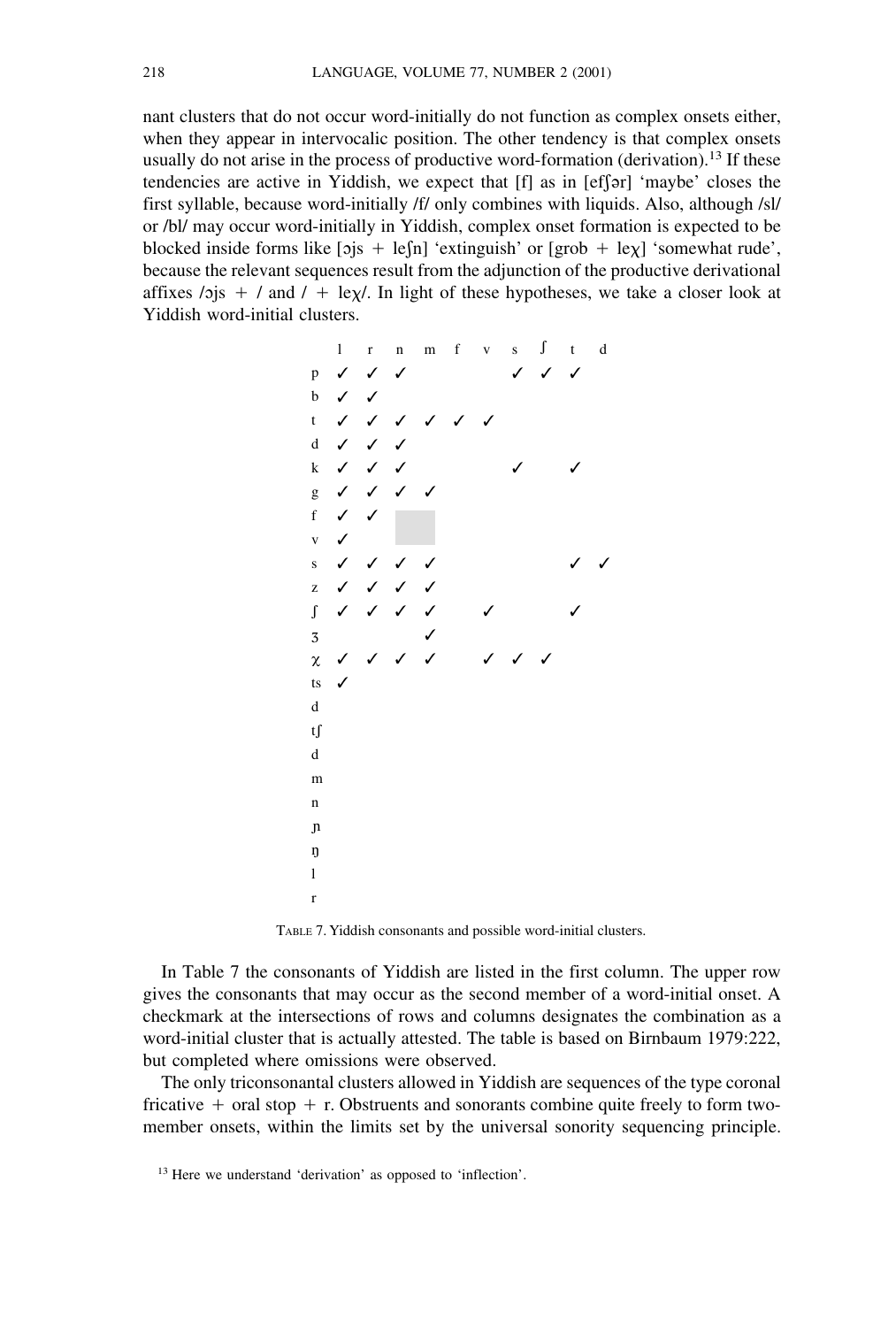Although some clusters seem to be restricted to intervocalic position, their nonoccurrence word-initially looks more like an accidental than a structural fact of Yiddish phonotactics. For example, though we find no word that starts with the combination /ʒn/, we do find this cluster word-internally, as in [vaʒnə] 'impressive'. Considering the fact that /sn, zn,  $\int$ n, sm, zm,  $\int$ m,  $\int$ m/ all exist word-initially, there is little reason to consider the absence of /Çn/ in this position as a significant fact on which any decisive argument can be based. As it turns out, there aren't many discrepancies between wordinitial and word-medial consonant clusters in Yiddish. The only word-initial gap that we would consider systematic involves combinations of labial fricatives with nasal consonants, a fact that we have foregrounded by shading the relevant cells in Table 7. Interestingly, these sequences can sporadically be found word-internally, as in *Ko*[v]*ne* (place name),  $da[v]$ *nen* 'pray',  $li[f]$ *ney* 'before'. Clearly, if the  $\frac{1}{v}$ ,  $f$  + n/ clusters are heterosyllabic in these forms, the first two words show that syllable-final devoicing does not exist word-internally in Yiddish. Let us mention in passing that a word like  $li[$ f] $|neg$  'before', and many others like [vajtle $\chi$ ] 'somewhat far' or [mifma<sub>1</sub>] 'hotchpotch', show that the occurrence of voiced obstruents before sonorants cannot be explained by sonorant-to-obstruent assimilation.

We turn now to the syllabification of heteromorphemic obstruent  $+$  sonorant sequences. In Yiddish, obstruent  $+$  sonorant clusters can be derived by suffixation of sonorant-initial suffixes to obstruent-final roots, as in 10, or by the attachment of vowelinitial suffixes to roots ending in a syllabic sonorant, as in 11. Our examples are taken from both the standard dialect and the dialect described in Birnbaum 1979, since we have no reason to assume that the dialects differ with regard to syllabification. In 11, an apostrophe marks syllabicity of the preceding sonorant.

| $(10)$ [nud + nik]                      | 'boring person'     | (standard) |
|-----------------------------------------|---------------------|------------|
| $[t \circ j b + le \chi]$               | 'somewhat deaf'     | (standard) |
| $[nd + nik]$                            | 'the (male) bore'   | (Birnbaum) |
| $[{\rm nId} + {\rm nitsi}]$             | 'the (female) bore' | (Birnbaum) |
| $(11)$ [mosil]                          | 'ruler-sg'          | (Birnbaum) |
| $[m \circ \iint + im]$                  | 'ruler-PL'          | (Birnbaum) |
| [kegn']                                 | 'against'           | (standard) |
| $\left[\text{kegn} + \text{ar}\right]$  | 'opponent'          | (standard) |
| [redn']                                 | 'speak'             | (standard) |
| $\lceil \text{redn} + \text{ər} \rceil$ | 'speaker'           | (standard) |
|                                         |                     |            |

The examples in 10 speak for themselves. In the words in 11 the attachment of the vowel-initial suffix causes a change in the syllable structure of the root-final sonorant, which ceases to be nuclear in order to become the onset of the word-final syllable. The question then is whether  $/\int$ ,  $/g$ , or  $/d/$  combine with the resyllabified sonorant to form a complex onset. The only observation that Birnbaum makes about the syllabification of Yiddish refers precisely to this fact. In his discussion of singular/plural pairs like  $[m5]$ <sup>1</sup>] /  $[m5]$ <sup>1</sup> + im], he observes that 'if [there is] a syllabic *l*, it becomes unsyllabic and so the BEGINNING of the final syllable' (1979:230, our emphasis). It is clear that at least in words of the type provided in 11 complex onsets cannot be derived in Yiddish, and that, consequently, voiced obstruents may appear in word-internal syllable codas. Furthermore, it seems justified to generalize from these formations to productive derivation in general, such as the suffixation processes exemplified in 11.

We can safely conclude that Yiddish has no word-internal syllable-final devoicing. It follows that the Voice Constraint 3a is not active and that, consequently, Final Excep-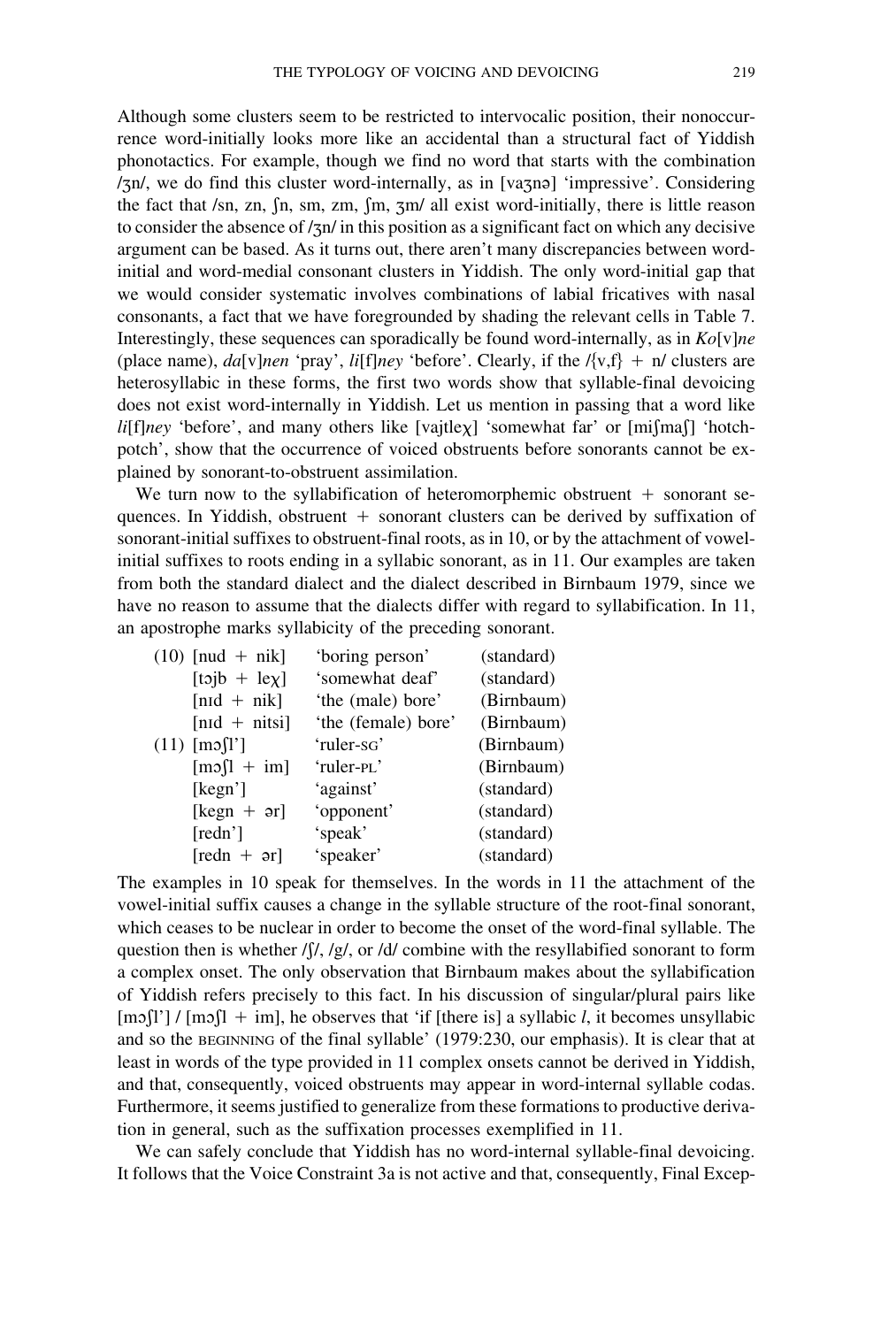tionality 3b cannot be appealed to in accounting for the word-final voice contrast. This conclusion not only shows the irrelevance of Final Exceptionality in Yiddish, but it affects the very way in which voice neutralization is conceived of in Lombardi's derivational theory (see  $\S 2.2$ ). Given the claim that voice is a privative feature, only  $[ + \text{voice} ]$ assimilation should exist in a language like Yiddish, because the surfacing of an underlying  $[ + \text{voice}]$   $[- \text{voice}]$  sequence as  $[- \text{voice}]$   $[- \text{voice}]$  (e.g. /vog  $+$  fol/ $\rightarrow$  [vokfol]) could only result from the voice constraint or from an ad hoc rule, probably a languagespecific version of Cho's cluster devoicing parameter 2.2, which deletes the voice feature before nonsonorant consonants only.

Let us round off the discussion of the Yiddish facts with some general observations. Yiddish unquestionably has a word-internal voice contrast before sonorant consonants. In the foregoing discussion we have used the lack of congruence between word-initial and word-internal clusters, and the prosodic structure of derived obstruent  $+$  sonorant clusters as evidence for the claim that at least some obstruent  $+$  sonorant clusters are heterosyllabic, and that, consequently, Yiddish has no process of word-internal syllablefinal devoicing. It is relevant that, even if it were the case that all obstruent  $+$  sonorant clusters of Yiddish are always tautosyllabic, there would still be no proof for the activity of the voice constraint word-internally. This is because word-final codas would constitute the only evidence for the language learner to decide whether Yiddish is a voiceconstraint language. As we have seen, word-final consonants do show a voicing contrast. Let us continue playing the devil's advocate, and imagine a language like Yiddish in which all obstruent  $+$  sonorant clusters are indeed always tautosyllabic word-internally, and assume moreover that the language learner does attribute the laryngeal homorganicity in word-internal obstruent clusters to the voice constraint. It would still be necessary to account for part of the assimilation facts with an independent ad hoc rule because assimilation in Yiddish applies across word boundaries, as in /er $\int t \, d\theta$  [erzdgə $\int$ en] 'just happened', and /lajg#+:jn/ [lajk+:jn] 'do lay'. We know moreover that the voice contrast is maintained inside phrases before words that start with a sonorant consonant, as shown by a compound like *hoy/z/#maynster* 'houseboy'. Since /g/ in /lajg#f\ojn/ occurs at the end of a prosodic word, it should not devoice, because of final exceptionality. However, it does assimilate to the following voiceless consonant. Again, without a rule that deletes [voice] before a following nonsonorant consonant, this assimilation cannot be accounted for.

In the next sections, we will briefly examine the effects of (de)voicing in Rumanian and Serbo-Croatian, both languages which, like Yiddish, are claimed to activate the voice constraint as well as final exceptionality.

**3.2.** RUMANIAN. <sup>14</sup> In a very careful study in which she compares English RP and Rumanian standard pronunciation, Tătaru (1975) pays extensive attention to the articulation of the voice features in Rumanian consonant clusters. In derived obstruent sequences, assimilation seems to be categorical in  $\{s,\}$  + C/ clusters only, within words, *dezbin* 'I take part', *dezdoi* 'I unbend', *dezgust* 'disgust', *zbat* 'I struggle', *dezveli* 'to uncover' (where the orthography mirrors the voiced pronunciation), but also across words, as in the auxiliary + verb sequence  $a\zeta$  *vrea* /af vr<sup>e</sup>a/ pronounced as [az vr<sup>e</sup>a] 'I would like' (cf. Tǎtaru 1975:40, 125, 128). In other derived sequences, i.e. when the

<sup>&</sup>lt;sup>14</sup> Thanks to Ioana Chitoran for help with the Rumanian data. Chitoran, a native speaker of Rumanian, fully agrees with the conclusions about syllable structure discussed in this section.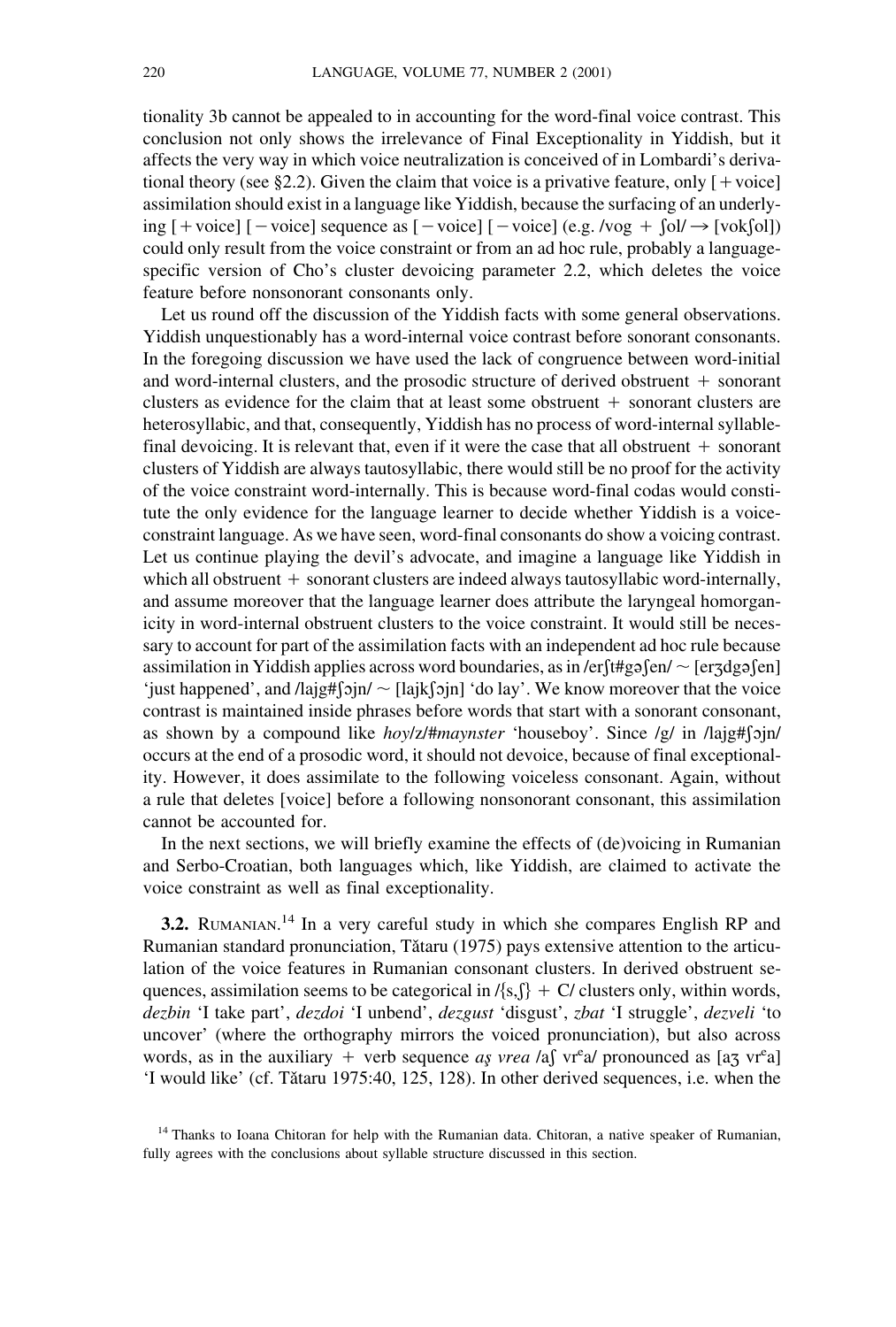first consonant in the cluster is one of the stops /p, b, t, d, k, g/, agreement in voice seems to be less categorical, although it represents the normal case: *subcutanat* [supkutanat] 'subcutaneous', *subpǎmîntean* [suppamintean] 'underground adj.', totdeauna [todde auna] 'always', and so on. To check the relevance of final exceptionality, we follow the same strategy we applied to Yiddish. If this constraint is a necessary part of the phonological grammar of Rumanian, it must be true that word-internal obstruents systematically appear as voiceless before a heterosyllabic sonorant.

Tătaru and other scholars we consulted pay little attention to the question of the syllabification of intervocalic consonant sequences, but what they do say is enough to raise serious doubts about the claim that word-internal coda-devoicing exists in Rumanian. To be sure, the voice opposition is not neutralized in word-final position, as is shown by thewords in 12, taken from Mallinson (1986:336), and Chitoran (1997: 27–30).

| $(12) \ln[p]$ | 'wolf'       | $\text{cui}[b]$        | 'nest'    |
|---------------|--------------|------------------------|-----------|
| la[t]         | 'wide'       | no[d]                  | 'knot'    |
| la[k]         | 'lake'       | ba[g]                  | 'I put'   |
| ba[ts]        | 'stick'      |                        |           |
| ra[t][i]      | 'crayfishes' | $ba[d\overline{3}](i)$ | 'you put' |
| panto[f]      | 'shoe'       | plexu[v]               | 'bald'    |
| pa[s]         | 'step'       | ucre[z]                | 'I work'  |
| la[f]         | 'coward'     | pa[3]                  | 'servant' |
|               |              |                        |           |

Also word-internally, both voiced and voiceless obstruents are found before nasal stops: *grabnic* 'fast', *abnegatie* 'abnegation', *etnic* 'ethnic', *vrednic* 'worthy', *admira* 'to admire', *logodnic* 'fiancé', *dogma* 'dogma', *flegmă* 'catarrh', *regnul* 'kingdom', *reknet* 'roar', *gleznaˇ* 'ankle'. Of these clusters, some may also appear word-initially, in which position one encounters the following obstruent-nasal combinations: /pn/ (*pneumatic*), /gn/ (*gnostic*), /kn/ (*cneaz* 'prince'), /sn/ (*snoavaˇ* 'anecdote'), /+n/ (*snur* 'cord'), /Çn/ (*jnepen* 'juniper'), /sm/ (*smead* 'swarthy'), /zm/ (*zmeuraˇ* 'raspberry'), /+m/ (*smecher* 'cheeky'), of which /pn/, /gn/, and /kn/ are very rare. Nonexistent (or very rare) word-initial sequences are / (pn), bn, tn, dn, (kn), (gn), pm, bm, tm, dm, km, gm/. This set of clusters represents enough of a pattern to suggest that it stands for a structural gap in the distribution of initial clusters in the native vocabulary. If this is correct, it seems safe to assume that these sequences may not function as complex onsets when they appear in intervocalic postion, but instead must be divided over two syllables. As it turns out, one of the very few of Tǎtaru's observations relevant to syllable structure is directly relevant to our claim: 'the Rumanian /bn, tn/ occur only in different syllables, e.g. *grab-nic*, *et-nic*' (1975:86). Agard (1958:18) goes even further, stating that only clusters of a stop or /f, v/ followed by a liquid may function as an onset in intervocalic position. 'At transition from open to consonant-initial syllables, all  $C_1$  single consonants may occur, but the only  $C_1$  clusters are those composed of stop or /f v/ plus /r l/', where  $C_1$  stands for any consonant or cluster preceding the nucleus. Clearly, before word-internal nasal consonants, obstruents are syllabified in the syllable coda, in which position no devoicing takes place. Rumanian does not activate the voice constraint, and consequently, there is no need to distinguish wordinternal and word-final syllables with regard to the process of coda devoicing. Yet, word-internally, assimilation is triggered by voiced and voiceless obstruents alike.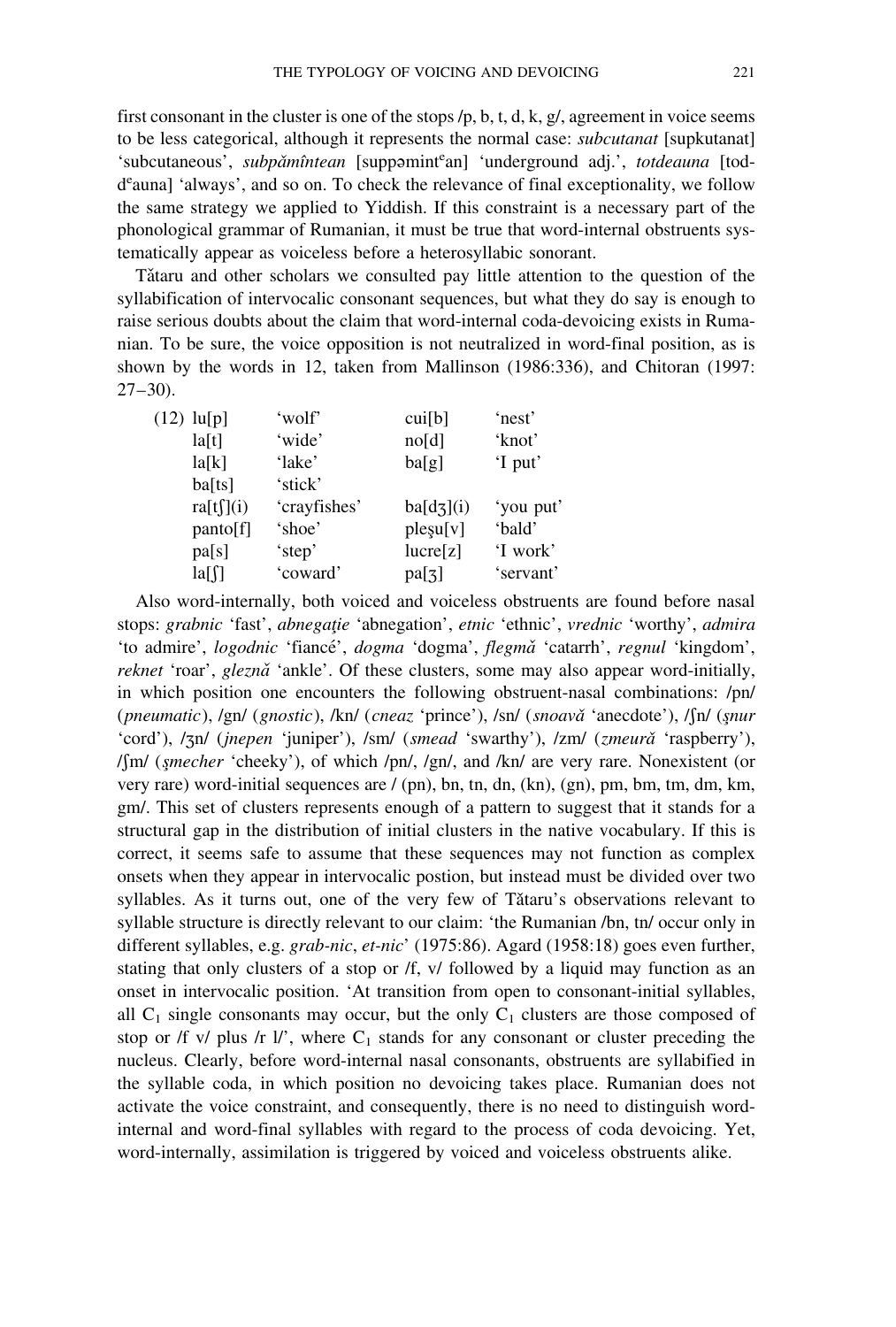**3.3.** SERBO-CROATIAN. Finally we turn to Serbo-Croatian.<sup>15</sup> Like Yiddish and Rumanian, Serbo-Croatian has no word-final devoicing; this is illustrated by the contrasting pairs in 13.

| $(13)$ glu $[p]$ | 'stupid' | golu[b]  | 'dove'    |
|------------------|----------|----------|-----------|
| salt             | 'hour'   | ra[d]    | 'work'    |
| preta[k]         | 'Friday' | razlo[g] | 'reason'  |
| pa[s]            | $'$ dog' | volz     | 'train'   |
| jo[ʃ]            | 'still'  | mu[3]    | 'husband' |

Word-internally, obligatory assimilation of  $[\pm \text{voice}]$  occurs, as shown in 14.

| $(14)$ a. Regressive devoicing |                     |            |                |
|--------------------------------|---------------------|------------|----------------|
| sla/d/ak                       | 'sweet'             | sla[tk]a   | 'sweet-FEM'    |
| dolo/z/ak 'arrival'            |                     | dola[sk]a  | 'arrival-GEN'  |
| te/ʒ/ak                        | 'heavy'             | $te[$ [k]a | 'heavy-FEM'    |
| b. Regressive voicing          |                     |            |                |
| ne/k/ad                        | $\alpha$            | ne[gd]a    | 'sometimes'    |
| to/p/                          | 'cannon'            | to[bdʒ]ija | 'artilleryman' |
| svalt/                         | 'wedding attendant' | sva[db]a   | 'wedding'      |

The assimilation of the  $[-\text{voice}]$  feature is particularly clear across prefix boundaries, because prefixes, when they are of the type (C)VC, all seem to have a voiced final consonant underlyingly. The examples in 15 are taken from Hodge & Jankovic 1965.

(15) Voice assimilation in verbal prefixes

| ići       | 'to go'         | $i[z + i]\acute{c}i$     | 'to go out'                      |
|-----------|-----------------|--------------------------|----------------------------------|
| buditi    | 'to awaken'     | $i[z + b]$ uditi         | 'to wake up all'                 |
| dici      | 'to lift'       | $i[z + d]$ ici           | 'to lift up'                     |
| gubiti    | 'to be losing'  | $i[z + g]$ ubiti         | 'to lose'                        |
| vršiti    | 'to perform'    | $i[z + v]$ ršiti         | to execute'                      |
| prositi   | 'to beg'        | $i[s + p]$ rositi        | 'to get something by<br>begging' |
| trošiti   | 'to spend'      | $i[s + t]$ rošiti        | 'to spend a lot'                 |
| kupiti    | 'to gather'     | $i[s + k]$ upiti         | 'to gather'                      |
| nositi    | 'to carry'      | $i[z + n]$ esti          | 'to carry something out'         |
| jačati    | 'to strengthen' | $na[d + i]a\check{c}ati$ | 'to overpower'                   |
| raditi    | 'to work'       | $o[b + r]$ aditi         | 'to till'                        |
| letiti    | 'to fly'        | $u[z + 1]$ etiti         | 'to fly up'                      |
| Putiti se | 'to be angry'   | $ra[z + 1^j]$ utiti se   | 'to become angry'                |

Root-internally and before suffix boundaries, Serbo-Croatian presents a voice contrast before nasal consonants, as in  $pa[5 + n^j]a$  'attention' versus *dana*[ $\int + n^j$ ]*i* 'pertaining to today', or  $dr \check{z} a$ [v + n]*ik* 'statesman' versus *lje*[tf + n]*ik* 'doctor'. We will show next that some of the contrasting obstruents are syllable-final.

In Serbo-Croatian, the stops  $/p$ , t, k, b, d, g/ cannot freely combine with each other to make possible onsets. Instead, their combinatory possibilities are very limited: only /pt/, /ptf/, /bd/, /tk/, /kć/, /gd/, /gdd/ occur in word-initial position.<sup>16</sup> Abstracting away from a number of unexpected gaps, we can generalize over these combinations by stating that /P, K/ can only be followed by a coronal stop or affricate, whereas /T/ can only combine with a dorsal stop, where  $T$ ,  $P$ , and  $K$  stand for a coronal stop/affricate,

<sup>&</sup>lt;sup>15</sup> The analysis argued for in this section agrees with syllabification judgments reported by our native informant.

 $16$  The symbols  $/6$ ,  $d/$  represent a voiceless and a voiced alveolar affricate, respectively.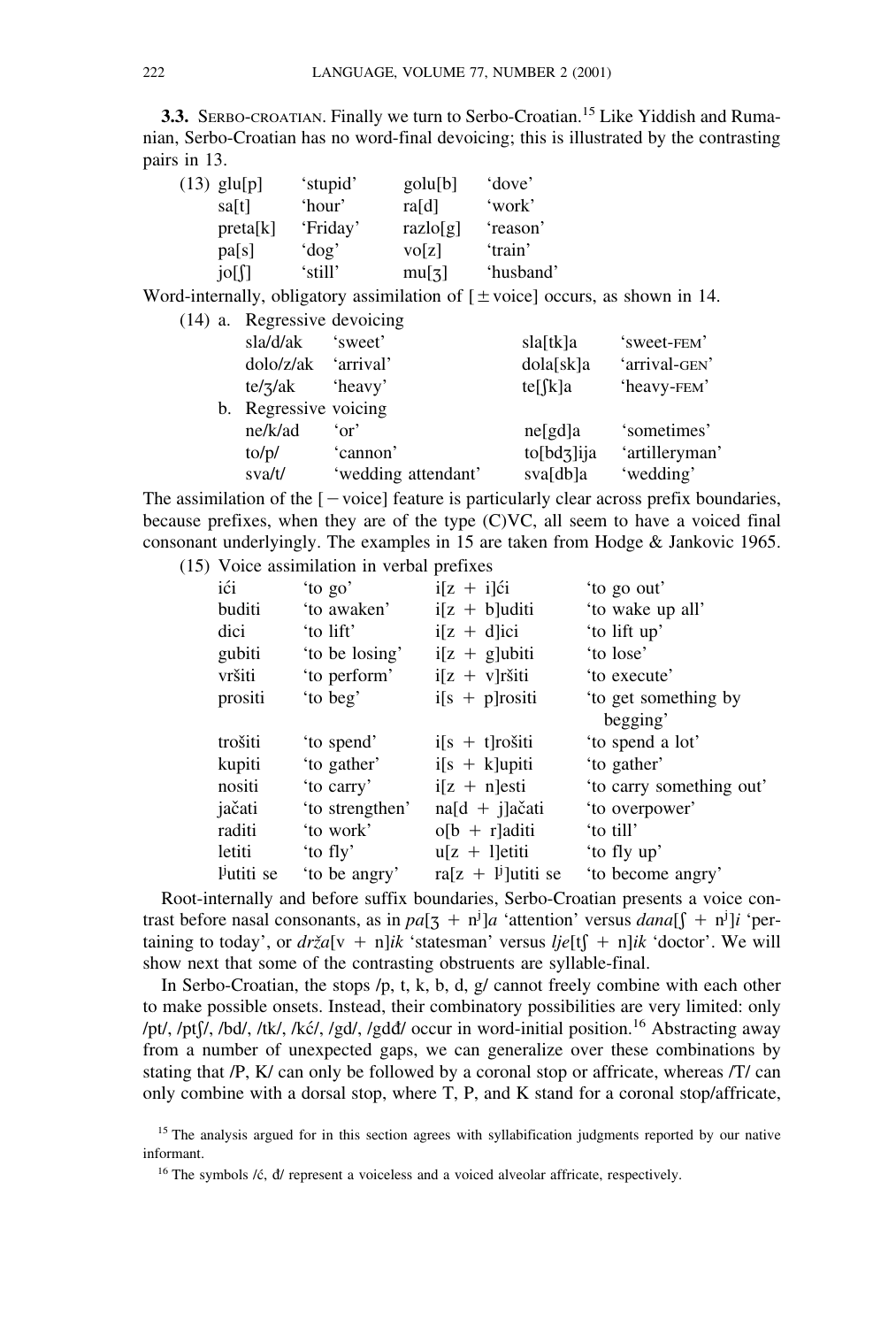|                                                                                     | labial stop, and dorsal stop, respectively. Yet, between vowels we find, $j\epsilon$ [ft] <i>in</i> 'cheap', |
|-------------------------------------------------------------------------------------|--------------------------------------------------------------------------------------------------------------|
| $sva[d + b]a$ 'wedding', $na[tp]is$ 'sign' etc., from which we conclude that Serbo- |                                                                                                              |
| Croatian does permit word-internal codas.                                           |                                                                                                              |

|                                     | WORD-INITIAL | WORD-MEDIAL |                             | WORD-INITIAL | WORD-MEDIAL |
|-------------------------------------|--------------|-------------|-----------------------------|--------------|-------------|
| pm                                  |              |             | tn                          |              |             |
| bm                                  |              |             | dn                          |              |             |
| pn                                  |              |             | $\text{tn}^{\text{j}}$      |              |             |
| bn                                  |              |             | $dn^j$                      |              |             |
| $\rm pn^j$                          |              |             | ${\rm cn}$                  |              |             |
| $\mathbf{b}\mathbf{n}^{\mathbf{j}}$ |              |             |                             |              |             |
| km                                  |              |             | $cn^j$                      |              |             |
| gm                                  |              |             |                             |              |             |
| kn                                  |              |             | ćn                          |              |             |
| gn                                  |              |             | ćn <sup>j</sup>             |              |             |
| $kn^j$                              |              |             | đn                          |              |             |
| $gn^j$                              |              |             | $\mathrm{d} n^{\mathrm{j}}$ |              |             |
| tm                                  |              |             | $t \int n$                  |              |             |
| dm                                  |              |             | $t \int n^j$                |              |             |
| $\,\rm cm$                          |              |             | dzn                         |              |             |
| $\overline{\phantom{m}}$            |              |             | $d\mathfrak{Z}n^j$          |              |             |
| ćm                                  |              |             |                             |              |             |
| đm                                  |              |             |                             |              |             |
| tſm                                 |              |             |                             |              |             |
| dzm                                 |              |             |                             |              |             |

TABLE 8. Oral stop/affricate plus nasal clusters in Serbo-Croatian.

Table 8, adapted from Hodge 1945, gives an overview of the permissible stop/affricate plus nasal clusters in word-initial and word-medial positions. The second column shows the possible occurrences of word-initial and word-medial coronal clusters; other possible combinations of an oral stop/afficate plus a nasal consonant are shown in the first column. The reason for separating out these cluster types is to visualize the very restricted word-initial occurrences of the coronal clusters as compared to other combinations.

Table 8 shows the almost complete asymmetry in the occurrence of word-initial coronal stop/affricate + coronal nasal clusters as compared to other clusters. For coronal clusters, only /dn/ is possible word-initially, whereas word-internally many more combinations are permitted. In agreement with the reasoning adopted here, we will assume that intervocalic sequences that are structurally avoided word-initially are heterosyllabic intervocalically, as in *dana*[ $\int + n^j$ ]*i* 'pertaining to today', *ume*[ $t + n$ ]*ik* 'artist'  $sme[t + n<sup>j</sup>]a$  'hindrance',  $lje[t] + n]ik$  'doctor', etc. If our assumption is correct, it follows that Serbo-Croatian has word-medial heterosyllabic  $C +$  sonorant clusters.

In word-initial clusters of the type /Tm/ or /Pn/, T and P must be voiceless. Another striking fact about word-initial clusters is the absence of the sequence  $/f$ ,  $v/ +$  nasal consonant: at the beginning of a word, /v/ only combines with liquids and /j/, whereas /f/ only combines with /r/: *vrijeme* 'time', *vlaast* 'power', *vjeran* 'true', *francuuskii* 'French'. Consider the words in 16.

| $(16)$ drža $[v + n]$ ik | 'statesman'  |
|--------------------------|--------------|
| gla[vn]ii                | 'main'       |
| $o[d + m]$ aati          | 'to wave'    |
| $ra[d + nj]a$            | 'action'     |
| $\text{srel}(d + n^j)i$  | 'central'    |
| pose[bn]o                | 'separate-N' |
|                          |              |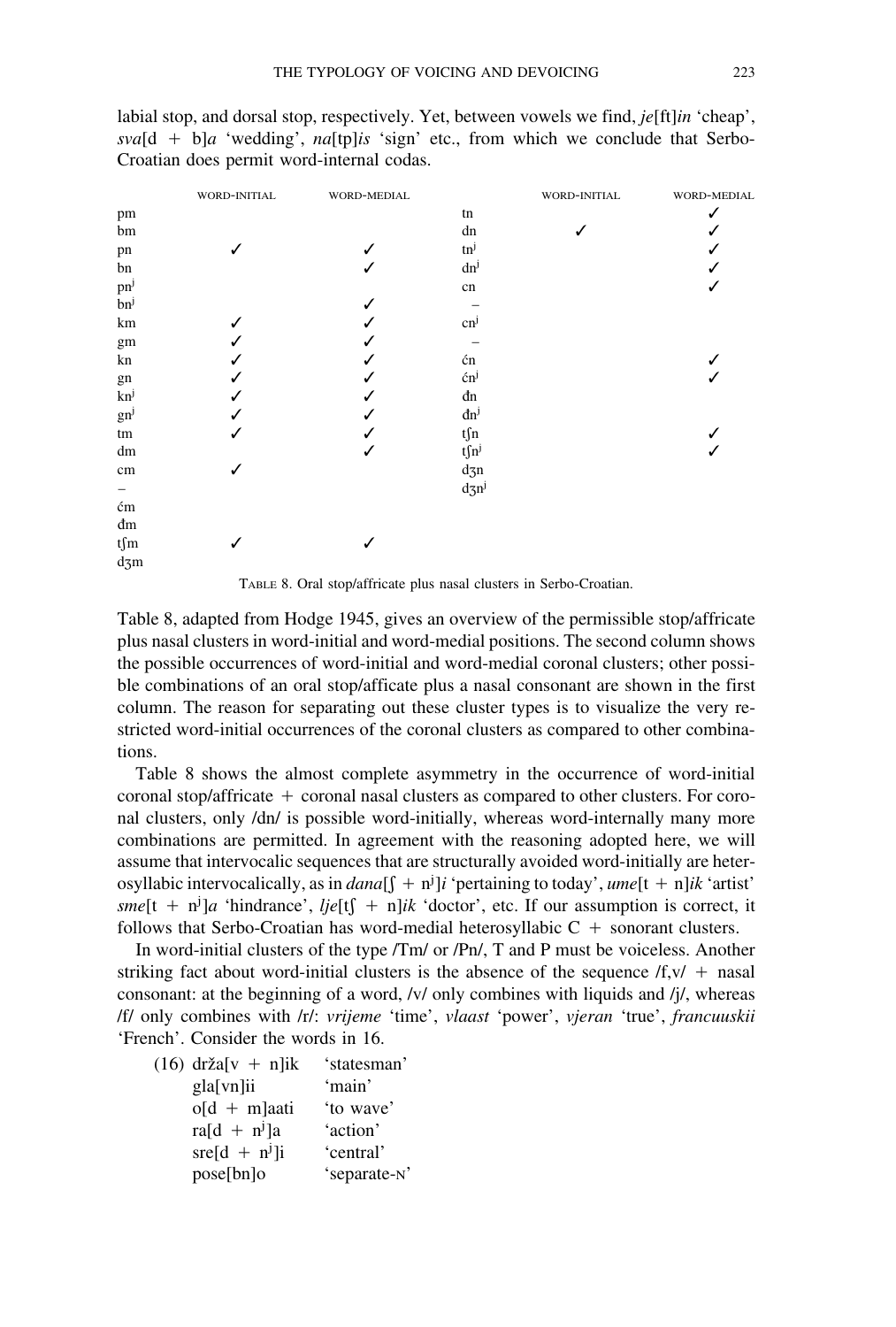As observed earlier, words like  $sva[d + b]a$  'wedding',  $na[tp]is$  'sign',  $lje[t] + n]ik$ 'doctor', and so on, show that Serbo-Croatian permits word-internal closed syllables. The examples in 16 present word-medial clusters that do not exist word-initially and most of which are moreover heteromorphemic, as is indicated by the plus sign. It follows that the first consonant of these clusters, which is a voiced obstruent, is in the syllable coda.

Finally, we note that, even if all intervocalic obstruent plus sonorant clusters were tautosyllabic, the voice constraint and final exceptionality would be unable to account for  $[\pm \text{voice}]$  assimilation in a coherent way, because, as in Yiddish, assimilation also applies across word boundaries. Consequently, the same argument that was made earlier for Yiddish (see §3.1) can be made for Serbo-Croatian. We conclude that Serbo-Croatian does not qualify either as an example of a word-internal devoicing-only language.

**3.4.** RE-EVALUATING THE (DE)VOICING TYPOLOGY. Yiddish, Rumanian, and Serbo-Croatian, as well as many other languages, maintain a voice contrast word-finally as well as in word-internal syllable codas. In contrast, there are languages showing wordfinal devoicing without word-internal devoicing, for example, Polish, Russian, and Walloon. Therefore, the traditional view that final devoicing may apply to the syllable or to the word remains as yet unchallenged. Independent evidence for this view comes from the dialect of Yiddish described in Birnbaum 1979, which has a rule of prepausal devoicing, i.e. oral obstruents are always voiceless 'when followed by a break in speaking, even a short one, and of course, at the end of a sentence' (1979:211), as in the examples in 17.

|  | $(17)$ zaan vaa/b/ $\rightarrow$ zaan vaa[p], demlt | 'his wife, at that time      |
|--|-----------------------------------------------------|------------------------------|
|  | er is mii/d/ $\rightarrow$ er is mii[t], bin ich    | 'He is tired, so I'          |
|  | di maa/z/ $\rightarrow$ di maa[s], er vet           | 'the mice, he will $\dots$ ' |

If devoicing may apply at the end of the prosodic word in languages that have no word-internal devoicing, we expect to find languages like the variety of Yiddish described by Birnbaum that devoices obstruents at the end of some higher prosodic domain, such as, at the end of an intonational phrase, as in the case at hand.<sup>17</sup> The possible devoicing environments seem to mirror the prosodic hierarchy in a way one would expect, as exemplified in Table 9, where each layer of checkmarks is expected to represent a possible devoicing environment within the devoicing typology  $(\omega, \Phi, I, U)$ stand for phonological word, phonological phrase, intonational phrase and utterance, respectively).<sup>18</sup> As Table 9 shows, devoicing at the end of a higher prosodic domain implies devoicing at the end of a lower domain, but not inversely.

Syllable-final devoicing may apply without assimilation, as in German, or with assimilation, as in Dutch; assimilation may apply without syllable-final devoicing, as in Yiddish, Serbo-Croatian, and Rumanian. Since cluster devoicing without assimilation

<sup>&</sup>lt;sup>17</sup> A case of utterance-final devoicing, which also applies to liquids and nasal consonants, is reported by Burquest (1998:68–70) for Angas, a Chadic language spoken in the central area of Nigeria. Standard European Spanish has a rule that devoices and laxes voiced obstruents prepausally (Navarro Toma´s 1961): *se*[ð] 'thirst', but *se*[ðo]*rrible* 'terrible thirst'.

<sup>&</sup>lt;sup>18</sup> We will leave out the foot domain, which does not seem relevant, either as a domain for devoicing, or for voice spreading.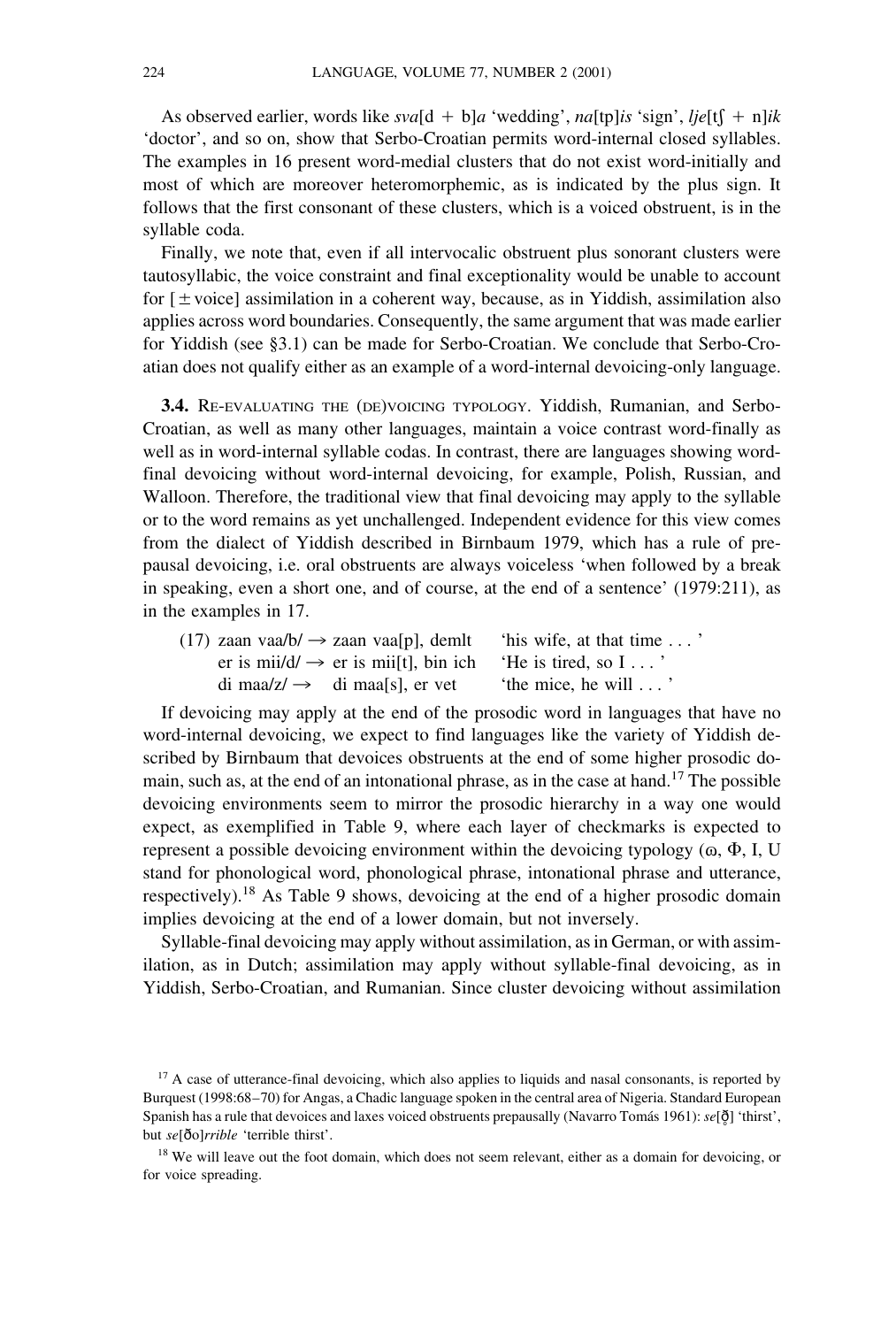

TABLE 9. Possible devoicing environments.

does not seem to occur in the world's languages, we will dismiss cluster devoicing as a possible phonological process or parameter, pace Cho (see §2.1). Instead, we will treat languages that have been classified as undergoing both cluster devoicing and assimilation as assimilation-only languages. Therefore, we need to assume only that syllable-final devoicing and assimilation are mutually independent processes: one may occur, or both, or none. Adding to this the fact that assimilation may involve  $[-\text{voice}]$ only, [-voice] only, or both, the typology of (de)voicing effects in Table 10 is predicted (we omit devoicing above the word-level).<sup>19</sup>

| σ-FINAL          | <b>@-FINAL</b>   |                                              |            |                                                                |
|------------------|------------------|----------------------------------------------|------------|----------------------------------------------------------------|
| <b>DEVOICING</b> | <b>DEVOICING</b> | <b>ASSIMILATION</b>                          | LANGUAGE   | $\alpha z + \alpha z + \alpha z + \alpha$                      |
| yes              | (yes)            | yes ( $\lceil \alpha \text{ voice} \rceil$ ) | Dutch      | $[as + las + tax + dat]$                                       |
| yes              | (yes)            | no                                           | German     | $[as + las + tas + dat]$                                       |
| yes              | no               | no                                           | impossible |                                                                |
| yes              | no               | yes                                          | impossible |                                                                |
| (no)             | no               | no                                           | Berber     | $[az + laz + tas + dad]$                                       |
| no               | yes              | yes ( $\lceil \alpha \text{ voice} \rceil$ ) | Walloon    | $\left[az + las + tax + dat\right]$                            |
| (no)             | no               | yes $(1 + \text{voice})$                     | Ukrainian  | $\left[az + \frac{1}{az} + \frac{1}{az} + \frac{1}{c} \right]$ |
| (no)             | no               | yes $(1 - voice)$                            | Ya:thê     | $\left[az + las + tas + dad\right]$                            |
| (no)             | no               | yes ( $\lceil \alpha \text{ voice} \rceil$ ) | Yiddish    | $\left[az + las + tax + dad\right]$                            |
| no               | yes              | no                                           | 2          | $\left[az + \right]az + \left[ tas + \right]da$                |
|                  |                  |                                              |            |                                                                |

TABLE 10. Possible combinations of relevant (de)voicing parameters.

Abstracting away from the fact that languages may choose a final devoicing rule conditioned by a prosodic category higher than the word, Table 10 contains all possible combinations of the relevant (de)voicing parameters.<sup>20</sup> Because of the implicational relation that holds between syllable-final and word-final devoicing, some languages are predicted not to exist. We think these predictions are correct. One language

### $19$  The facts of Ya:thê will be discussed in §4.3.

<sup>20</sup> A quite different approach is taken by Steriade (1997), who argues that OT constraints must make reference to phonetic cues and that prosodic factors do not determine voicing alternations. The clearest case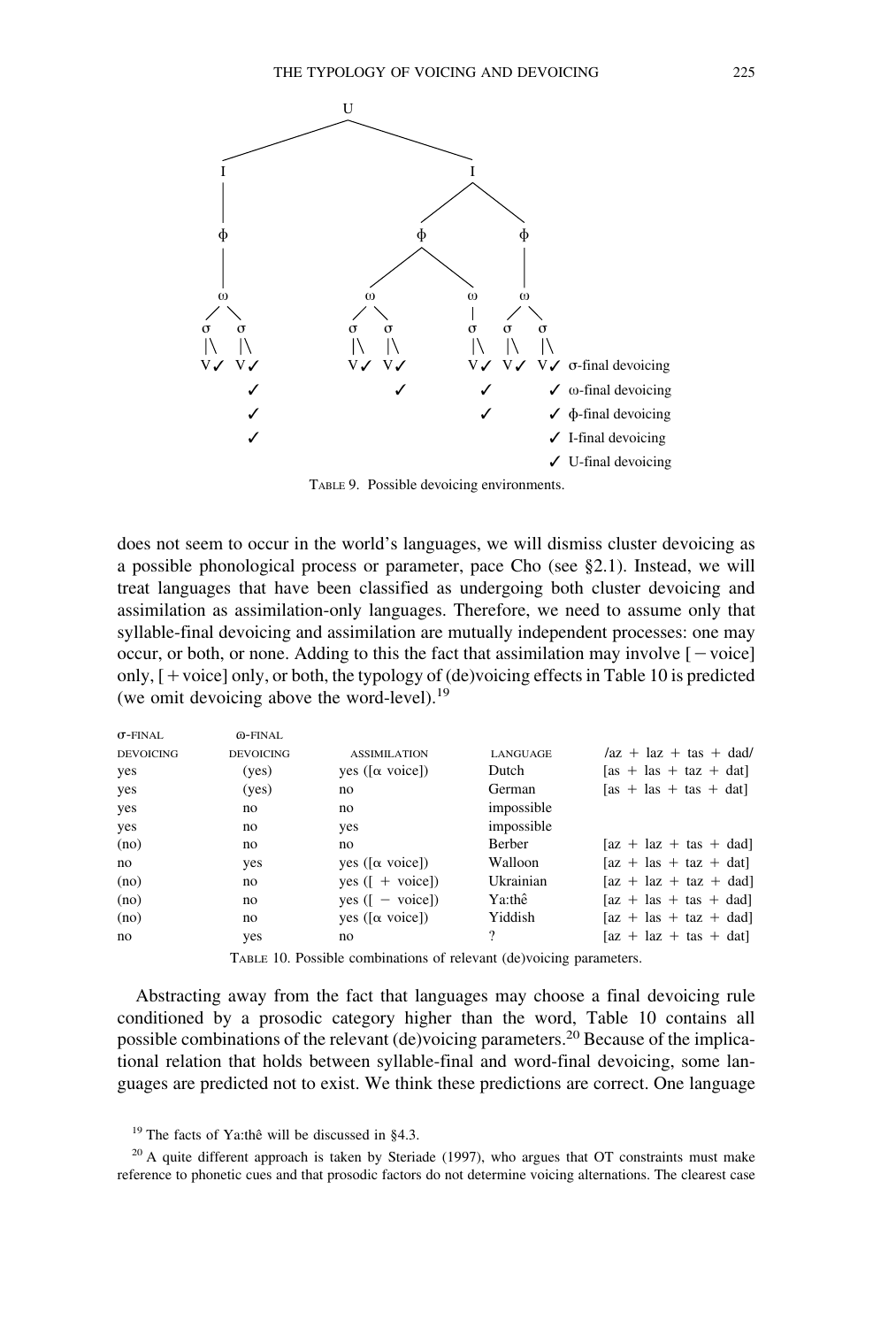type that we predict to exist, illustrated in the last row of Table 10, was not encountered in the literature. This language would be like English, but with word-final devoicing. We suppose that its rareness is due to the relative rareness of the no-assimilation languages. Otherwise, all predicted combinations are attested. Notice that for syllablefinal devoicing languages it is structurally impossible to show the three types of [voice] spreading that we have distinguished for assimilation-only languages. This is because syllable-final devoicing reduces the possible clusters that are inputs to assimilation to  $[-\text{voice}]] + \text{voice}$  or  $[-\text{voice}]] - \text{voice}$ . If assimilation applies in a  $[-\text{voice}]] - \text{voice}$  sequence, the effect of  $[-\text{voice}]$  spreading is invisible, or, put differently,  $[-\text{voice}]$ -spreading-only remains indistinguishable from no-spreading. Furthermore, when  $[ + \text{voice} ]$  spreads in a  $[ - \text{voice} ]$   $[ + \text{voice} ]$  cluster, the process is indistinguishable from the spreading of  $[\pm \text{voice}]$ . To be able to show the relevance of single feature spreading combined with syllable-final devoicing, we need to find languages that also possess, for example, consonantal prefixes with different lexical voice specifications, hypothetically  $/f + [C \dots /$  and  $/z + [C \dots /$ , of which only one, but not the other adapts to the voice value of the root-initial consonant. We have not found such languages.

We have shown that the assimilation of voicelessness in the languages considered in §§3.1–3 cannot be explained properly by privative voice as integrated in a theory of devoicing as conceived by Cho and Lombardi. In the next two sections we will directly address the issue of the privativity of the voice feature, and show that  $[-\text{voice}]$ may function independently of  $[+$  voice].

**4.** ARGUMENTS AGAINST PRIVATIVE VOICE: POSTLEXICAL VOICELESSNESS. It is commonly agreed that the feature  $[-\text{voice}]$  is relatively 'unmarked' compared to  $[+\text{voice}]$ , or equivalently, that it represents the default value for [voice]. Some phonologists have drawn the conclusion that [voice] is a privative feature. Consequently, one does not expect to find a language where the feature  $[-\text{voice}]$  is specified phonologically at any level of representation, or participates in phonological processes of any kind, including rules of assimilation and dissimilation. One of the most compelling arguments for the privativity hypothesis is the existence of a language like Ukrainian, which spreads only the positive value of [voice]: compare  $\check{c}a[s]$  'time'  $\sim \check{c}a/s$ -d/*ijaty*  $\rightarrow \check{c}a[z$ -d]*ijaty* 'time to act',  $\zeta yra[f]$  'giraffe'  $\sim \zeta yra[v\#b]i\zeta yt$  'the giraffe is running' with *xo*[bt]*y* 'trunk-GEN.SG', *be*[3-tf]*estia* 'dishonor' (from Danyenko & Vakulenko 1995). If  $[-\text{voice}]$  does not exist, and since Ukrainian has no syllable-final devoicing, spreading can only apply to the only existing (positive) value, i.e.  $[ + \text{voice}],$  creating clusters that

we know that shows the relevance of syllable structure comes from Catalan, where obstruents assimilate in voicing to both obstruent and sonorant consonants. Consider the prefixes *des* and *sub*.

| $(i)$ de[s.p]entinar 'to uncomb' |                    | su[p.t]itol  | 'subtitle'   |
|----------------------------------|--------------------|--------------|--------------|
| $de[z,y]$ laçar                  | 'to defrost'       | su[b.3]ènere | 'subgenus'   |
| $de[z, \hat{\Lambda}]$ igar      | 'to untie'         | su[b.l]ímit  | 'sublimit'   |
| $de[z,r]$ atizar                 | 'to clear of rats' | su[b.r]utina | 'subroutine' |

The final consonant of a prefix is never syllabified as the onset of otherwise permissible tautosyllabic clusters. In onset clusters, the contrast between voiced and voiceless is systematically maintained.

(ii) sem[.pr]e 'always' de[s.pl]egar 'to unfold' sem[.br]a 'sows' de[s.tr]iar 'to separate'

It is not clear to us whether and, if so, how prosodic factors might interfere with the different phonetic cues distinguished by Steriade in the process of grammaticalization of devoicing and voice assimilation. Further research on this question might show that the phonetic and the prosodic approaches are to a certain extent complementary.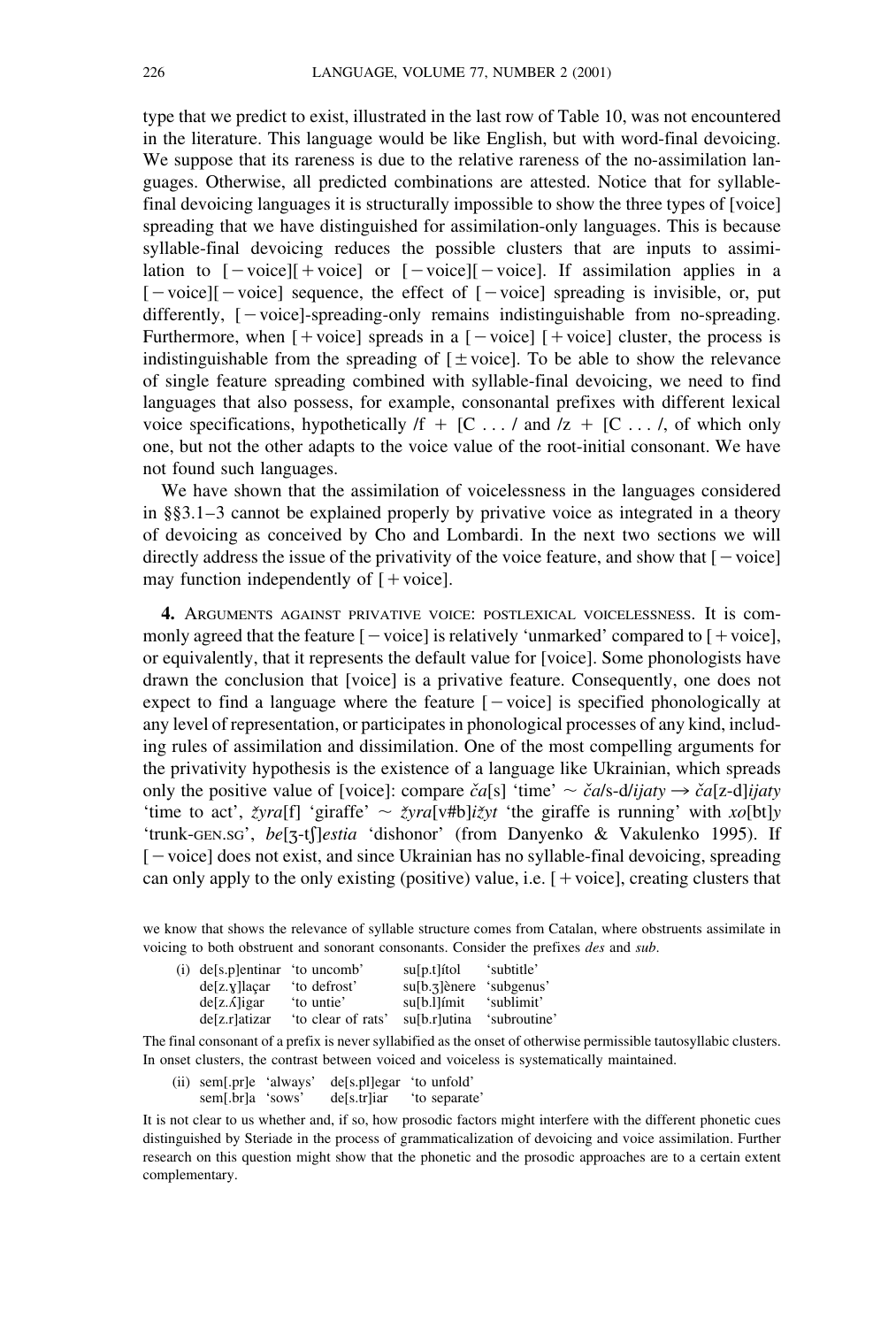are homorganically voiced, whereas  $[ + \text{voice} ] [- \text{voice}]$  obstruent sequences remain heterorganic.

We will discuss languages that show the opposite of the Ukrainian situation, in that only  $[-\text{voice}]$  assimilates, whereas  $[+\text{voice}]$  remains inert or behaves in a way that is different from  $[ + \text{voice}].$ 

**4.1.** YORKSHIRE ENGLISH. As is turns out, cases that represent the reverse Ukrainian situation are not difficult to find. The examples in 18, taken from Wells (1982:367), come from the Yorkshire English dialect.<sup>21</sup>

| $(18)$ bed-time  | be <sub>[tt]</sub> ime                                 |
|------------------|--------------------------------------------------------|
| subcommittee     | su[pk]ommittee                                         |
| headquarters     | hea[tk]uarters                                         |
| frogspawn        | fro[ks]pawn                                            |
| a big piece      | a bi[kp]iece                                           |
| live performance | li[fp]erformance                                       |
| wide trousers    | wi[tt]rousers (compare white trousers: whi[tt]rousers) |
| white book       | whi[tb]ook (not *whi[db]ook)                           |

In the Yorkshire dialect, all voiced obstruents become voiceless before a voiceless consonant across word boundaries (including compound boundaries). Under the same conditions, voiceless consonants are not regressively voiced. As in RP, syllable-final devoicing does not exist in Yorkshire English, so the homorganicity of these clusters cannot be explained by an independent rule of devoicing. Wells leaves no doubt about the neutralizing character of the process. 'This is not mere allophonic devoicing, such as is widespread in English: it involves the complete neutralisation of the voicing (fortis/ lenis) opposition'. The neutralization of the voice opposition before voiceless obstruents is confirmed, moreover, by the fact that 'an underlying /d/, Yorkshire assimilated, can be realised as  $[2]$  just as an underlying  $/t$  can be' (Wells 1982:367).

Some phonologists have proposed to distinguish between voiced and voiceless obstruents in Germanic languages other than Dutch with the feature [spread glottis] (see Iverson & Salmons 1995, for English). This, however, does not seem a plausible approach for a language like Dutch, or for all of the Romance languages, where there is no phonetic motivation for replacing  $[-\text{voice}]$  by [spread glottis]. We turn next to Parisian French, which also shows the necessity of a separate rule of  $[-\text{voice}]$ spreading.

**4.2.** PARISIAN FRENCH. In his study of the Parisian French syllable, Dell (1995) pays a great deal of attention to the behavior of voice in obstruent clusters. We follow his analysis closely. The words in 19 are taken from Dell 1995, and, where useful, completed with our own examples.

It is well known that Parisian French (henceforth French) has no rule of word-final devoicing. Word-internally, there is a voicing contrast in the syllable coda (19a); inside words there is obligatory regressive DEVOICING (19b) and optional regressive VOICING (19c). According to Dell, regressive devoicing is obligatory in all speech styles: 'however carefully pronounced, *gibecière* is homophonous with *gypsière*, and when schwa drops *la jeter* ([lafte]) is homophonous with *l'acheter'* (1995:12).

<sup>&</sup>lt;sup>21</sup> Thanks to Carlos Gussenhoven for drawing our attention to these facts. Spencer 1996:49 discusses a process of fricative devoicing for RP, which seems to apply under the same conditions as the more general devoicing process discussed here for Yorkshire English.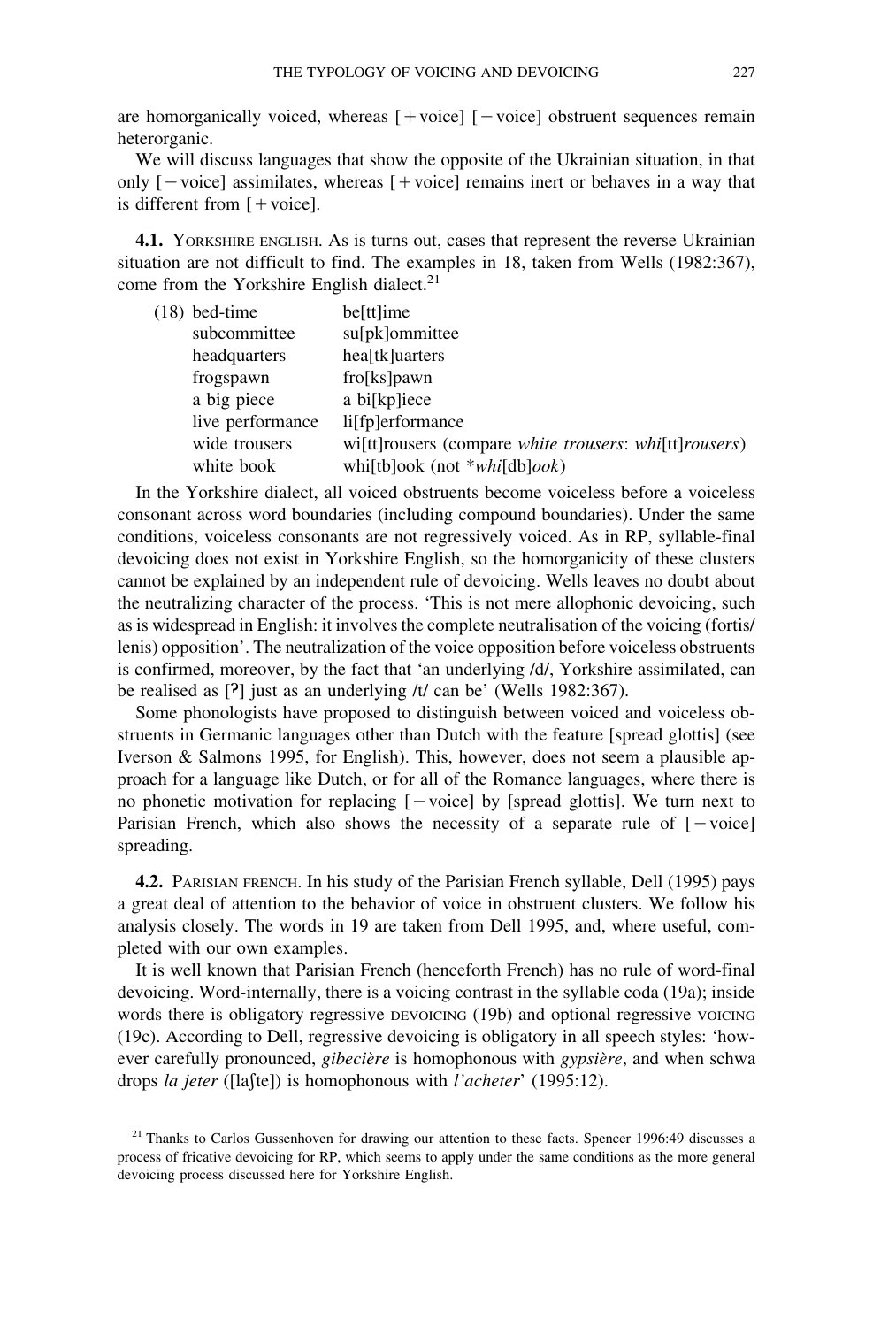| $(19)$ a. |    | internal contrast |                                 |                 |                             |
|-----------|----|-------------------|---------------------------------|-----------------|-----------------------------|
|           |    | admirer           | a[d]mirer                       | 'admire'        |                             |
|           |    | cadenas           | $ca[d]$ nas                     | 'padlock'       |                             |
|           |    | acne              | a[k]né                          | 'acne'          |                             |
|           |    | osmose            | $o[s]$ mose                     | 'osmosis'       |                             |
|           |    | atlas             | a[t] as                         | 'atlas'         |                             |
|           |    | patelin           | pa[t]lin                        | 'village'       |                             |
|           | b. |                   | obligatory regressive devoicing |                 |                             |
|           |    | distinctif        | distin[kt]                      | 'distinctive'   | $(compare distinct [g]uer)$ |
|           |    | subtropical       | su[pt]ropical                   | 'subtropical'   | (compare su[b]alpin)        |
|           |    | projeter          | pro[ft]er                       | 'throw'         | (compare pro[3]ette)        |
|           |    | absorption        | a[ps]or[ps]ion                  | 'absorption'    | (compare absor[b]er)        |
|           |    | absorptif         | a[ps]or[pt]if                   | 'absorptive'    | (compare absor[b]er)        |
|           |    | là-dessus         | $la[ts]$ us                     | 'on that'       | (compare par-[də]ssus)      |
|           | c. |                   | optional regressive voicing     |                 |                             |
|           |    | anecdote          | $ane[g/kd]$ ote                 | 'anecdote'      |                             |
|           |    | aqueduc           | $a[g/kd]$ uc                    | 'aqueduct'      |                             |
|           |    | décevant          | dé[z/sv]ant                     | 'disappointing' | (comp. dé[s]oive)           |
|           |    | défaisait         | dé[v/fz]ait                     | 'undo-IMPF.'    | (compare dé[f]ais)          |
|           |    | achever           | $a[^*3]{v}$ ]er                 | 'finish'        | (compare a[f]ève)           |

Whereas the rule of regressive devoicing is obligatory, regressive voicing is optional.<sup>22</sup> In addition, the rule of optional voicing has an unexpected exception, represented by the cluster  $[fv]$ , which never becomes homogeneous, although  $\frac{1}{3}$  exists as a phoneme in French. As it turns out, Parisian French comes close to the situation described for Yorkshire English: there is no final devoicing. Therefore, spreading of  $[-\text{voice}]$  can only be achieved if  $[-\text{voice}]$  is present in the representation. Moreover, Parisian French has morpheme-internal obstruent clusters of the type  $[-\text{voice}]] - \text{voice}$ ,  $[+$  voice] $[+$  voice], and  $[-$  voice] $[+$  voice], whereas the type  $[+$  voice] $[-$  voice] is lacking. This asymmetry is due to the presence in the grammar of obligatory spreading of the unmarked  $[-\text{voice}]$  feature to the left. But regressive assimilation of the marked  $[+$  voice] feature is only optional.<sup>23</sup>

A more spectacular case of postlexical  $[-\text{voice}]$  spreading occurs in Ya:thê, which has a lexical opposition between plain voiceless, voiceless aspirated, and voiced obstruents, as we will see next.

4.3. YA:THÊ. Ya:thê, the language of the Fulniô Indians, who live in northeastern Brazil in the state of Pernambuco, $2<sup>4</sup>$  is classified as an isolated language of the Macro-Jê linguistic stock (see Rodrigues 1986:47–56). Ya:thê uses the laryngeal features voiceless, voiced, and aspirated contrastively, although the complete range of laryngeal oppositions is exploited only in the coronal stop series, as is shown in Table 11, which represents the consonantal phonemes of the language.

 $24$  All examples are taken from Costa 1999. We are very grateful to the author for sending her thesis to us and for useful help in the interpretation of the data.

 $22$  Although the speech style in which regressive voicing does not occur is a 'painstakingly careful' one (François Dell, p.c.).

<sup>&</sup>lt;sup>23</sup> Notice that the optional pronunciation of *anecdote* with voiceless /k/ is not sufficiently explained by reference to the orthography. It cannot be dismissed as a 'spelling' pronunciation, because words like *subtropical* are always pronounced with a voiceless cluster.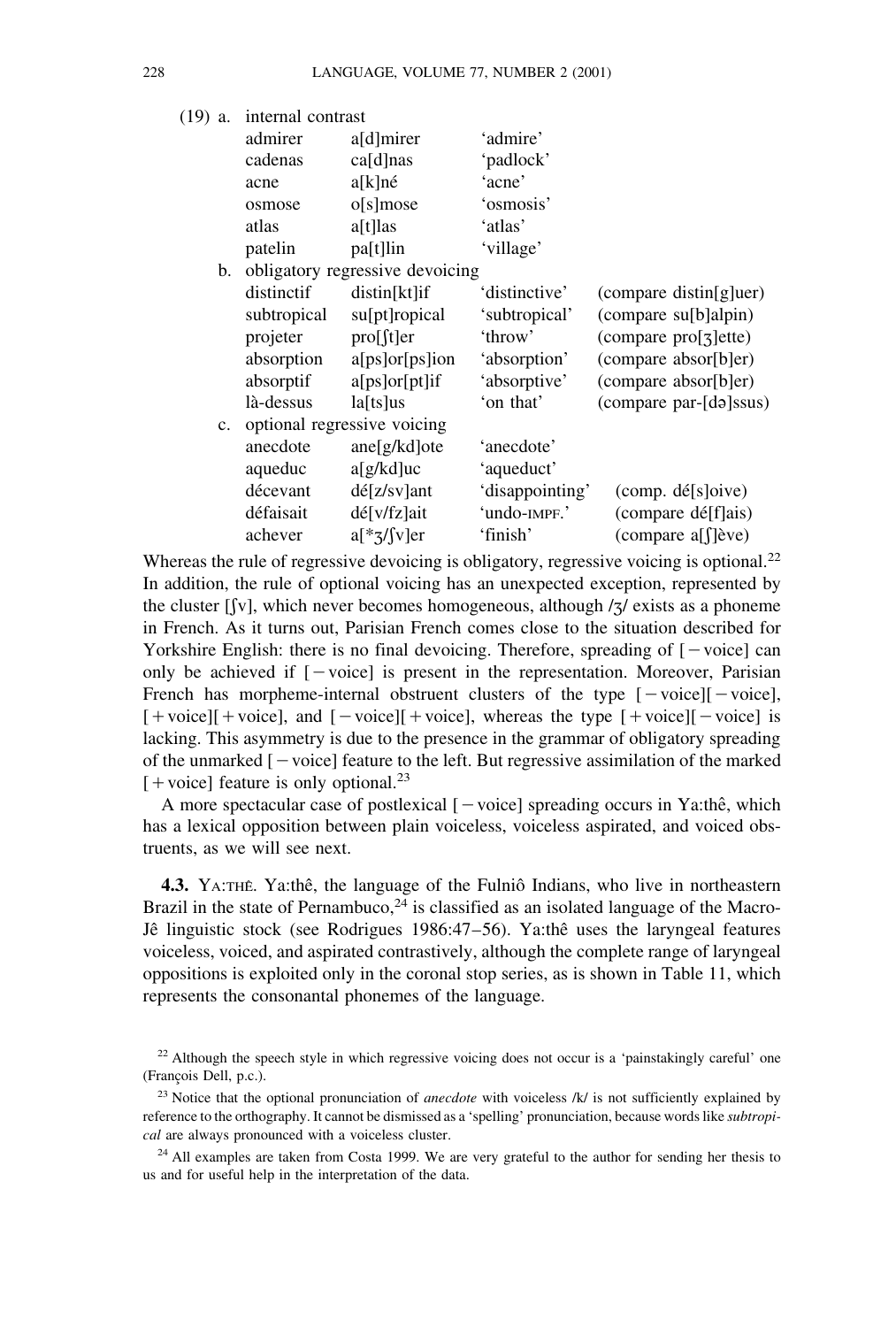

In Ya:thê, sequences of consonants exist lexically word-initially. Word-internally, they can arise as the result of a lexical rule of vowel deletion. The examples in 20 show the behavior of the contrastive laryngeal features when they become contiguous in the sequence. More particularly, voiceless obstruents regressively devoice voiced obstruents (20a), whereas the feature [ + voice] does not spread to a preceding voiceless obstruent (20b). The segments under focus are in italics; the symbol « represents a slight (optional) vocalic transition, which occurs between consonants that have different laryngeal specifications, or between heterosyllabic clusters derived from syncope.<sup>25</sup>

| $(20)$ a. $h'$ - e - da - ka/                      | [ietk <sup>j</sup> a]                       |
|----------------------------------------------------|---------------------------------------------|
| $1s$ g.subj - $3s$ g.obj - $let$ - $np$            | 'I let him'                                 |
| /fowa - <i>desa</i> /                              | [fowatsa]                                   |
| stone - ATTR                                       | 'of the stone'                              |
| Port. / $medko/$ > Ya:thê                          | [ $m$ $\epsilon$ $k$ o]                     |
|                                                    | 'physician'                                 |
| /t[t] $\alpha$ ne - dode - $k^{\text{th}}$ a - ka/ | [tftfaja:dotk <sup>h</sup> iaka]            |
| day exist - NEG - IMPF - IND                       | 'there was no day'                          |
| b. $\lambda$ - $kfafa - dode - m\tilde{a}$         | [ikfa $f^*d$ od $^*$ mã]                    |
| 1sG.SUBJ - sleep - NEG - TEMP SUBORD               | 'when I do not sleep'                       |
| $\lambda$ i - kfake - dode - kal                   | [ikfa $k^{\ast}$ dot $k^{\dagger}$ a]       |
| 1sg.subJ-can - NEG - MOOD                          | 'I cannot'                                  |
| /ta - sama $k^h$ e - dode - ka /                   | [tasamak <sup>h«</sup> dotk <sup>j</sup> a] |
| 3sG - marry - NEG - MOOD                           | 'he does not marry'                         |
| $/i - thate - de/$                                 | $[that*de]$                                 |
| $1$ sg - mouth - Origin                            | 'from my mouth'                             |
| $/e - tho - dode - kal$                            | $[et^{\text{h}\ll}dot k^{\text{j}}a]$       |
| $3sG -$ die - NEG - IND                            | 'he does not die'                           |

Ya:thê has no syllable-final devoicing, as witnessed by forms like /a-ekhde-dodema/  $\rightarrow$  [aek<sup>h«</sup>do*d*«ma] 'when you do not know', or /ja-e-da-dode-kane-ka/  $\rightarrow$ [jɛː*d*dodekãːkʲa] 'we do not leave him yet', where the italicized *d* is in the coda. Costa (1999:63) observes that inside words, derived clusters are heterosyllabic. Also, complex onsets in stems become heterosyllabic when certain clitics are prefixed, as in [ik.fa.ya] 'my bed' from /i/ '1 clitic' and /kfa.ya/ 'bed'. Costa explicitly notes that the heterosyllabicity of the /kf/ cluster in this form contrasts with its tautosyllabicity when it occurs after a word-boundary, as in [otska#kfa.ja] 'bed of the man', from [otska] 'man' and

<sup>&</sup>lt;sup>25</sup> Interestingly, a similar phenomenon occurs in Ukrainian, where, as we have seen, the heterorganic clusters are of the opposite type [ + voice][ - voice]. Zilynskyj remarks: 'When two non-homorganic stops come together, closure of the second consonant is produced immediately after the opening of the first, in both received pronunciation and in folk dialects. However, between the offset of the preceding stop and the onset of the following stop, a transitional sound of a vocalic nature is formed (the so-called off-glide)' (1979: 136).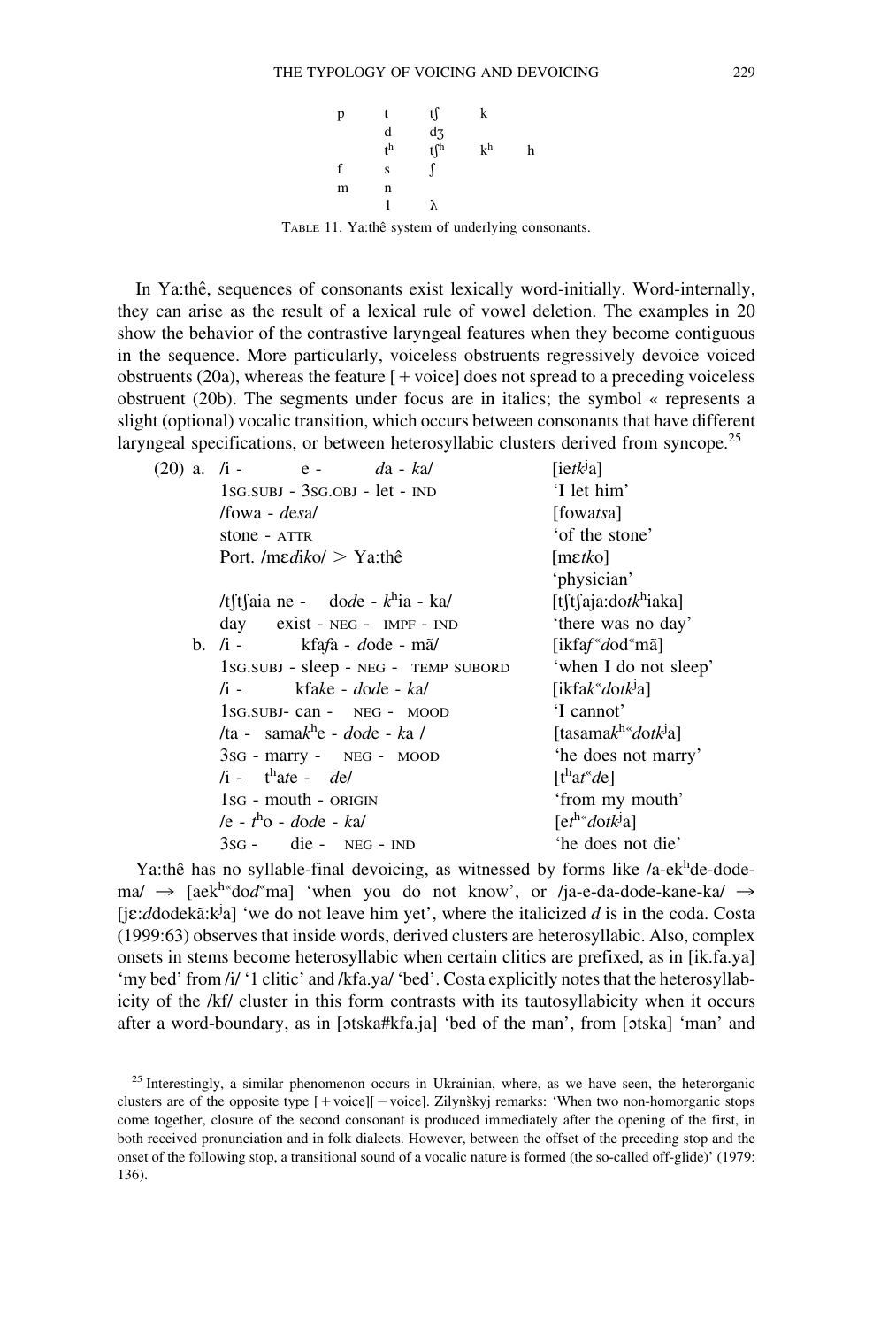[kfaja] 'bed'. The fact that syllable structure is not involved can be observed also in morpheme-initial consonant sequences that mimic the pattern observed in derived clusters: no sequences of  $[+$  voice] $[-$  voice] exist, whereas any other structurally possible combinations of laryngeal specifications is acceptable, as exemplified in 21.<sup>26</sup>

| $(21)$ [sia] | 'bee'     | $[t^h$ kwa]                 | 'to die'  |
|--------------|-----------|-----------------------------|-----------|
| [tdia]       | 'road'    | $[tk^h a]$                  | 'head'    |
| $[k^hde]$    | 'to know' | [kfake]                     | 'to can'  |
| [pdãneka]    | 'to slip' | [kfɛlneka]                  | 'to play' |
| [sdadaka]    | 'spider'  | $\lceil$ (k <sup>j</sup> a) | 'to be'   |
| [fdesea]     | 'frog'    | [ktsalene]                  | 'message' |

Ya:thê is a clear example of the reversed Ukrainian situation. The language is particularly interesting because the spreading element is demonstrably the feature voiceless, not spread glottis, because voiceless obstruents contrast with aspirated ones. If phonological activity can be taken as evidence for lexical contrastivity, as suggested by Iverson and Salmons (1995), we must assign lexical status to voicelessness in Ya:thê. Yet,  $[-\text{voice}]$ 'voiceless' is still the unmarked member within the class of laryngeal features. The consonant system of Ya:thê, which has eight voiceless obstruents, two voiced obstruents and three aspirated obstruents, is entirely consistent with this fact.

Notice, finally, that the last example in 20a shows that voiced consonants become voiceless before aspirated ones. This is what is predicted by the systems of laryngeal features proposed in SPE and by Halle and Stevens (1971:203). In the latter study, the SPE feature  $[-\text{voice}]$  is replaced by  $[+ \text{stiff} \text{ vocal cords}]$ . Aspirated consonants are specified for both  $[ + \text{stiff} \text{ vocal cords}]$  and for aspiration proper  $([ + \text{spread glottis}]),$ whereas voiced consonants are defined as [ + slack vocal cords]. In Halle and Stevens's system of distinctive features, the assimilation pattern of Ya:thê could be formulated elegantly as regressive assimilation of the feature  $[ + \text{stiff}$  vocal cords].

In §3, we examined languages like Yiddish, Serbo-Croatian, and Rumanian, which show that the spreading of both  $[+$  voice] and  $[-$  voice] may occur in languages that have no independent process of neutralization. From the perspective of Lombardi's derivational theory, one would expect these languages to spread [+voice] only, as in Ukrainian. In this section we added another language of this type, Parisian French, where  $[ + \text{voice} ]$  spreading does not act in a way identical to  $[ - \text{voice} ]$  spreading, suggesting that the two processes do not represent a uniform process of laryngeal assimilation, but two different processes. We have also given examples of languages where clusters agree exclusively in voicelessness, like Yorkshire English and Ya:thê.<sup>27</sup> These languages, and especially Ya:thê, clearly represent the opposite of the Ukrainian situation. Again, the existence of these languages cannot be explained if [voice] is a privative feature. More in general, there seems to be no real empirical difference in the phonological (postlexical) behavior of  $[-\text{voice}]$  as compared to  $[+\text{voice}]$ . In the

<sup>&</sup>lt;sup>26</sup> Januacele Costa pointed out to us that, very probably, these clusters derive historically from CVC sequences through syncope.

<sup>&</sup>lt;sup>27</sup> The languages we have discussed above are not the only ones that are known to spread  $[-\text{voice}]$  only. As Abu-Mansour reported (1996:217-19), Makkan Arabic has no word-final devoicing (cf. ['adʒuuz] 'old'), and no internal syllable-final devoicing (cf. [<sup>2</sup>ibnu] 'his son'). Obstruents in internal position behave asymmetrically with respect to assimilation: they contrast in voicing when followed by a voiced obstruent (compare [<sup>2</sup>akbar] 'older' with [madbaħa] 'massacre') or a sonorant, but they assimilate when a following obstruent is voiceless, as in [<sup>2</sup>aksam], from /<sup>2</sup>agsam/ 'he made an oath'.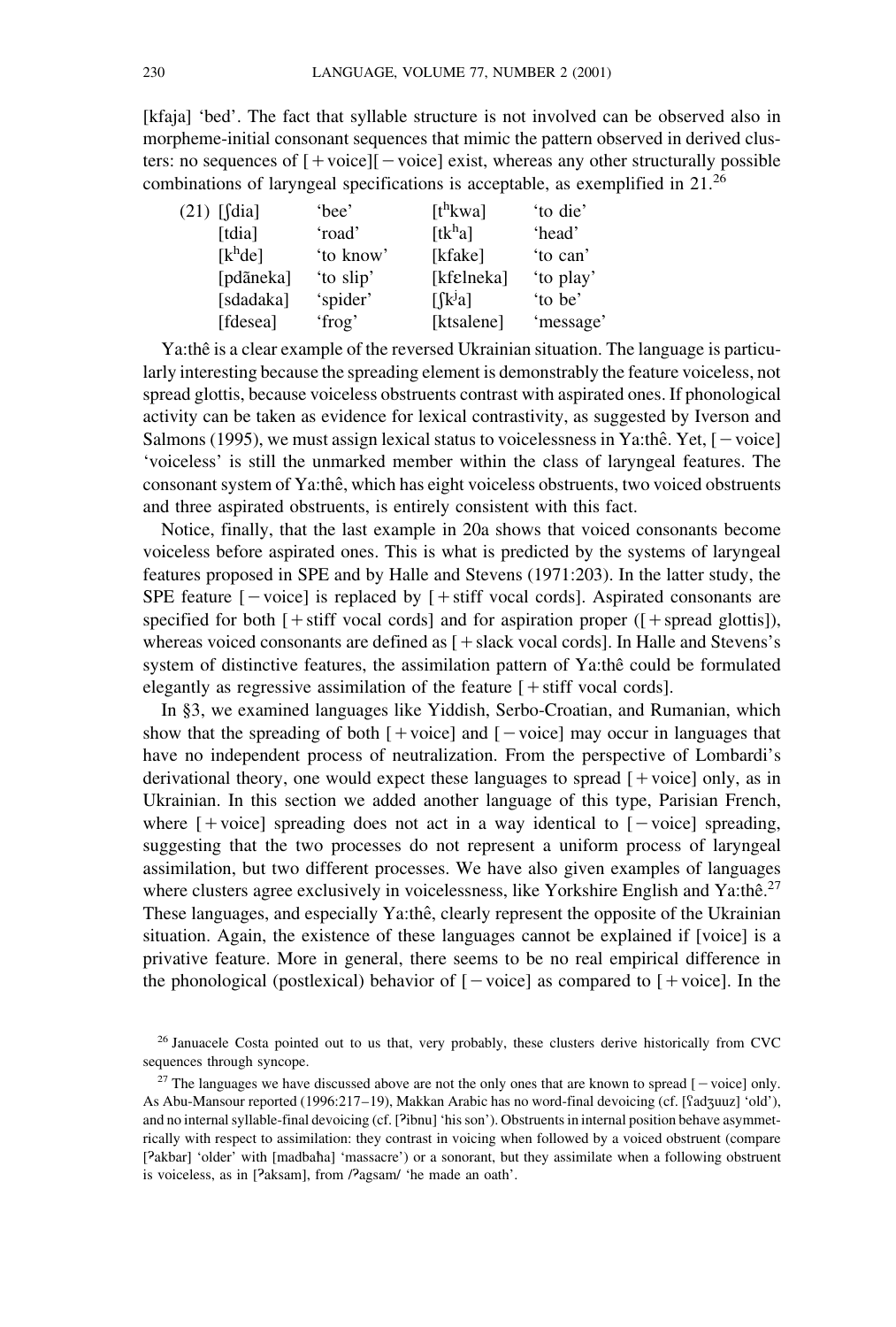next sections we will show that the feature  $[-\text{voice}]$  is not only needed in the postlexical phonology, but also in the lexical phonology and at the level of lexical representation.

**5.** ARGUMENTS AGAINST PRIVATIVE VOICE: LEXICAL VOICELESSNESS. Lombardi (1996a) retreats from the extreme position that  $[-\text{voice}]$  has no role to play in the phonology of the world's languages. A number of processes involving  $[-\text{voice}]$  are discussed, and it is argued that they all represent postlexical processes. The author therefore proposes that the feature [voice] is a privative feature lexically, but a binary feature postlexically. Given that most of the evidence for spreading of  $[\pm \text{voice}]$  is postlexical in nature, we have the feeling that Lombardi's position amounts to saying that voice is binary in almost any language. Even for Dutch, which has word-internal, syllable-final devoicing, and where assimilation could therefore be analyzed with a privative [voice] feature, it now becomes unclear how these processes should be analyzed: since [voice] assimilation is postlexical, and since postlexically  $[-\text{voice}]$  is available, assimilation could be formulated as the spreading of a binary feature. Similarly, assimilation in Polish, Catalan, Yiddish, Rumanian, and Serbo-Croatian are demonstrably postlexical. The same idea is repeated in Lombardi's OT analysis of neutralization and voice assimilation (1999:299), where she claims that the analysis does not deal with postlexical voicing. To the extent that the phenomena discussed are postlexical (no evidence of their lexical status is given), her remark is surprising.<sup>28</sup>

To our knowledge, nobody has ever seriously reviewed the evidence for the inertness of  $[-\text{vice}]$  in the lexical phonology. One real argument for lexical assimilation of only [-voice] would be a case that involves assimilated segments preserving their derived voice value after LEXICAL deletion of the trigger, e.g., /kas + ba/  $\rightarrow$  [kaza], but /mez + po/  $\rightarrow$  [mezo], next to underived [lozbi] and [nusko]. Such a grammar would show that assimilation is lexical (because it precedes a lexical rule of deletion), and, moreover, show the inactivity of the  $[-\text{voice}]$  feature in the lexicon. And given the structure-preserving nature of lexical rules, one should find rules of [voice]-assimilation that apply in lexically derived clusters only, and for which only segments contrasting in voice are targets. An instance of the latter would be a (nonexistent) dialect of Dutch with regular assimilation of obstruents to obstruents, but no assimilation of /k, x/, which do not contrast with /g,  $\gamma$ /, e.g. *verheu*[x]*en* 'to rejoice (at)' \**vreu*[xd]*e* 'joy' (instead of attested *vreu* [ $\gamma d$ ]*e*) vs. *ze*[s]*en* 'six-PL.', *ze*[zd]*e* 'sixth', or a variety of Spanish with /p/, /t/, /k/, /b/, /d/, /g/ assimilating in voicing, as they do regularly, but in which /f/, /s/, /x/, which have no phonological voiced correlates, would not assimilate: *conce*[8]*ir* 'to conceive', *conce*[p ]*io´n* 'conception' *de*[s]*orden* 'disorder', \**de*[s*d*]*icha* 'misfortune' (instead of attested *de*[z*d*]*icha*). To prove the lexical absence of voiceless one would have to find such languages and observe that regressive spreading of voicelessness does not occur. To our knowledge, no such varieties have been reported. Of course, one would not expect that a feature that is persistently present postlexically could not be present lexically. We will therefore turn to a number of languages that provide evidence for the lexical activity of the feature voiceless.

**5.1.** DUTCH PAST TENSE FORMS. It is well-known fact that Dutch stop-final and fricative-final obstruent clusters show different voice effects. Fricative-final clusters are always voiceless (o/p + v/allen [pf] 'strike'), whereas stop-final clusters can be either voiced or voiceless, predictable from the rightmost obstruent in the cluster (ka/s + b/oek

<sup>&</sup>lt;sup>28</sup> It is not made explicit how lexical privativity and postlexical binarity translates in OT.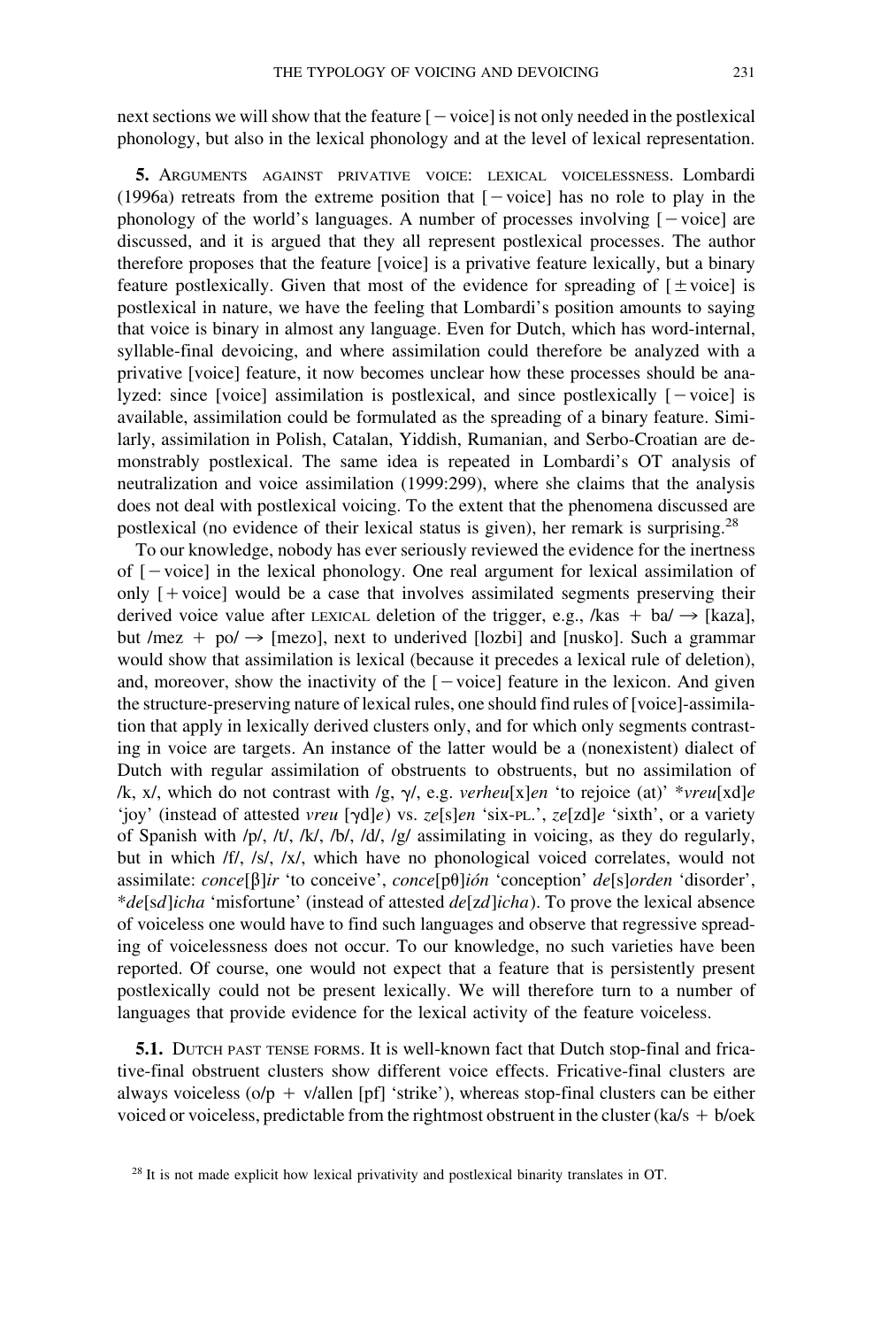[zb] 'cash book', hui/z + k/amer [sk] 'living room'). Traditionally, the voicelessness of fricative-final clusters is explained as postlexical progressive assimilation of a  $[-\text{voice}]$ coda obstruent, which can be underlying, or derived by syllable-final devoicing. The process is postlexical because it also applies across word boundaries: *vij/v/ /z/onen*  $\rightarrow$  *vij*[f]  $[s]$ *onen* 'five sons', *laalt/ /v/rij*  $\rightarrow$  *laa*[t] [f]*rij* 'set free'.

In verb forms, progressive assimilation applies lexically. Whereas progressive assimilation creates homogeneous voicelless clusters when the first member is an obstruent and the second member is a fricative, it creates homogeneous VOICED or VOICELESS clusters when the first member is a verbal root and the second member the past or the (prenominal inflected) participle suffix  $($ /-də $/$ ), as in the examples in 22.

| (22) INFINITIVE             | $2/3$ sg PRES IND | IMP $SG/PL(N)$                        | <b>PAST PART</b>                |            |
|-----------------------------|-------------------|---------------------------------------|---------------------------------|------------|
| $ma/k/ + en$                | $maa[k+t]$        | $maa[k+t]e(n)$                        | $ge + maa[k + t]e$              | 'make'     |
| $sto/p/+ en$                | $sto[p+t]$        | $sto[p+t]e(n)$                        | $ge + stofp + t$ ]e             | 'stop'     |
| $kra/b/+ en$                | $kra[p+t]$        | $kra[b+d]e(n)$                        | $ge + kra[b + d]e$              | 'scratch'  |
| $ku/s/ + en$                | $ku[s + t]$       | $ku[s + t]e(n)$                       | $ge + ku[s + t]e$               | 'kiss'     |
| $\frac{r a}{z} + \text{en}$ | raa[s + t]        | raa $[z + d]e(n)$                     | $ge + raafz + d$ ]e             | 'rage'     |
| $\frac{1}{f}$ + en          | $bo[f+t]$         | $\text{bo}[f + t] \text{e}(n)$        | $ge + bo[f+t]e$                 | 'be lucky' |
| $be/v/ + en$                | $beeff + t$       | $bee[v+d]e(n)$                        | $ge + bee[v + d]e$              | 'tremble'  |
| $\text{po/x}/\text{+ en}$   | $po[x + t]$       | $po[x + t]e(n)$                       | $ge + po[x + t]e$               | 'boast'    |
| $play/+en$                  | $plaa[x+t]$       | $plaa[y + d]e(n)$                     | $ge +$ plaa[ $y + d$ ]e 'tease' |            |
| $ha/l/ + en$                | $haal + [t]$      | $haal + [d]e(n)$                      | $ge +$ haal + [d]e              | 'get'      |
| $kno/r/ + en$               | $knor + [t]$      | $knor + [d]e(n)$                      | $ge + knor + [d]e$              | 'grunt'    |
| $ka/m/+en$                  | $kam + [t]$       | $\text{ kam} + [\text{d}]\text{e}(n)$ | $ge + kam + [d]e$               | 'comb'     |
| kano + ën                   | $kanoo + [t]$     | $\text{kano} + [\text{d}]\text{e}(n)$ | $ge + kano + [d]e$              | 'canoe'    |

The most straightforward analysis posits a rule of progressive  $[-\text{voice}]$  assimilation which specifically targets the past tense suffix, lexically represented as /də/. From this perspective, the Dutch past tense provides prima facie evidence for lexical  $[-\text{voice}]$ spreading.<sup>29</sup>

Cases of progressive assimilation cannot follow naturally from the analysis in Lombardi 1995b, where a language-specific rule of progressive devoicing (delinking) is proposed that only applies to fricatives.<sup>30</sup>

<sup>29</sup> The past tense suffix also surfaces as [də] in the speech of those speakers who neutralize the voice opposition in fricatives word-initially and intervocalically: compare standard *vre*[z]*en*, *vree*[zd]*e* with nonstandard *vre*[s]*en*, *vree*[zd]*e* 'to fear INF/IMPF'. These speakers usually maintain the voice opposition after sonorants: *behel*[z]*en* 'to concern', *wal*[s]*en* 'to waltz', *aar*[z]*elen* 'to hesitate', *per*[s]*en* 'to press', *verslon*[z]*en* 'to neglect', *dan*[s]*en* 'to dance', *gol*[f]*en* 'to play golf', *gol*[v]*en* 'to undulate' *dur*[v]*en* 'to dare', *smur*[f]*en* 'to smurf', *verdel*[γ]*en* 'exterminate', *al*[x]*emist* 'alchemist', *ter*[γ]*en* 'to provoke', *or*[x]*idee* 'orchid'. Since the imperfect of *krassen* 'to scrape', *dansen*, *walsen*, etc. is *kra*[st]*e* (</kras/+/da/), *dan*[st]*e* (</dans/+/də/), wal[st]e(</wals/+də/), etc., it is most likely that also in the neutralizing dialects *voiced* fricatives are underlying in the verbs like *vre*[s]*en* that select [də] as the imperfect allomorph.

<sup>30</sup> The rule must apply before spreading of [voice], and the ordering must be stipulated. It cannot be derived from the elsewhere condition, as claimed in Lombardi 1995b: 51, 56, because spreading, 'voice spreads to the left' satisfies part (i) of the elsewhere condition (the structural description of 23 properly includes [voice], the structural description of spreading, but fails to satisfy (ii), because the result of applying the effects of delinking of laryngeal and the result of rightward spreading are NOT distinct, i.e. contradictory (Kiparsky 1982:136–37, 160). We assume that the inclusion of  $[-\text{son}]$  to the left of the arrow is an error (it would mean deletion of  $[-\text{son}]$ ), and that the rule should be understood as having  $/[-\text{son}]$  to the right.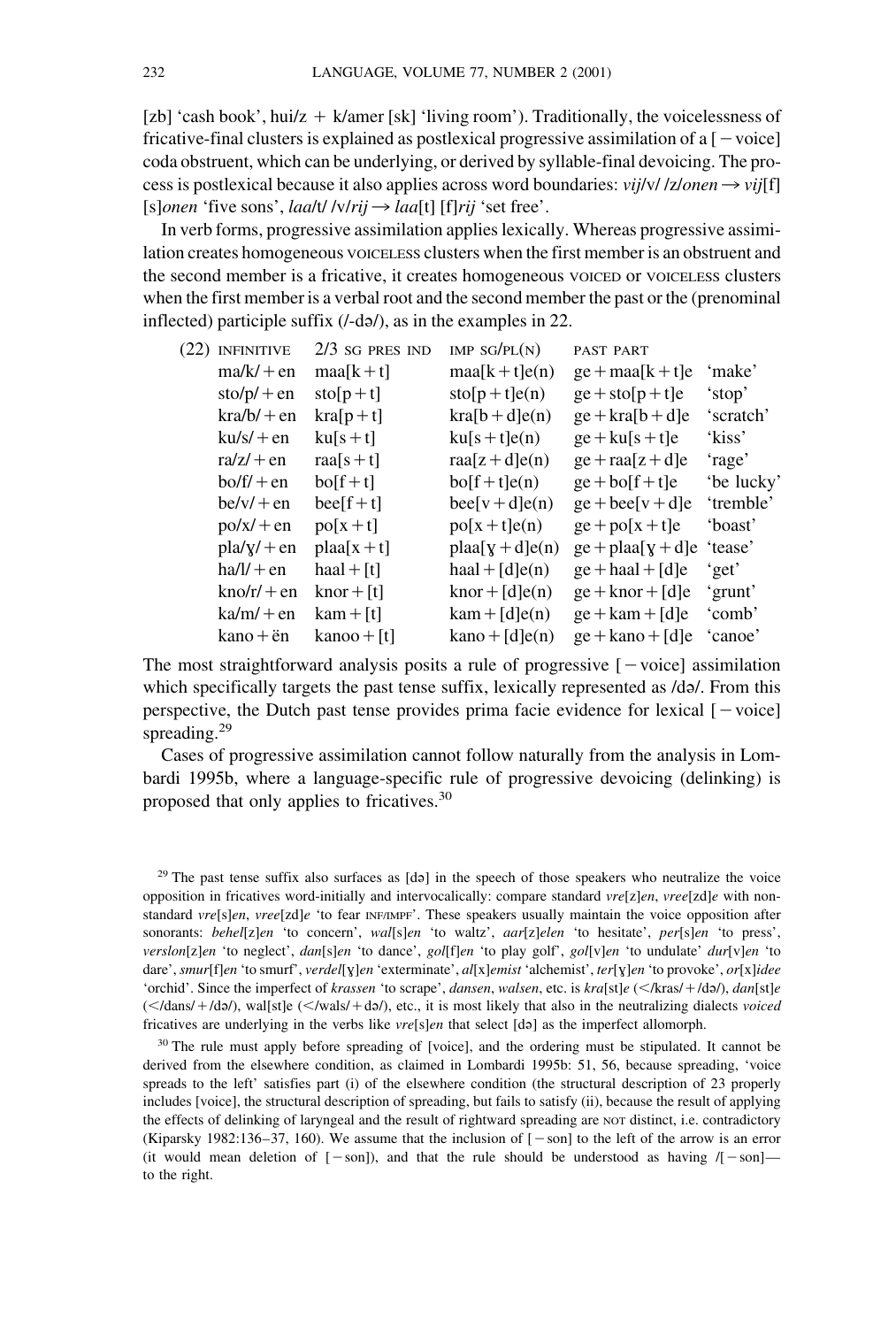

Rule 23 is marred with the same ad hoc status as the cluster devoicing parameter proposed by Cho, and, in Lombardi's derivational theory, the rule of regressive cluster devoicing needed to account for Yiddish, Rumanian, and Serbo-Croatian. The rule predicts languages that have obstruent clusters of which the leftmost member contrasts for voice, but of which the remaining obstruent(s) are voiceless. Since such languages are unattested, it must be stipulated that delinking must always be followed by spreading. Moreover, the analysis appears to be weakened by the role of the OCP, on which it relies to account for the assimilation in the Dutch past tense. The (legitimate) question is whether in words like  $kaa[z + b]oot$  from  $kaalz + b/oot$  'cheese boat' the obstruent /z/ needs to be devoiced by delinking and subsequently revoiced by spreading. Lombardi suggests that this is unnecessary because of the OCP, which creates a doubly linked structure (as a result of Fusion) in which delinking is blocked by the Linking Constraint. With this in mind, consider the derivations in Table 12, which follow Lombardi's analysis.

|                  | $kaa/z + b/oot$ |       | $k\alpha/s + b/\text{oek}$ o/p + v/allen $k\alpha/z + v/\text{orm}$ |          | $kra/b + \delta/e$                 |
|------------------|-----------------|-------|---------------------------------------------------------------------|----------|------------------------------------|
| <b>FUSION</b>    |                 |       |                                                                     |          |                                    |
|                  | voice           |       |                                                                     | voice    | voice                              |
| <b>DELINKING</b> | inappl.         |       |                                                                     | inappl.  | inappl.                            |
| FRIC. NEUTRAL.   |                 |       | [pf]                                                                | inappl.  | inappl.                            |
| <b>SPREADING</b> |                 | [zb]  |                                                                     |          |                                    |
|                  | [zb]            | [zb]  | [pf]                                                                | $*$ [zv] | $[b\delta]$<br>$(>\vert bd \vert)$ |
| <b>GLOSS</b>     | 'cheese         | 'cash | 'strike'                                                            | 'cheese  | 'scratched'                        |
|                  | boat'           | book' |                                                                     | mold'    |                                    |
|                  |                 |       | $\mathbf{T}$ and $\mathbf{A}$ and $\mathbf{A}$ and $\mathbf{A}$     |          |                                    |

TABLE 12. Assimilation in Dutch.

Lombardi's description of the progressive assimilation in the Dutch past tense closely follows Trommelen & Zonneveld 1979 by assuming that the past-tense suffix is fricative-initial underlyingly, although it surfaces with a stop. The surface form *maa*[kt]*e* 'made sing' is derived from underlying  $maal$ ka +  $\delta/e$  by successive application of THEME-VOWEL DELETION  $(maa/k + \delta/e)$ , PROGRESSIVE NEUTRALIZATION  $(maa/k + \theta/e)$ , and STOPPING (*maal*  $k + t/e$ ).<sup>31</sup> To account for the surface form *kra*[bd]*e* 'scratched' from underlying  $kra/b$  +  $\delta/e$ , after theme-vowel deletion derives  $kra/b$  +  $\delta/e$ , the initial structure in Table 12, delinking (voice constraint 3a) and progressive neutralization 23 must be blocked from applying, otherwise *kra*[pt]*e* would be derived. This is where FUSION becomes crucial. Assuming that two successive privative [voice] autosegments fuse into one, neither progressive neutralization nor delinking can apply on account of the linking constraint. However, whereas Fusion is crucial to derive *kra*[bd]*e*, it also blocks delinking and progressive neutralization in words like *kaal* z + v/*orm* 

<sup>&</sup>lt;sup>31</sup> Notice that, under this analysis, the segment  $\delta$  exists only in the morphemes of the past and past participle.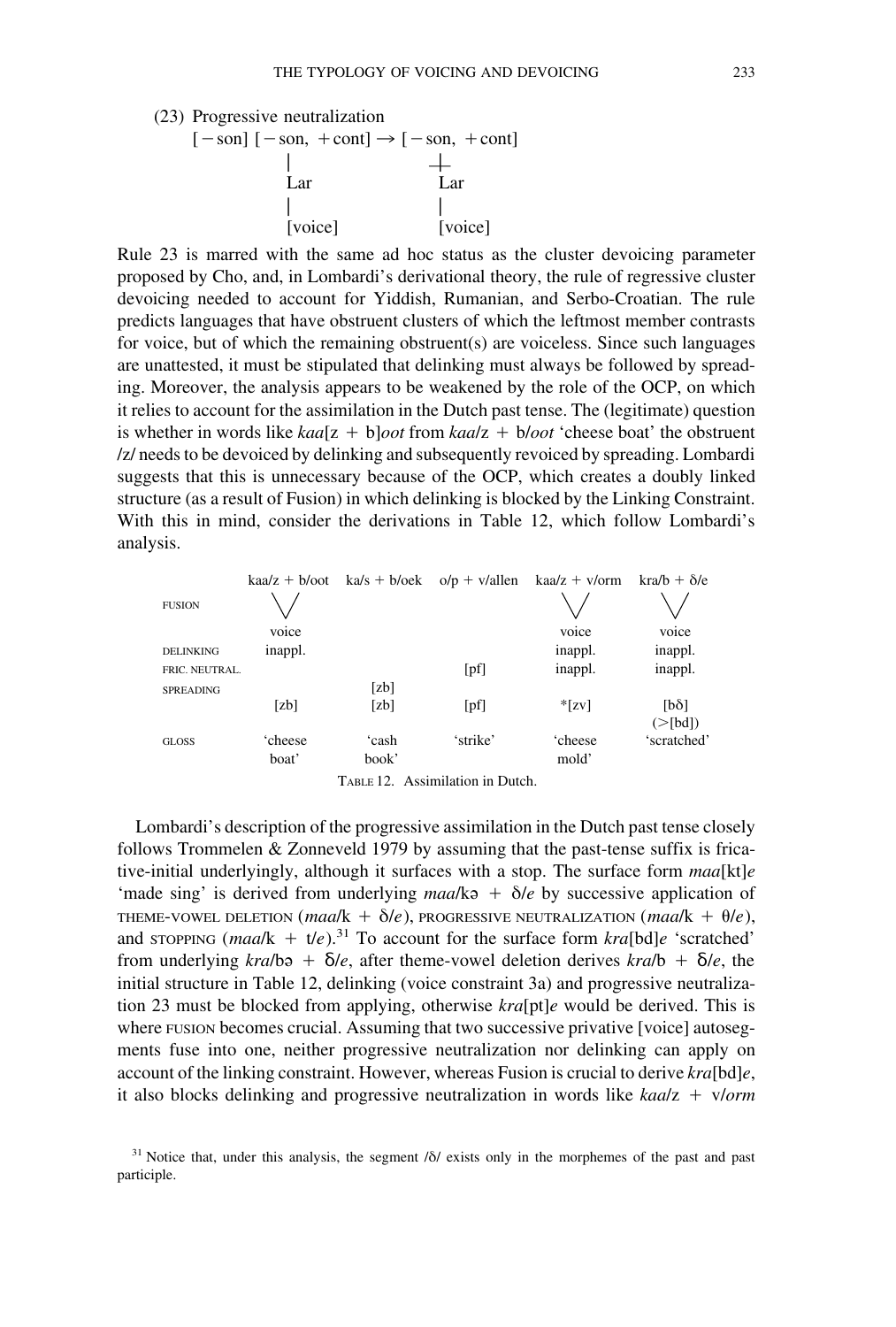'cheese mold', the fourth example in Table 12, which erroneously predicts surface [zv] instead of the correct [sf] for this form. In Lombardi 1991:55, the voiceless cluster as in *kaa*[sf]*orm* 'cheese mold' is explained as the consequence of this word being a compound: '/z/ has already devoiced before the level of compounding'. Therefore, 'there is no point in the derivation . . . where the two voiced consonants come together, and so no Fusion'. Notice, however, that *kaa*[zb]*oot* is also a compound, hence, the OCP for [voice] is irrelevant for the derivation of *kaa*[zb]*oot*. But if fusion is not part of the phonological grammar of Dutch, a different account is necessary for past tense forms. It is therefore important to know what happens with derived words that are not compounds. The prediction is clear: in a case like /XdzY/, where d is a voiced consonant, z a voiced fricative, and /Xd/ and /zY/ are not both words, the form will surface as [XdzY]. But the prediction is incorrect: compare the suffixed word *hei*[1 + z]*aam* 'beneficial', which demonstrates the voiced character of the suffix initial fricative, and *raa*[t + s]*aam* 'advisable' from *raa*/d + z/*aam*, with progressive devoicing. Similarly, the fact that morpheme-internal, obstruent-stop clusters can contrast in voicing, but only voiceless obstruent-fricative clusters exist (Trommelen & Zonneveld 1979), comes as a surprise if progressive devoicing applies only at the juncture of compounds *hoo*[vd]*en* 'head, chief- PL', *scho*[ft]*en* 'bastard- PL', etc., but only *a*[tf]*ocaat* 'lawyer', *A*[tf]*ent*, 'Advent', and so on. The latinate prefix /ad-/, even if very restricted, shows the same pattern: *a*[d]*optatie* (cf. *co* + *optatie* 'co-optation'), but *a*[tf]*erteren* 'advertise' (cf. *con* + *verteren* 'to convert'). It seems that fusion is not a rule of Dutch.

The Dutch past suffix presents the only exception to the generalization that in stopfinal clusters the rightmost obstruent determines the voice value of a cluster. The vowelfinal verb stems show that the past tense suffix starts with a voiced consonant underlyingly:  $kano + de$  'canoed-sG'. The most straightforward way to account for the voiceless variants like *schraa*[pt]*e* in a derivational analysis is to assume that there is a process of progressive  $[-\text{voice}]$  spreading. This process, which is restricted to the morphological category 'past', or maybe just to inflection, is necessarily a lexical rule. Postlexically, syllable-final devoicing and regressive assimilation will apply regularly to *kra/b* + d/*e*, in order to yield *kra*[bd]*e*, perhaps via intermediate *kra/pd/e*.<sup>32</sup> If we assume that  $[-\text{voice}]$  exists lexically, we do not need to assume fusion, nor cluster delinking. Similarly, the relation between fricative devoicing and syllable-final devoicing would immediately appear: one does not expect the unrestricted devoicing of a cluster-final fricative in a language without syllable-final devoicing. In a derivational analysis, a rule of  $[-\text{voice}]$  spreading, fed by syllable-final devoicing, naturally establishes this relation. Of course, a theory with  $[-\text{voice}]$  predicts that progressive  $[-\text{voice}]$  spreading may occur in languages that do not have syllable-final devoicing. Exactly this happens in the variant of Yiddish described in Birnbaum 1979, where 'unvoicing through progressive assimilation is general with [z]', as in [nemtsi] from /nemt zi/ 'she is taking', or [voshertsix] from /vos hert zix/ 'what's new'. The claim that [voice] is a privative feature lexically, but a binary feature postlexically amounts to saying that  $[-\text{voice}]$  assimilation, as in Yiddish, could in no language be conditioned by a morphological category. Yet, the Dutch rule of progressive assimilation in past tensed verbs seems nothing more or less than a morphologized version of a rule of

<sup>&</sup>lt;sup>32</sup> As shown in Wetzels 1985, devoicing and assimilation may apply in random order to yield the correct output forms. This is because assimilation itself creates the shared laryngeal node in clusters, to which access to devoicing is blocked by the linking constraint.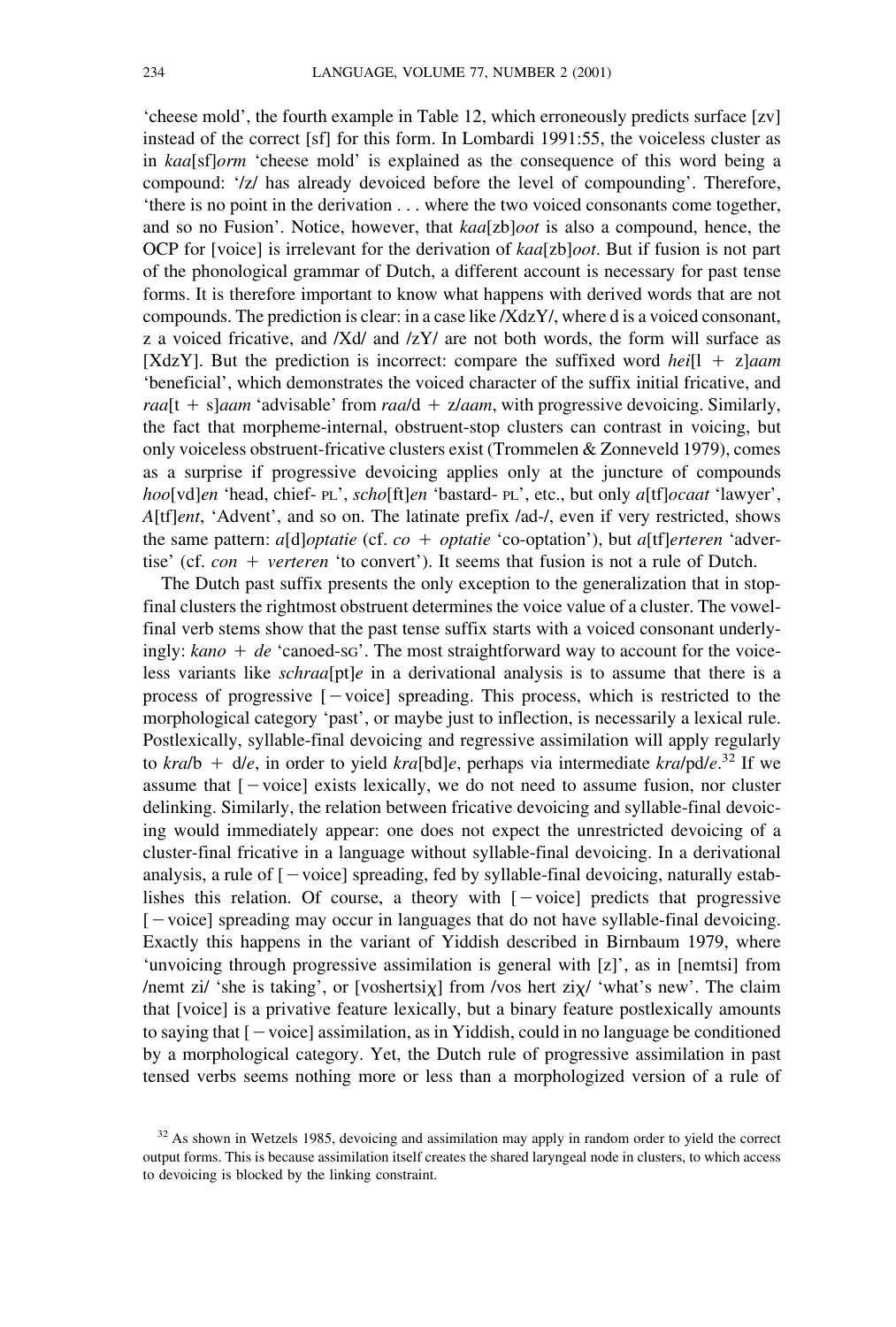progressive  $[-\text{voice}]$  assimilation. An indigenous language of Brazil provides evidence for the presence of  $[-\text{voice}]$  at the level of lexical representation.

**5.2.** BAKAIRI. Bakairi, a language of the southern Carib family (Rodrigues 1986: 58–64) is spoken by approximately three-hundred fifty people in the state of Mato Grosso, southwest of the Upper Xingu river. The system of underlying consonants is given in table 13.<sup>33</sup>



TABLE 13. Bakairi system of underlying consonants.

The syllable structure of Bakairi is of the  $(C)V$  type, which means that consonants do not cluster and are allowed only in syllable-onset position. Bakairi has monosyllabic and polysyllabic roots. In polysyllabic roots, voiced and voiceless oral obstruents alternate in a way shown by the following monomorphemic words (for reasons that will be made clear below, we exclude for now from the discussion the root-initial consonants, such as /t/ in /tozekado/ 'bench', etc.).

$$
(24) + - + + - + - + - + + -
$$
  
\n
$$
7 \text{ to } z \text{ e } k \text{ a d b} / 7 \text{ a d b p i g i} / 7 \text{ p e k b d b} / 7 \text{ p a f i k a}
$$
  
\n
$$
8 \text{ 'bench'}
$$

The usual distribution of voiced and voiceless consonants consists of an alternating sequence of  $[ + \text{voice}], [-\text{voice}],$  or  $[-\text{voice}], [ + \text{voice}],$  as in 24, although a small number of words exists that contain only voiced obstruents (*azage* 'two'). Moreover, those studying Bakairi have found no polysyllabic roots that show more than a single occurrence of the feature  $[-\text{voice}]$ . In Table 14 the impossible patterns are summarized in a and the corresponding minimally different grammatical sequences that are attested in b.

| <b>a. UNATTESTED</b>                                                 | <b>b.</b> GRAMMATICAL |
|----------------------------------------------------------------------|-----------------------|
| $i. - + -$                                                           | $- + +$               |
| ii. $+ + -$                                                          | $+ + +$               |
| iii. $+ - -$                                                         | $+ - +$               |
| $iv - -$                                                             | $+ + or + -$          |
| TABLE 14. Distribution of $[\pm \text{ voice}]$ features in Bakairi. |                       |

The general pattern of voicing is the following: word-initially, only voiceless obstruents can appear; in other positions, i.e. intervocalically, only voiced obstruents occur, except for one single position, where obstruents may appear as voiceless. This position can be the first or the second intervocalic position in root initial words, as in 24 above, or the first or second position counting from the left edge of the root if there are prefixes, as in 25 (roots are italicized).

<sup>&</sup>lt;sup>33</sup> All data are taken from de Souza 1991, 1995.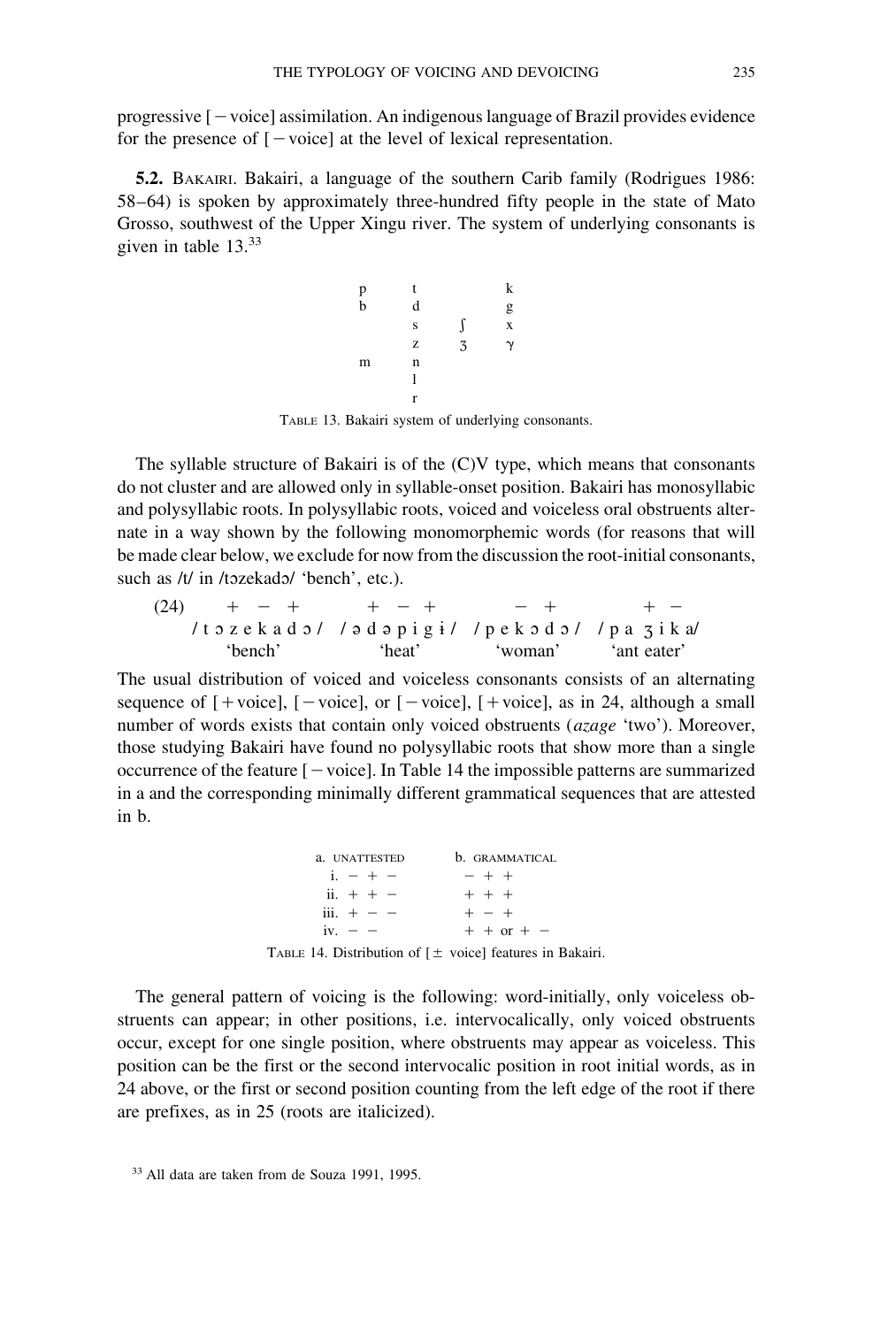| $(25)$ s-eka-dai       | OBJ-ask-PAST         | 'asked'     |
|------------------------|----------------------|-------------|
| n-e yase-agt           | $3-go-PAST$          | 'went'      |
| n-epi-ge-agi           | OBJ-pull-VERBLR-PAST | 'he pushed' |
| $n$ -ige-aki           | 3-die-past           | 'died'      |
| $n$ -ike-agi           | 3-sleep-past         | 'slept'     |
| ige-ke                 | sg-GER               | 'singing'   |
| n-ad- <i>a</i> gge-aki | 3-INTRANS-tear-PAST  | 'tore'      |
|                        |                      |             |

In a derivational analysis, the attested patterns can be made to follow from a difference in lexical specification of the first intervocalic consonant of the root: this consonant is supplied with a  $[+$  voice] specification (/tozekado/), with a  $[-$  voice] specification  $(\gamma$ ekodo $\gamma$ ) or without any voice specification  $(\gamma$ azage $\gamma$ ). For all unspecified obstruents, the surface value for  $[\pm \text{voice}]$  is predictable by three rules. The first rule provides  $[+$  voice] intervocalically. The second rule fills in  $[-$  voice] word-initially. That these rules are necessary is shown by alternations like [toko] 'bow'  $\sim$  [to-doka-ge] 'have a bow'.<sup>34</sup> Third, as the examples in 25 show, a lexical  $[ + \text{voice} ]$  value determines the choice of the  $[-\text{voice}]$  value of the immediately following obstruent, including obstruents that are part of suffixes. The alternating voice pattern can be derived by an OCP-driven rule of voice dissimilation that inserts the opposite value after a lexically specified [voice] feature. Only on the assumption that both  $[ + \text{voice} ]$  and  $[ - \text{voice} ]$ are lexical values in Bakairi can we explain the alternations that occur in the suffix consonants in a straightforward and nonarbitrary fashion. We need at least one  $[+$  voice] specification as a conditioning environment for the rule that predicts the following  $[-\text{vice}]$  consonant. We need a lexical  $[-\text{voice}]$  specification when it occurs on the first intervocalic obstruent (the only position of contrast), to prevent it from surfacing as  $[ + \text{voice}]$ . Independent evidence for the lexical presence of the  $[-\text{voice}]$  feature comes from words derived from disyllabic roots of the type (C)VSV, where S represents a sonorant consonant. Some examples are given in 26.

| $(26)$ <i>paru-</i> da | cleared land-in              | 'in the cleared land' |
|------------------------|------------------------------|-----------------------|
| $ila$ -dibe            | Wet-PART                     | 'wet'                 |
| n-ema-ke-agi           | OBJ-hand-VERBLR-PAST         | 'won'                 |
| m-ema-ke-agi           | 2-hand-verblr-past           | 'you won'             |
| s-ema-ke-Ø             | OBJ-hand-VERBLR-PAST 'I won' |                       |
| n- <i>ema</i> -ge-aki  | OBJ-hand-VERBLR-PAST         | 'stole'               |
| u- <i>di</i> -aki      | $l-go-PAST$                  | 'I went'              |

The (redundant) [ + voice] feature of a sonorant consonant never triggers voice dissimilation. Consequently, the first two words of 26, which are derived from a root that does not contain intervocalic nonsonorant consonants, surface as expected. In contrast, the voiceless consonant of the verbalizing suffix -*ke* in the different forms of 'to win' may come as a surprise. It is not the case that the consonant in this suffix is lexically voiceless, as can be observed in a word like *t-ipini-ge-ba* 'hehas no food'.<sup>35</sup> Moreover, in the last word of 26, the consonant of the past morpheme is voiceless, although the

<sup>35</sup> According to de Souza (1991:330), the only suffix that always surfaces with a voiceless consonant is the causative suffix.

<sup>&</sup>lt;sup>34</sup> For a detailed account, see Wetzels 1997, where an analysis of voicing in Bakairi is proposed based on lexical floating features, which also crucially refers to the positive and negative values of [voice]. Another case of a language that has a three-way distinction between plosives that alternate for [voice], nonalternating voiceless plosives, and nonalternating voiced plosives is Turkish, discussed by Inkelas and Orgun (1995: 777), who also consider the three-way contrast as strong evidence for the binarity of the [voice] feature.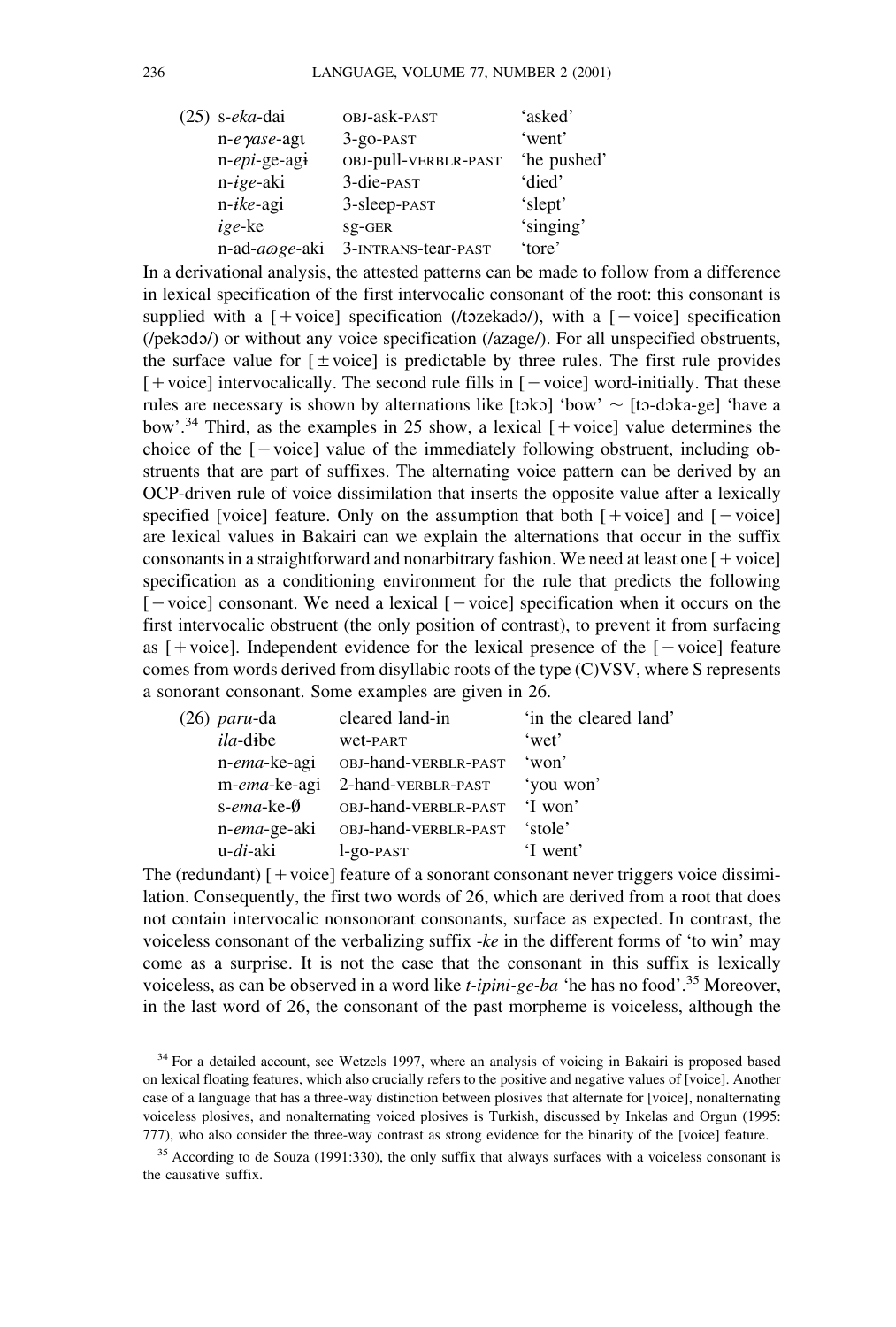stem *di* does not even contain an intervocalic consonant (the reader may recall that the only consonant that can surface with a lexically specified  $[\pm \text{voice}]$  value is the leftmost C that is preceded by a root vowel). To account for the devoicing effect on the following suffix we must suppose that the roots *ema* 'win' and *di* 'go' are lexicalized with a floating  $[-\text{voice}]$  feature, which docks on the suffix consonant, the first segment capable of carrying a contrastive voice specification. Interestingly, the penultimate word in 26 shows that a (floating) [+voice] feature must be lexically present in the root *ema* 'to steal', in order to explain the presence of the voiceless consonant in the suffix  $1-aKi/$ , again on the assumption that voice dissimilation can only be triggered by a lexically contrastive [+ voice] feature. We conclude that Bakairi represents a language in which both  $[+$  voice] and  $[-$  voice] function as lexical features.

**6.** PRIVATIVITY IN OPTIMALITY THEORY. Since all of the arguments presented in favor of privative voice come from derivational analyses, we have presented our counterarguments within the same theoretical paradigm. In the foregoing discussion we showed that the feature  $[-\text{voice}]$  may be present at any level in the phonological grammar of a language that contrasts voiced with voiceless consonants. To be sure, our main concern has been not only to show that the privativity hypothesis is highly problematical if integrated in a derivational framework but also that there is little in the BEHAVIOR of  $[-$  voice] in assimilation to suggest that it is fundamentally different from  $[+$  voice]. Whereas Ukrainian represents a case of [ + voice]-only spreading, Ya:thê shows spreading of  $[-\text{voice}]$  only. Furthermore, where Japanese has a ban on more than one [+ voice] feature per word (Lyman's law), Bakairi imposes the same restriction on the occurrence of  $[-\text{voice}]$  (for Japanese see Itô & Mester 1986, 1998; Fukazawa & Kitahara 2001). We suspect that the ban on  $[-\text{voice}]$  will yield undesirable consequences for optimality theory precisely because the behavior of the features  $[ + \text{voice} ]$ and  $[-\text{voice}]$  in phonological processes is to a large extent identical. It is however much harder to argue against privativity in optimality theory than it is in derivational phonology. This is due to the fact that with the IDENT and AGREE constraint families it is as easy to refer to the absence of a privative feature as it is to refer to the unmarked value of a binary feature. To see this, we turn back briefly to the facts of Ya:thê, Ukrainian, and Bakairi.

The reader will recall that in Ya:thê the distribution of  $[+$ voice] and  $[-$ voice] in clusters is as in Table 15.

> $* + - +$  $+$   $+$

TABLE 15. Possible  $[\pm \text{ voice}]$  sequences in Ya:thê.

We could account for the facts in Table 15 by ranking the positional faithfulness constraint IDENTONSVO in the OT grammar of Ya:thê above a version of the AGREE constraint that selects the feature  $[-\text{voice}]$ . Similarly, one can account for regressive [+voice] spreading in a language like Ukrainian with the same ranking but an AGREE constraint that selects the feature  $[ + \text{voice} ]$ . Now, if  $[ - \text{voice} ]$  is not available as a feature, a CONDITIONAL AGREE constraint could be used to insure that the right candidate is selected as the optimal one in Ya:thê. The constraint could be as in 27.

(27) Given a consonant cluster  $C_1C_2$ , if  $C_1$  is voiced, then  $C_2$  must be. The constraint above would give rise to the Ya:thê pattern without referring explicitly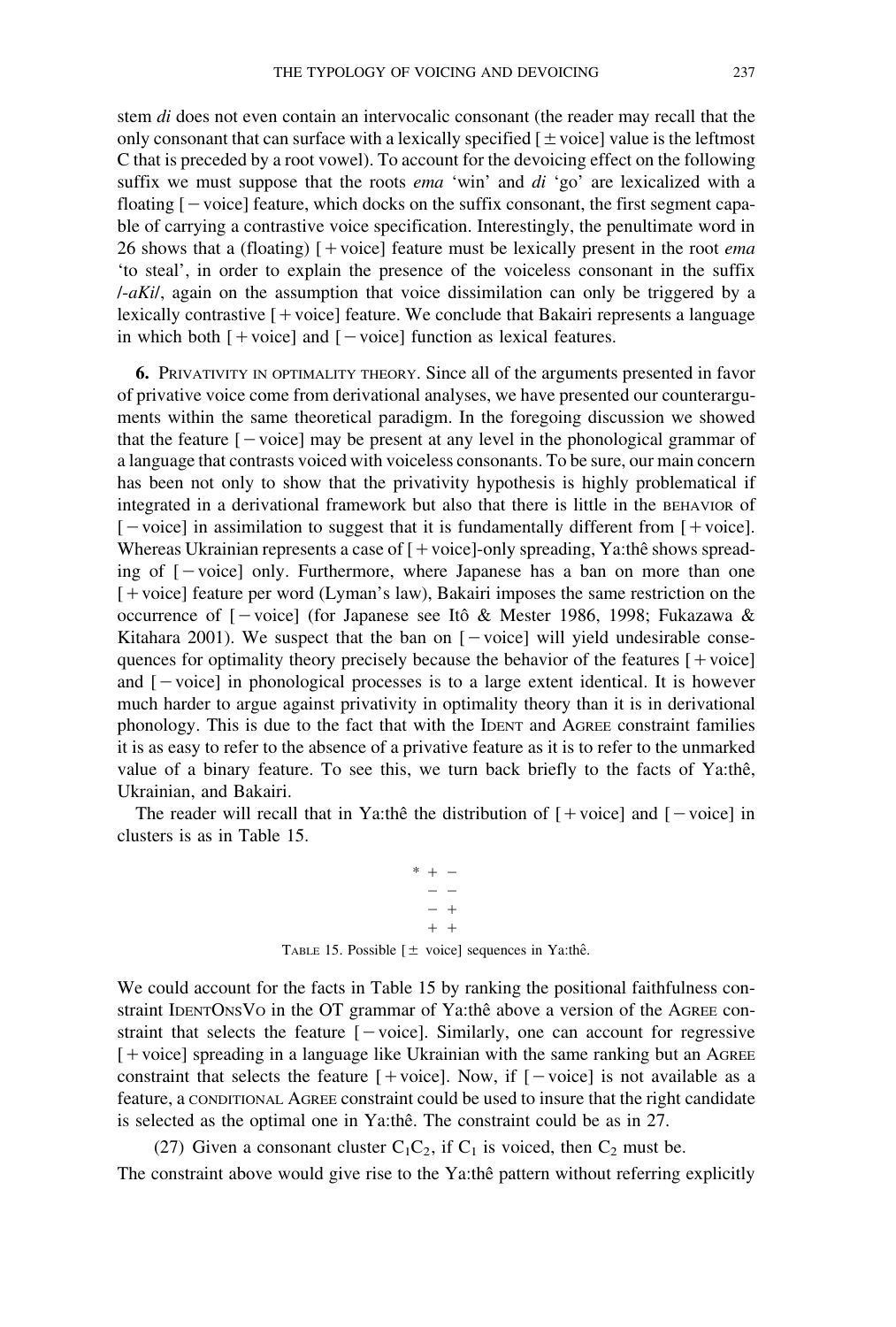to  $[-\text{voice}]$ . A similar conditional AGREE constraint is also necessary to account for the Ukrainian pattern, summarized in Table 16.

$$
+-
$$
\n
$$
--
$$
\n
$$
* - +
$$
\n
$$
++
$$
\n
$$
+ +
$$
\n
$$
- +
$$
\n
$$
+ +
$$
\n
$$
- +
$$
\n
$$
+ +
$$
\n
$$
- +
$$
\n
$$
- +
$$
\n
$$
- +
$$
\n
$$
- +
$$
\n
$$
- +
$$
\n
$$
- +
$$
\n
$$
- +
$$
\n
$$
- +
$$
\n
$$
- +
$$
\n
$$
- +
$$
\n
$$
- +
$$
\n
$$
- +
$$
\n
$$
- +
$$
\n
$$
- +
$$
\n
$$
- +
$$
\n
$$
- +
$$
\n
$$
- +
$$
\n
$$
- +
$$
\n
$$
- +
$$
\n
$$
- +
$$
\n
$$
- +
$$
\n
$$
- +
$$
\n
$$
- +
$$
\n
$$
- +
$$
\n
$$
- +
$$
\n
$$
- +
$$
\n
$$
- +
$$
\n
$$
- +
$$
\n
$$
- +
$$
\n
$$
- +
$$
\n
$$
- +
$$
\n
$$
- +
$$
\n
$$
- +
$$
\n
$$
- +
$$
\n
$$
- +
$$
\n
$$
- +
$$
\n
$$
- +
$$
\n
$$
- +
$$
\n
$$
- +
$$
\n
$$
- +
$$
\n
$$
- +
$$
\n
$$
- +
$$
\n
$$
- +
$$
\n
$$
- +
$$
\n
$$
- +
$$
\n
$$
- +
$$
\n
$$
- +
$$
\n
$$
- +
$$
\n
$$
- +
$$
\n
$$
- +
$$
\n
$$
- +
$$
\n
$$
- +
$$
\n
$$
- +
$$
\n
$$
- +
$$
\n
$$
- +
$$
\

Since in a privative theory there is no formal difference between [voice] and  $[+$  voice], the normal application of the AGREE constraint (see 4 above) would treat  $[-\text{voice}]$ [+voice] and [+voice] [-voice] sequences as equally undesirable. In order to avoid  $[-\text{voice}]$   $[+\text{voice}]$  but to allow  $[+\text{voice}]$   $[-\text{voice}]$  we need a constraint like the one in 28.

(28) Given a consonant cluster  $C_1C_2$ , if  $C_2$  is voiced, then  $C_1$  must be. It seems then that the price one must pay for privative voice is to enlarge the class of constraints that account for homogeneously voiced clusters with a type of conditional AGREE constraint that would otherwise be unnecessary. In other words, a derivational theory with privativity (which is more restrictive than a theory with two- or threevalued voice) is equivalent to an OT theory with privative voice that does not allow conditional statements in the formulation of AGREE ([VOICE]). It seems then, that what constraints 27 and 28 really do is allow the privative [voice] feature to act as a de facto two-valued feature. But maintaining  $[-\text{voice}]$  in the universal set of phonological features enables one to keep to the standard interpretation of AGREE that can now select  $[+$  voice],  $[-$  voice] or both (for example by way of a laryngeal node, or maybe a voice node). $36$ 

Let us next turn to Bakairi. It is clear that an attempt to mimic the derivational analysis based on floating features in an OT framework would presuppose an underlying ternary distinction between  $[+$  voice],  $[-$  voice], and  $[\emptyset$ voice], which is inherently incompatible with the privativity hypothesis. And since part of the derivational analysis depends on the possibility of having access to lexical voice specifications (as opposed to surface voice specifications), we would have to engage in a discussion of derivational levels in OT, which would take us too far away from the objectives of our study. We will therefore concentrate on some crucial aspects of the Bakairi voicing patterns and show why these cannot be dealt with in a satisfactory way if privativity for voice is assumed. One concern is the desirability of using underspecification to account for the alternation in root-initial consonants, which surface as voiceless when word-initial, but as voiced when word-internal: /tɔkɔ/ 'bow'  $\sim$  /tɔ-dɔka-ge/ 'have a bow'. Another concern is that Bakairi words may contain only one instance of the feature  $[-\text{voice}],$ except when the root-initial consonant is also word-initial, in which case two voiceless obstruents may occur.

<sup>&</sup>lt;sup>36</sup> The issue of the formal properties of constraints is a thorny one. Nevertheless, the question is nontrivial. Conditional markedness constraints like 'if  $[+F]$ , then  $[+G]$ ', unlike the more commonly used negative constraints like  $*[F, +G]$ , are not satisfied by an underspecified segment  $[+F, \emptyset G]$ . As Nick Clements pointed out to us, the proposal to eliminate conditional constraints from the grammar implies that incomplete specification should always be an available option to avoid a feature cooccurrence constraint. On the opposite proposal, incomplete specification would not be an available option. To our knowledge, the question of how constraints are formulated and its empirical implications has never been systematically addressed. Obviously, a proper assessment of whether conditional constraints should be part of OT can be made only after such an evaluation has been carried out.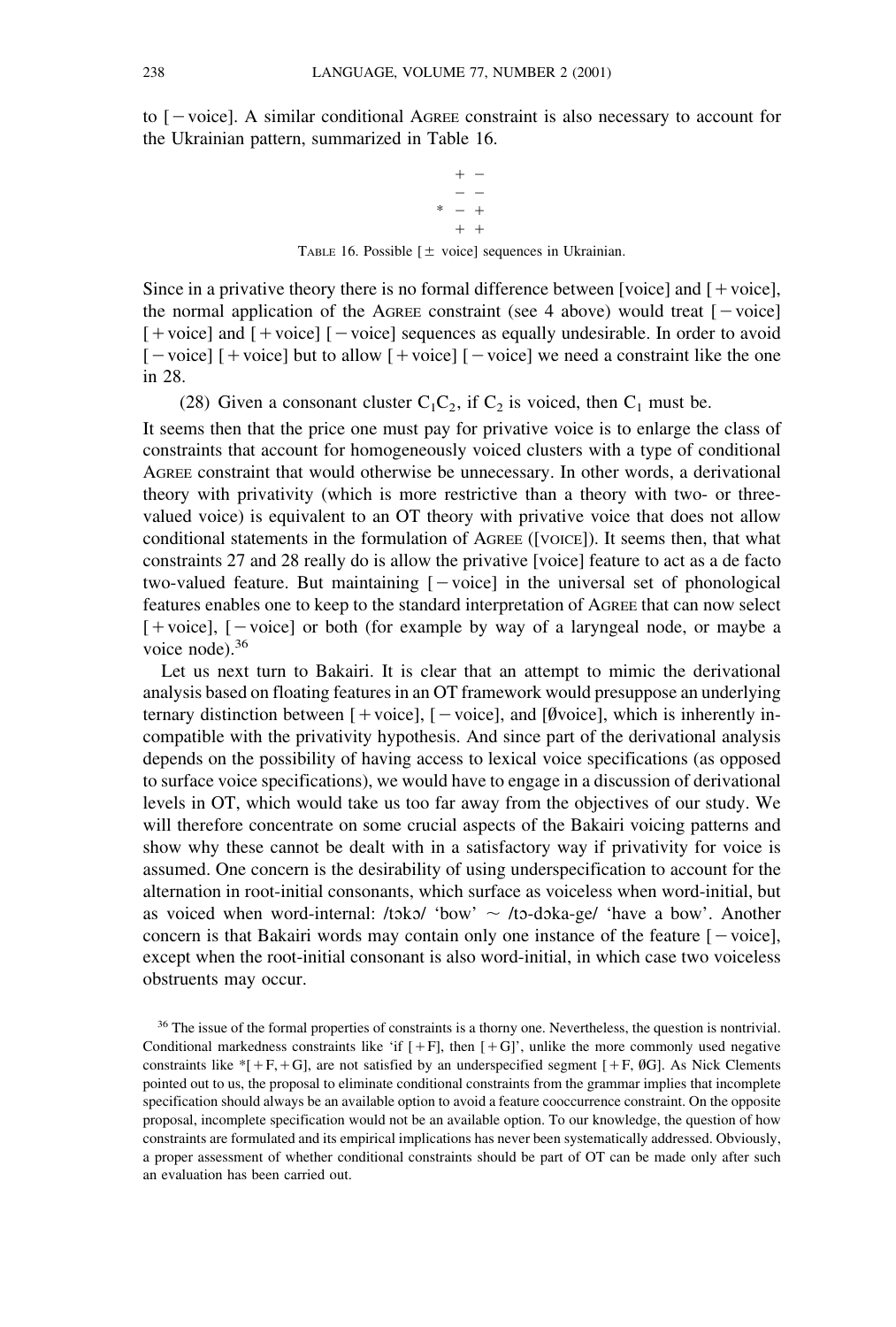Inkelas 1994 explicitly deals with the issue of underspecification in OT and shows that LEXICON OPTIMIZATION could force speakers to set up underlyingly underspecified structures when these structures yield surface alternants all of which are predictable from context or grammatical defaults. Limiting the discussion to underived roots, if we were to apply Inkelas's conclusions to the facts of Bakairi, the obstruent that should remain underlyingly unspecified is the root-initial consonant, if present, because its surface alternants are fully predictable from their surface context. We will assume that all other features are lexically attached to the segments on which they surface. $37$ 

(29) a. (V-)CVCVCVCV b. (V-)CVCVCVCV --- ()- c. (V-)CVCVCVCV -()-

In the representations above, the negative voice specifications are put in parentheses. Obviously, these will be present in the lexical representation only when binary voice is assumed. The lexical structures in 29 should yield words that contain voiced segments only (in 29a), words in which the (only) voiceless segment is the first intervocalic segment of the root (in 29b), and words in which the (only) voiceless segment is the second intervocalic segment of the root (in 29c). Under a privative analysis, the correct surface structures for the given underlying structures would be selected by the set of (partially) ordered constraints in 30.

- (30) a. word-initial obstruents may not be specified for [voice]
	- b. root-initial obstruents must be specified for [voice]
	- c. at most one intervocalic obstruent may not be specified for [voice] in a word
	- d. obstruents should be faithful to an underlying [voice] specification
	- e. intervocalic obstruents must be specified for [voice])

Constraints 30a and 30b account for the alternation between voiceless and voiced consonants in pairs like /toko/ 'bow'  $\sim$  /to-*d*oka-ge/ 'have a bow' (the alternating segments are italicized). Recall that, if prefixes are attached to the root, the root-initial consonant surfaces as voiced. Constraint 30c is necessary to insure that a Bakairi word contains at most one word-internal voiceless obstruent. It must dominate the faithfulness constraint 30d, for example, to insure the proper bakairization of loan words, which may contain more than one word-internal voiceless obstruent in the language of origin. It is generally agreed that faithfulness constraints can be relativized for a specific domain within which they hold, in this case the root, more formally IDENTROOTVO (see Benua 1997, Urbanczyk 1996).<sup>38</sup>

In the OT grammar given above, the form and function of constraint 30b are disturbing. As a markedness constraint, it is not obvious what its phonetic motivation could be. Root-initial nonsonorant consonants that are not also word-initial are always intervo-

<sup>37</sup> Obviously, an analysis that does not rely on floating features must use a diacritic solution for a set of stems that cause alternations on suffixes (see the words in 26). As suggested in the text, we have not found an OT analysis for the Bakairi pattern that only involves constraints one could plausibly assume to be part of UG in the version of the theory that does not allow for an intermediate level at which not all segments are fully specified for the  $[\pm \text{voice}]$  feature. Nevertheless, we believe that the alternative discussed below is not a straw man, because the question of whether the root-initial consonant is underspecified remains relevant in any type of analysis, as well as the consequences this would have for a privative vs. a binary voice feature.

<sup>38</sup> We are assuming that in the privative analysis the IDENT constraint compares corresponding segments for presence/absence of a voice feature; for brief discussion see McCarthy & Prince 1995:319.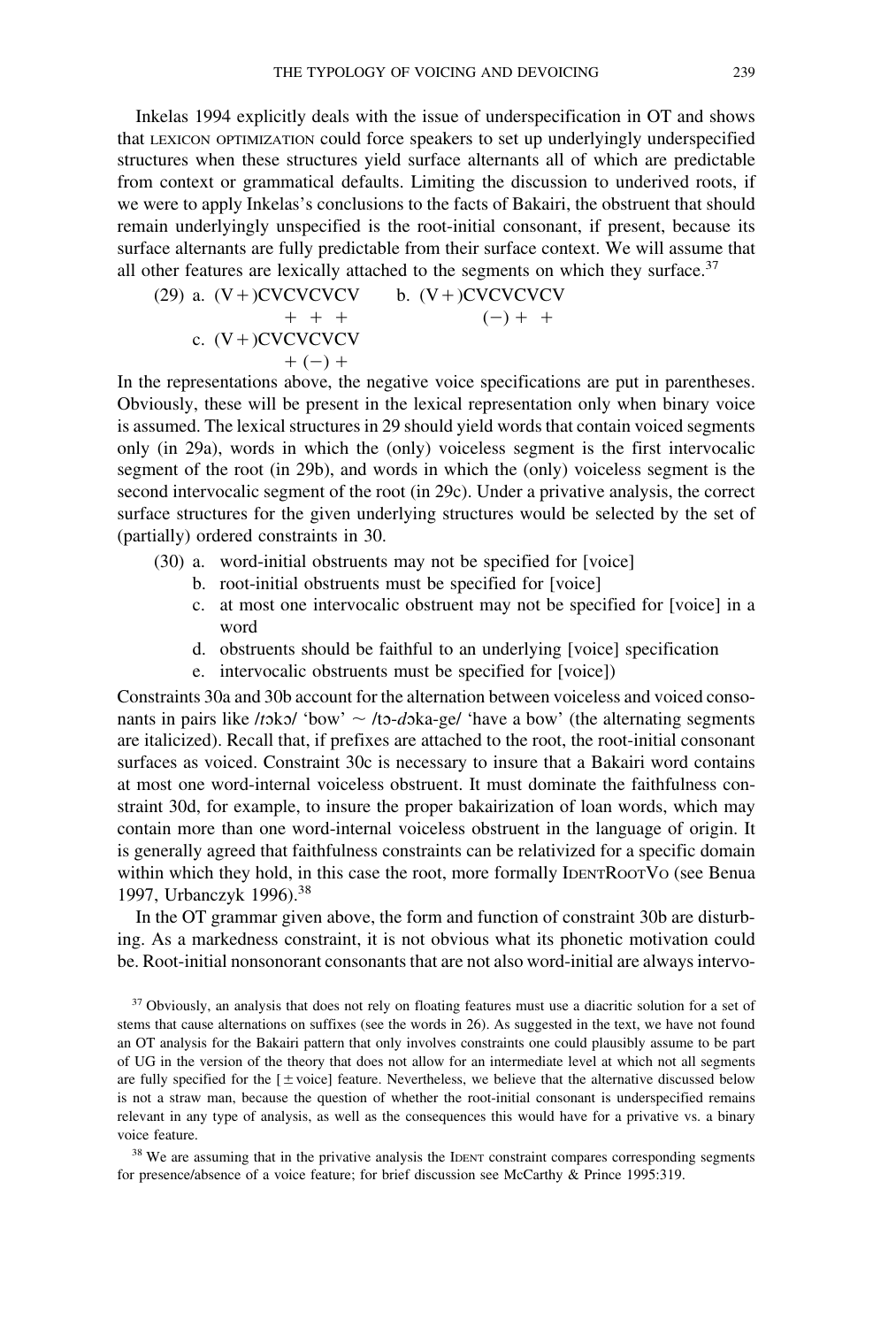calic in Bakairi. Hence, constraint 30b duplicates the work of the constraint given in 30e, which is independently necessary to account for default [+voice] in intervocalic prefix and suffix consonants. As a matter of fact, constraint 30b could be dispensed with, if root-initial consonants were underlyingly specified as voiced. This alternative shows the true nature of our problem: full lexical specification of the alternating rootinitial consonant is necessary only under the hypothesis of privative voice. With binary voice, underspecification can be maintained and constraint 30b can still be dispensed with. The set of (partially) ordered constraints in 31, based on a binary feature [ $\pm$  voice], would select the appropriate surface structures for the input forms presented in 29.

- (31) a. word-initial obstruents must be  $[-\text{voice}]$ 
	- b. at most one intervocalic obstruent may be  $[-\text{voice}]$  in a word
	- c. obstruents should be faithful to an underlying voice specification
	- d. intervocalic obstruents may not be  $[-\text{voice}]$

We assume that in a binary voice theory only contradictory specifications on corresponding input/output segments ( $\leq$  [ $\alpha$ voice]  $\rightarrow$  [ $-\alpha$ voice]  $\geq$ ) will be marked as violations of the IDENTVOICE constraint 31c. Any surface value for the root-initial consonant will thus not violate 31c. The candidates containing  $[-\text{voice}]$  or  $[\text{0} \text{voice}]$ will be starred by constraint 31d. We conclude that, to account for the voicing pattern of Bakairi, the privativity hypothesis necessitates the formulation of a constraint that is not a probable candidate for UG membership.

The constraint necessary for formulating the restriction on the presence of  $[-\text{voice}]$ in Bakairi words (cf. 31b) is reminiscent of the OCP. Itô & Mester 1996 and Alderete 1997 proposed that OCP effects be formulated in OT as self-conjoined markedness constraints. The obvious candidate for self-conjunction in the constraint set in 31 is 31d, redefined below as 32d, where we have also reformulated the OCP constraint 31b as a case of local self-conjunction.

- (32) a. word-initial obstruents must be  $[-\text{voice}]$ 
	- b.  $*V$ [ voice] $V^2$ word
	- c. obstruents should be faithful to an underlying voice specification
	- d.  $*V$ [ voice] $V$

In Bakairi, the presence of one word-internal (intervocalic) voiceless obstruent excludes the occurrence of another. This is captured by constraint 32b, which states that no word may contain two violations of the intervocalic voicing markedness constraint. Since Bakairi permits intervocalic voiceless consonants, the faithfulness constraint 32c must outrank the simple markedness constraint 32d. However, the fact that the intervocalic contrast is restricted to a single obstruent per word is guaranteed by the ranking of the conjoined markedness constraint above the faithfulness constraint.

If Itô and Mester and Alderete are correct in their insight that OCP restrictions in OT should be stated as self-conjoined markedness constraints, then without the feature  $[-\text{voice}]$  the parallel between Japanese and Bakairi cannot be captured.

As we have shown, the implementation of the privativity hypothesis in OT has undesirable consequences. First, we must enlarge the class of AGREE constraints with conditional constraints of the type  $27-28$ . Further, privativity is incompatible with voicing patterns that necessitate a three-way contrast among  $[ + \text{voice}], [-\text{voice}],$  and [Øvoice] (for more discussion see Inkelas 1994). Finally, Similar OCP effects cannot be treated in a formally similar way. The important question then is whether one should give up binarity at such a price, especially since  $[+$  voice] and  $[-$  voice] are both equally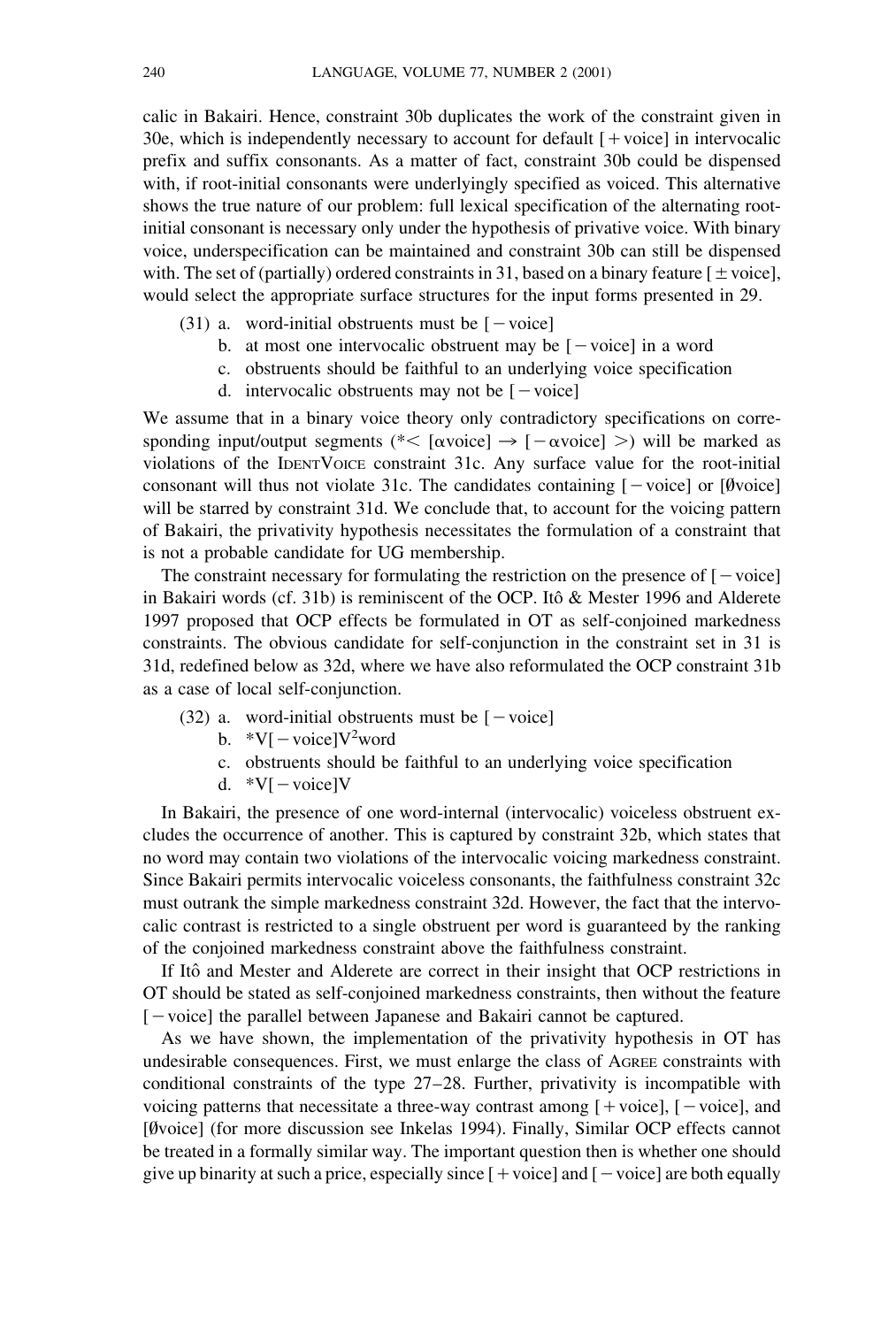active in the phonology as triggers of assimilation and in co-occurrence restrictions. We believe that there simply is no good reason to do so.

Considered from the perspective of phonetically neutral positions, it looks as if the realization of voiceless implies a departure from this position. It constitutes a phonetic target on its own and should not, therefore, be treated like  $[-$ aspirated] or  $[-$ glottalized], which do not seem to represent phonetic targets. From the point of view of markedness, in languages with a voice contrast,  $[-\text{voice}]$  seems to relate to the other laryngeal features much in the same way that the feature [coronal] relates to the other place features. These properties can be reflected in the formal characterization of constraint families in the usual way (for the encoding of markedness in optimality theory see Prince & Smolensky 1993, Kiparsky 1994, discussed in Inkelas 1994).

**7.** CONCLUSION. It is the normal case for languages to have homogeneous voice clusters, which are created by spreading both values of the  $[\pm \text{voice}]$  feature over the entire cluster, usually in a regressive pattern. Sometimes only a single value of  $[\pm \text{voice}]$ is spread. We showed that this happens in French, Ya:thê, and, perhaps, Yorkshire English. These languages testify to the fact that the feature  $[-\text{voice}]$  can be active in the phonology, while [+voice] remains inert, or behaves in a different manner. While in these languages the independent activity of  $[-\text{voice}]$  occurred in the postlexical phonology, we have argued that the variation in the Dutch past morpheme is most plausibly expressed as a case of lexical  $[-\text{voice}]$  spreading, and that the voice pattern of Bakairi necessitates a lexically contrastive  $[-\text{voice}]$  feature. We have concluded that [voice] is a binary feature, against the by now widely accepted idea that only voicedness may function at the level of lexical representation and in lexical alternations. The hypothesis of binary [voice] predicts that languages can exist that use co-occurrence restrictions exclusively referring to  $[-\text{voice}]$ , in a way that is exemplified by Lyman's law in Japanese for [+voice]. Again, Bakairi turned out to be a language of this type. Given our conclusion that  $[+$  voice] and  $[-$  voice] do not behave very differently from an empirical point of view, the privativity hypothesis leads to problems of explanatory adequacy in derivational theories as well as in constraint-based theories, such as optimality theory.

### REFERENCES

- ABU-MANSOUR, MAHASAN, ASAN. 1996. Voice as a privative feature: Assimilation in Arabic. Perspectives on Arabic linguistics 8, ed. by Mushira Eid, 201–31. Amsterdam: John Benjamins.
- AGARD, F. 1958. Structural sketch of Rumanian. Language monograph 26.
- ALDERETE, JOHN. 1997. Dissimilation as local conjunction. North Eastern Linguistic Society 27.17–32.
- ARCHANGELI, DIANA, and DOUGLAS PULLEYBLANK. 1996. Grounded phonology. Cambridge, MA: MIT Press.
- BENUA, LAURA. 1997. Transderivational identity: Phonological relations between words. Amherst, MA: University of Massachusetts dissertation.
- BIRNBAUM, SOLOMON A. 1979. Yiddish: A survey and a grammar. Toronto: University of Toronto Press.
- BURQUEST, DONALD A. 1998. Phonological analysis: A functional approach. 2nd edn. Summer Institute of Linguistics.
- CHITORAN, IOANA. 1997. The phonology and morphology of Romanian glides and diphthongs: A constraint-based approach. Ithaca: Cornell University dissertation.
- CHO, YOUNG-MEE Y. 1990a. Parameters of consonantal assimilation. Stanford, CA: Stanford University dissertation.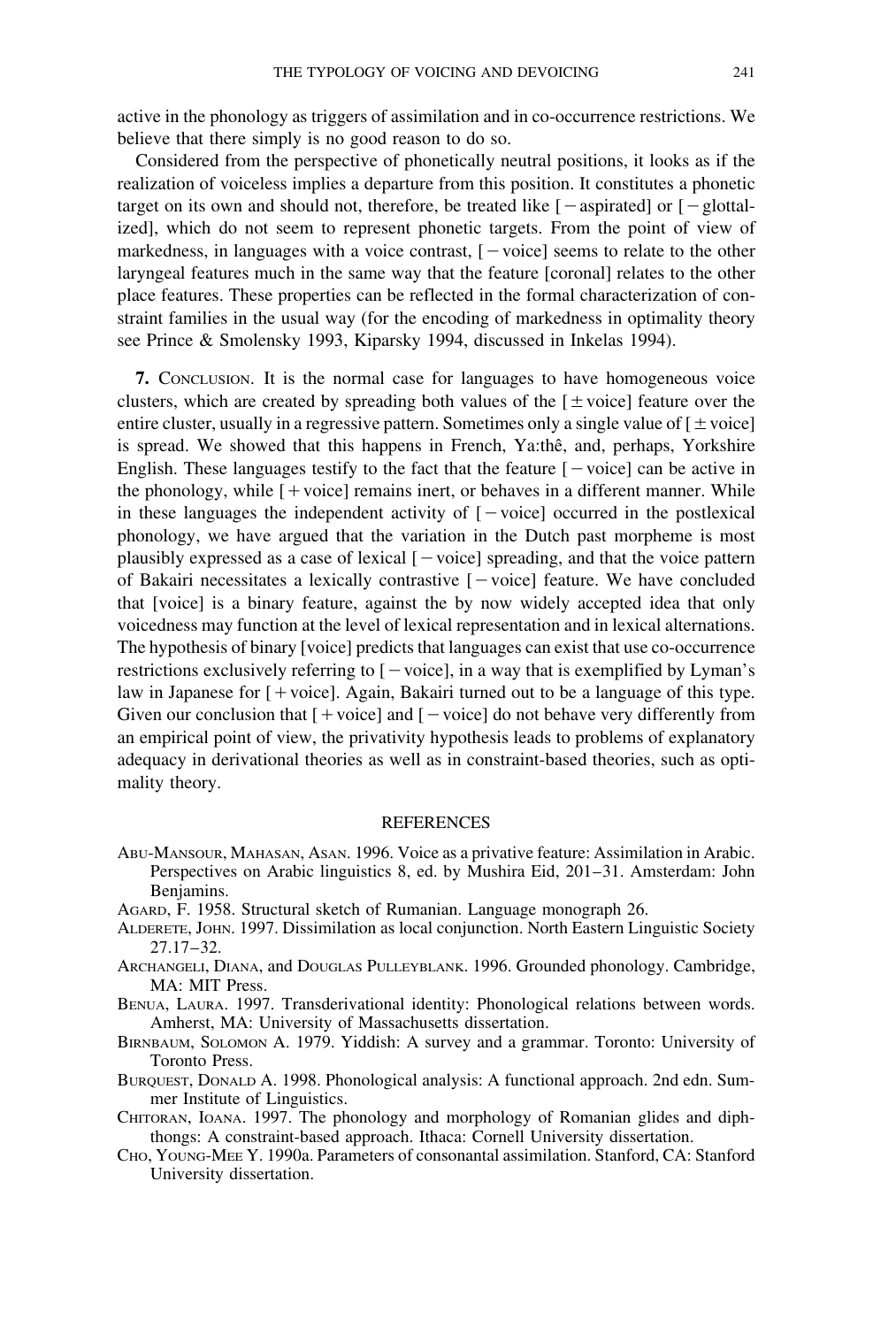- CHO, YOUNG-MEE Y. 1990b. A typology of voicing assimilation. West Coast Conference on Formal Linguistics 9.141–55.
- COSTA, JANUACELE F. DA. 1999. Ya:thê, a última língua nativa no nordeste do Brasil: Aspectos morfo-fonológicos e morfo-sintáticos. Recife, Brazil: Universidade Federal de Pernambuco, Centro de Artes e Comunicação, Programa de Pós-Graduação em Letras e Lingüística dissertation.
- DANYENKO, ANDRII, and SERHII VAKULENKO. 1995. Ukrainian. Munich: Lincom Europa.
- DELL, FRANÇOIS. 1995. Consonant clusters and phonological syllables in French. Lingua 9.1–26.
- DE SOUZA, TANIA C. 1991. The case of consonantal harmony in Bakairi language (Carib). Revista D.E.L.T.A. 7(1)295–332.
- DE SOUZA, TANIA C. 1995. O traço tonoro em Bakairi. Estudos fonológicos das línguas indígenas Brasileiras, ed. by W. Leo Wetzels, 000-000. Rio de Janiero: UFRJ university Press.
- DOLS, NICOLAU, and MAX WHEELER. 1995. El consonantisme final del mallorquí i el llicenciament d'obertures. Caplletra 19.51–63.
- ELMEDLAOUI, MOHAMED. 1989. Le parler berbère chleuh d'Imdlawn (Maroc): segments et syllabation. Paris: University of Paris VIII (Saint-Denis) dissertation.
- FRANCARD, MICHEL, and YVES-CHARLES MORIN. 1986. Sandhi in Walloon. Sandhi phenomena in the languages of Europe, ed. by Henning Andersen, 453–74. Berlin & New York: Mouton de Gruyter.
- FUKAZAWA, HARUKA, and MAFUYU KITAHARA. 2001. Domain-relative faithfulness and the OCP: Rendaku revisited. Issues in Japanese phonology and morphology, ed. by Jeroen van de Weijer and Tetsuo Nishihara. Berlin & New York: Mouton de Gruyter, to appear.
- HALLE, MORRIS, and KENNETH STEVENS. 1971. A note on laryngeal features. Quarterly Progress Report, Research Laboratory of Electronics 101.198–211. Cambridge, MA: MIT.
- HARMS, R. 1973. Some non-rules in English. Indiana: Indiana University Linguistics Club.
- HARRELL, RICHARD. 1962. A short reference grammar of Moroccan Arabic. Washington D.C.: Georgetown University Press.
- HELLBERG, STAFFAN. 1974. Graphonemic rules in phonology: Studies in the expression component of Swedish. Göteborg: Acta Universitatis Gothoburgensis.
- HODGE, CARLETON T. 1946. Serbo-Croatian phonemes. Language 22.112–20.
- HODGE, CARLETON T., and J. JANKOVIC. 1965. Serbo-Croatian, basic course, vols. 1 & 2. Washington, D.C.: Foreign Service Institute.
- INKELAS, SHARON. 1994. The consequences of optimization for underspecification. North Eastern Linguistic Society 25.287–302.
- INKELAS, SHARON, and CEMIL ORHAN ORGUN. 1995. Level ordering and economy in the lexical phonology of Turkish. Language 71.763–93.
- ITÔ, JUNKO, and ARMIN MESTER. 1986. The phonology of voicing in Japanese: Theoretical consequences for morphological accessibility. Linguistic Inquiry 17.49–73.
- ITÔ, JUNKO, and ARMIN MESTER. 1996. Structural economy and OCP interactions in local domains. Paper presented at the Western Conference on Linguistics (WECOL) 1996, University of California, Santa Cruz.
- ITÔ, JUNKO, and ARMIN MESTER. 1998. Markedness and word structure. Santa Cruz: University of California, MS. [ROA-255-0498].
- IVERSON, GREGORY K., and JOSEPH C. SALMONS. 1995. Aspiration and laryngeal representation in Germanic. Phonology 12.369–96.
- KATZ, D. 1987. The grammar of the Yiddish language. London: Duckworth.
- KIPARSKY, PAUL. 1982. From cyclic phonology to lexical phonology. The structure of phonological representations, (part 2), ed. by H. vander Hulst and N. Smith, 131–75. Dordrecht: Foris.
- KIPARSKY, PAUL. 1994. Remarks on markedness. Trilateral phonology weekend 2. Santa Cruz: University of California.
- KOHLER, KLAUS J. 1977. Einfürung in die Phonetik des Deutschen. Berlin: Erich Schmidt Verlag.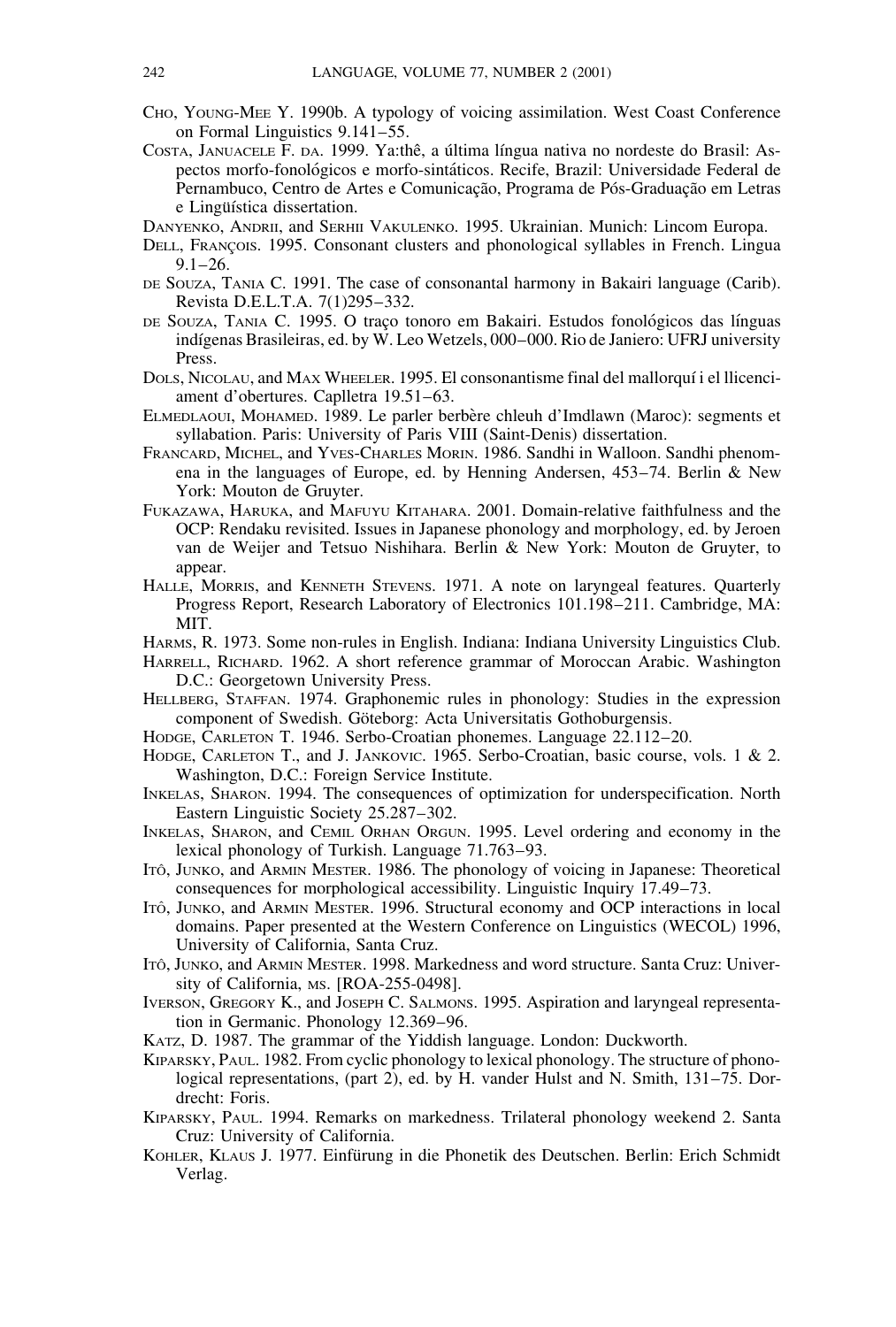- KRECH, EVA-MARIA (ed.) 1982. Grosses Wörterbuch der deutschen Aussprache. Leipzig: VEB Bibliographisches Institut Leipzig.
- LOMBARDI, LINDA. 1991. Laryngeal features and laryngeal neutralization. Amherst, MA: University of Massachusetts dissertation.
- LOMBARDI, LINDA. 1995a. Laryngeal features and privativity. Linguistic Review 12.35–59.
- LOMBARDI, LINDA. 1995b. Laryngeal neutralization and syllable wellformedness. Natural Language and Linguistic Theory 13.39–74.
- LOMBARDI, LINDA. 1995c. Why place and voice are different: Constraint interactions and featural faithfulness in optimality theory. College Park: University of Maryland, MS. [ROA-105].
- LOMBARDI, LINDA. 1996a. Postlexical rules and the status of privative features. Phonology 13.1.1–39.
- LOMBARDI, LINDA. 1996b. Restrictions on the direction of voicing assimilation: An OT account. University of Maryland Working Papers in Linguistics 4.88–102.
- LOMBARDI, LINDA. 1999. Positional faithfulness and voicing assimilation in optimality theory. Natural Language and Linguistic Theory 17:267–302.
- LOWENSTAMM, JEAN. 1981. On the maximal cluster approach to syllable structure. Linguistic Inquiry 12:575–604.
- MALLINSON, GRAHAM. 1986. Rumanian. London: Croom Helm.
- MASCARÓ, JOAN. 1987. A reduction and spreading theory of voicing and other sound effects. Barcelona: Universitat Autònoma, Ms. (Reprint, 1995. Catalan Working Papers in Linguistics 4(2)267–328).
- MCCARTHY, JOHN J., and ALAN S. PRINCE. 1995. Faithfulness and reduplicative identity. Papers in optimality theory (University of Massachusetts Occasional Papers in Linguistics 18), ed. by Jill N. Beckman, Laura Walsh Dickey and Suzanne Urbanczyk, 249–384. Amherst, MA: Graduate Linguistic Student Association.
- MESTER, ARMIN, and JUNKO ITÔ. 1989. Feature predictability and underspecification: Palatal prosody in Japanese mimetics. Language 65.258–93.
- NAVARRO TOMÁS, TOMÁS. 1961. Manual de pronunciación española. 10<sup>th</sup> edn. Madrid: CSIC.
- PRINCE, ALAN, and PAUL SMOLENSKY. 1993. Optimality theory. New Brunswick, NJ and Boulder, CO: Rutgers University and University of Colorado, MS.
- RODRIGUES, ARYON D. 1986. Línguas Brasileiras: Para o conhecimento das línguas indígenas. São Paulo: Edições Loyola.
- RUBACH, JERZY. 1996. Nonsyllabic analysis of voice assimilation in Polish. Linguistic Inquiry 27.69–110.
- SPENCER, ANDREW. 1996. Phonology: Theory and description. Oxford: Blackwell.
- STERIADE, DONCA. 1995. Underspecification and markedness. Handbook of phonological theory, ed. by John Goldsmith, 114–74. Oxford: Blackwell.
- STERIADE, DONCA. 1997. Phonetics in phonology: The case of laryngeal neutralization. Los Angeles: UCLA, MS.
- TĂTARU, A. 1975. A contrastive study of the pronunciation of Rumanian and English: A general comparison of their systems, and a special comparison of their occlusive consonants. Bonn: University of Bonn dissertation.
- TROMMELEN, MIEKE, and WIM ZONNEVELD. (1979). Inleiding in de generatieve fonologie. Muiderberg, Netherlands: Dick Coutinho.
- URBANCZYK, SUZANNE. 1996. Patterns of reduplication in Lushootseed. Amherst, MA: University of Massachusetts dissertation.
- VAN LESSEN KLOEKE, W. U. S. 1982. Deutsche Phonologie und Morphologie: Merkmale und Markiertheit. Tübingen: Niemeyer.
- WELLS, J. C. (1982). Accents of English 2: The British Isles. Cambridge: Cambridge University Press.
- WETZELS, W. LEO. 1985. The historical phonology of intrusive stops: A non-linear description. Canadian Journal of Linguistics 30:285–333.
- WETZELS, W. LEO. 1997. Bakairi and the feature 'voice'. Homenagem a Aryon Dall'Igna Rodrigues. Boletim da Associação Brasileira de Lingüística. 20.21–34.
- WIESE, RICHARD. 1996. The phonology of German. Oxford: Clarendon Press.
- WHITNEY, WILLIAM D. 1977. Sanskrit grammar. Delhi: Motilal Banarsidass.